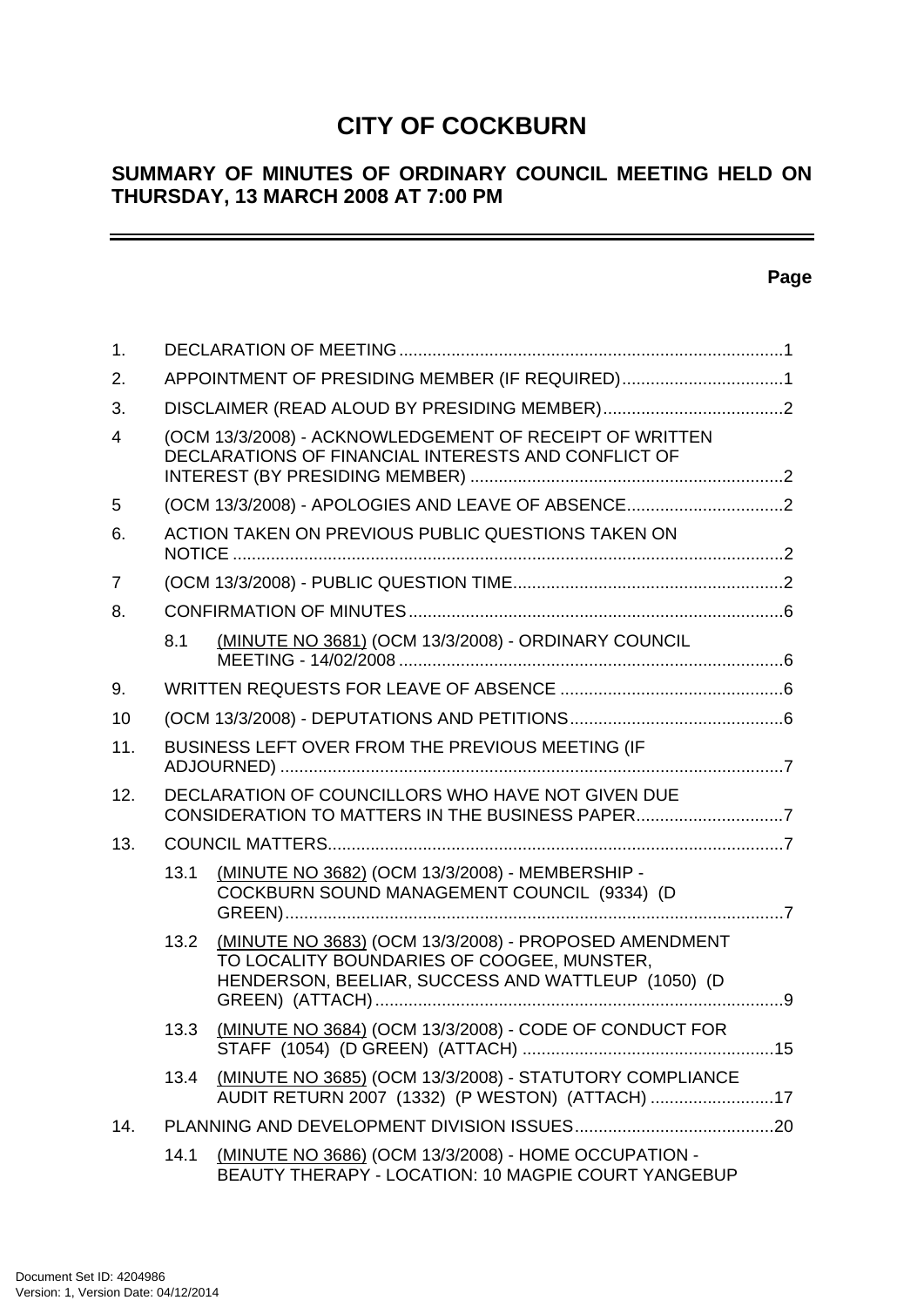|     |      | - OWNER/APPLICANT: IVANA SULENTA (4413935) (B HOGARTH-                                                                                                                                                                                                                                                                     |  |
|-----|------|----------------------------------------------------------------------------------------------------------------------------------------------------------------------------------------------------------------------------------------------------------------------------------------------------------------------------|--|
|     |      | 14.2 (MINUTE NO 3687) (OCM 13/3/2008) - REQUEST TO ADVERTISE<br>THE STRUCTURE PLAN FOR THE MUNSTER URBAN<br>DEFERRED AREA - LOCATION: FAWCETT ROAD MUNSTER-<br>OWNER: VARIOUS - APPLICANT: MRS R O'BRIEN - (8688) (A                                                                                                       |  |
|     | 14.3 | (MINUTE NO 3688) (OCM 13/3/2008) - DETAILED AREA PLANS<br>FOR STAGES 2A, 2B AND STAGE 8 PORT COOGEE, NORTH<br>COOGEE - PREPARED BY: TAYLOR BURRELL BARNETT -<br>PROPONENT: AUSTRALAND (9022) (T WATSON) (ATTACH) 28                                                                                                        |  |
|     | 14.4 | (MINUTE NO 3689) (OCM 13/3/2008) - BRANCH CIRCUS<br>STRUCTURE PLAN - DEVELOPMENT AREA 13 - LOCATION:<br>BRANCH CIRCUS SUCCESS - OWNER: VARIOUS - (9673) (A                                                                                                                                                                 |  |
|     | 14.5 | (MINUTE NO 3690) (OCM 13/3/2008) - STATE ADMINISTRATIVE<br>APPEAL TRIBUNAL MEDIATION OUTCOMES - LOT 29, NO. 9<br>TANUNDA ROAD, COOGEE - OWNER: NICK & JOANNE LEE -<br>APPLICANT: JOHN KIRKNESS ARCHITECT (3309129) (V                                                                                                      |  |
|     | 14.6 | (MINUTE NO 3691) (OCM 13/3/2008) - INITIATION OF PROPOSED<br>AMENDMENT NO. 65 TO TOWN PLANNING SCHEME NO. 3 -<br>LOCATION: LOTS 453 AND 454 MACQUARIE BOULEVARD,<br>HAMMOND PARK - OWNER: AUSTRALAND HOLDINGS<br>(CURRENTLY SUBJECT TO CONTRACTUAL PURCHASE BY THE<br>CCI GROUP) - APPLICANT: BURGESS DESIGN GROUP (93065) |  |
|     |      | 14.7 (MINUTE NO 3692) (OCM 13/3/2008) - MODIFIED STRUCTURE<br>PLAN FOR LOTS 9501 AND 500 HAMMOND ROAD, SUCCESS -<br>OWNER/APPLICANT: MATELJAN (9638G) (M CARBONE)                                                                                                                                                          |  |
| 15. |      | FINANCE AND CORPORATE SERVICES DIVISION ISSUES48                                                                                                                                                                                                                                                                           |  |
|     | 15.1 | (MINUTE NO 3693) (OCM 13/3/2008) - LIST OF CREDITORS PAID -                                                                                                                                                                                                                                                                |  |
|     |      | 15.2 (MINUTE NO 3694) (OCM 13/3/2008) - STATEMENT OF FINANCIAL<br>ACTIVITY - JANUARY 2008 (5505) (N MAURICIO) (ATTACH)49                                                                                                                                                                                                   |  |
| 16. |      |                                                                                                                                                                                                                                                                                                                            |  |
|     | 16.1 | (MINUTE NO 3695) (OCM 13/3/2008) - TEMPORARY CLOSURE OF<br>BUFFER LANE IN COCKBURN CENTRAL TO THE PASSAGE OF<br>VEHICLES (3) (6007096; 4206) (S HUSSAIN) (ATTACH)53                                                                                                                                                        |  |
|     |      | 16.2 (MINUTE NO 3696) (OCM 13/3/2008) - TENDER RFT 05/2008 -<br>ROAD CONSTRUCTION SERVICES - RUSSELL ROAD<br>REALIGNMENT (EAST) (RFT05/2008) (450011) (4286) (J RADAICH)                                                                                                                                                   |  |
| 17. |      |                                                                                                                                                                                                                                                                                                                            |  |
|     | 17.1 | (MINUTE NO 3697) (OCM 13/3/2008) - DEVELOPMENT MASTER<br>PLAN - POORE GROVE, COOGEE (8004) (R AVARD) (ATTACH)60                                                                                                                                                                                                            |  |
| 18. |      |                                                                                                                                                                                                                                                                                                                            |  |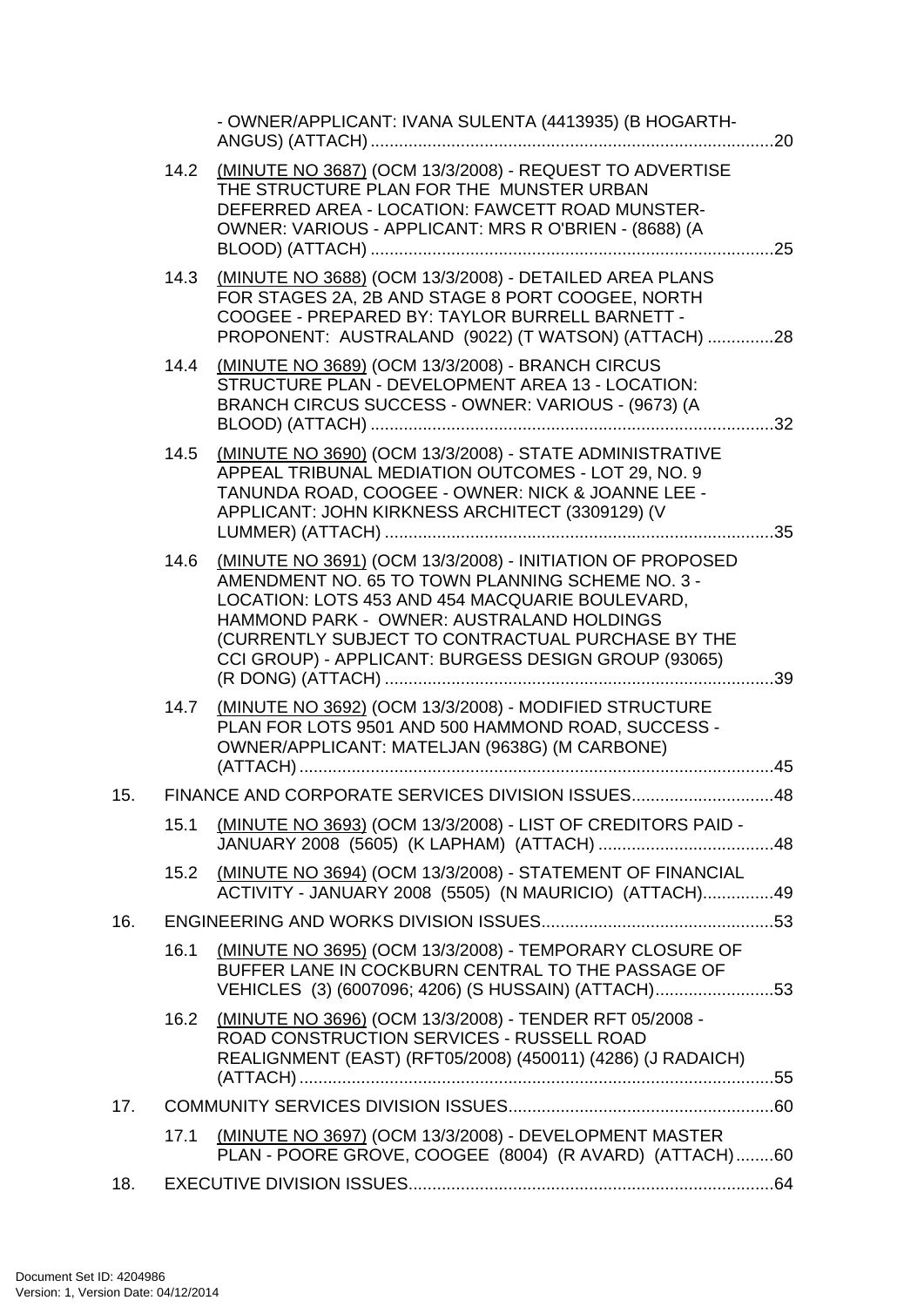| 19. |                                                             |  |
|-----|-------------------------------------------------------------|--|
| 20. | NOTICES OF MOTION GIVEN AT THE MEETING FOR CONSIDERATION    |  |
| 21. | NEW BUSINESS OF AN URGENT NATURE INTRODUCED BY              |  |
| 22. | MATTERS TO BE NOTED FOR INVESTIGATION, WITHOUT DEBATE65     |  |
| 23. |                                                             |  |
| 24. | (MINUTE NO 3698) (OCM 13/3/2008) - RESOLUTION OF COMPLIANCE |  |
| 25  |                                                             |  |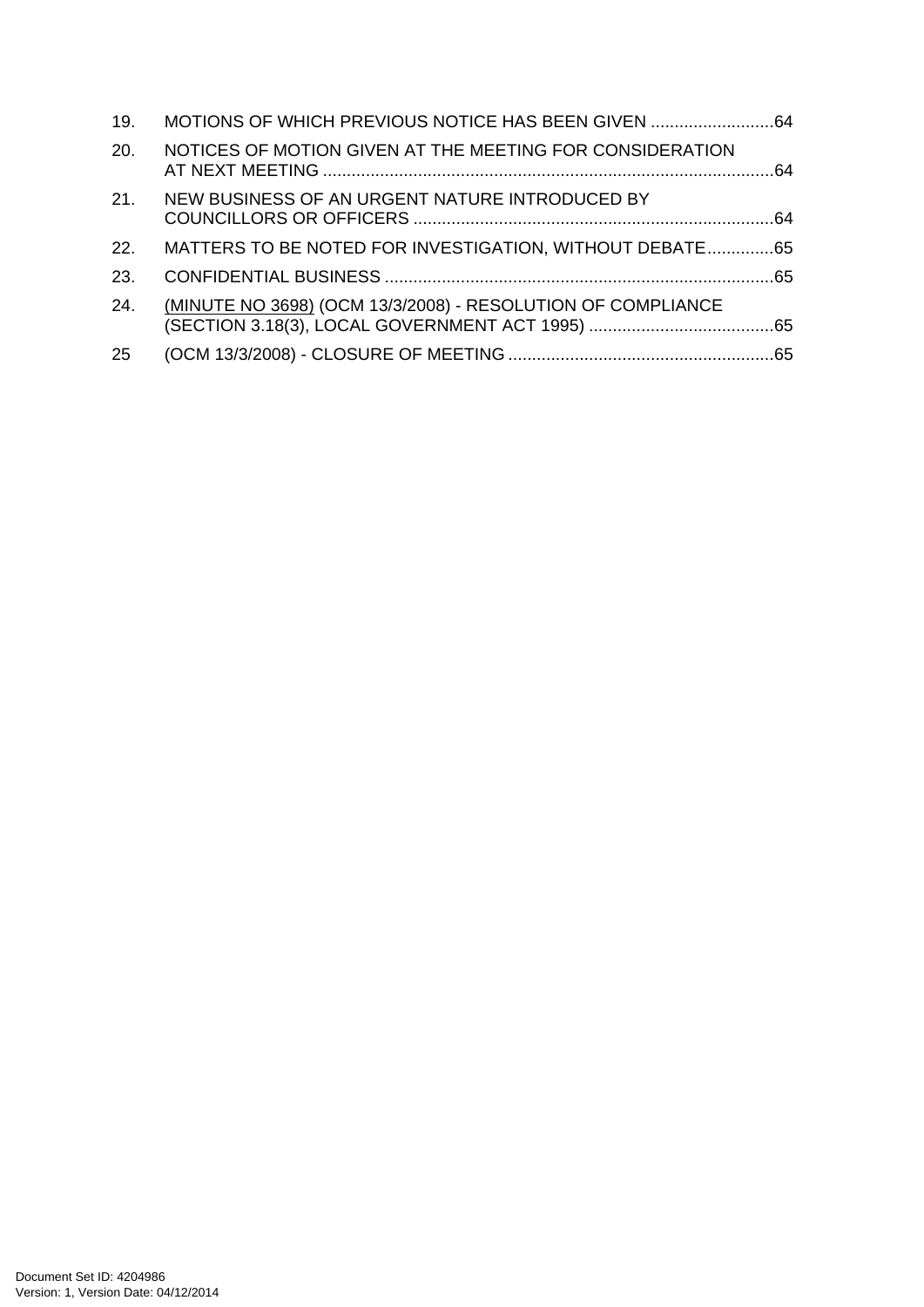Document Set ID: 4204986<br>Version: 1, Version Date: 04/12/2014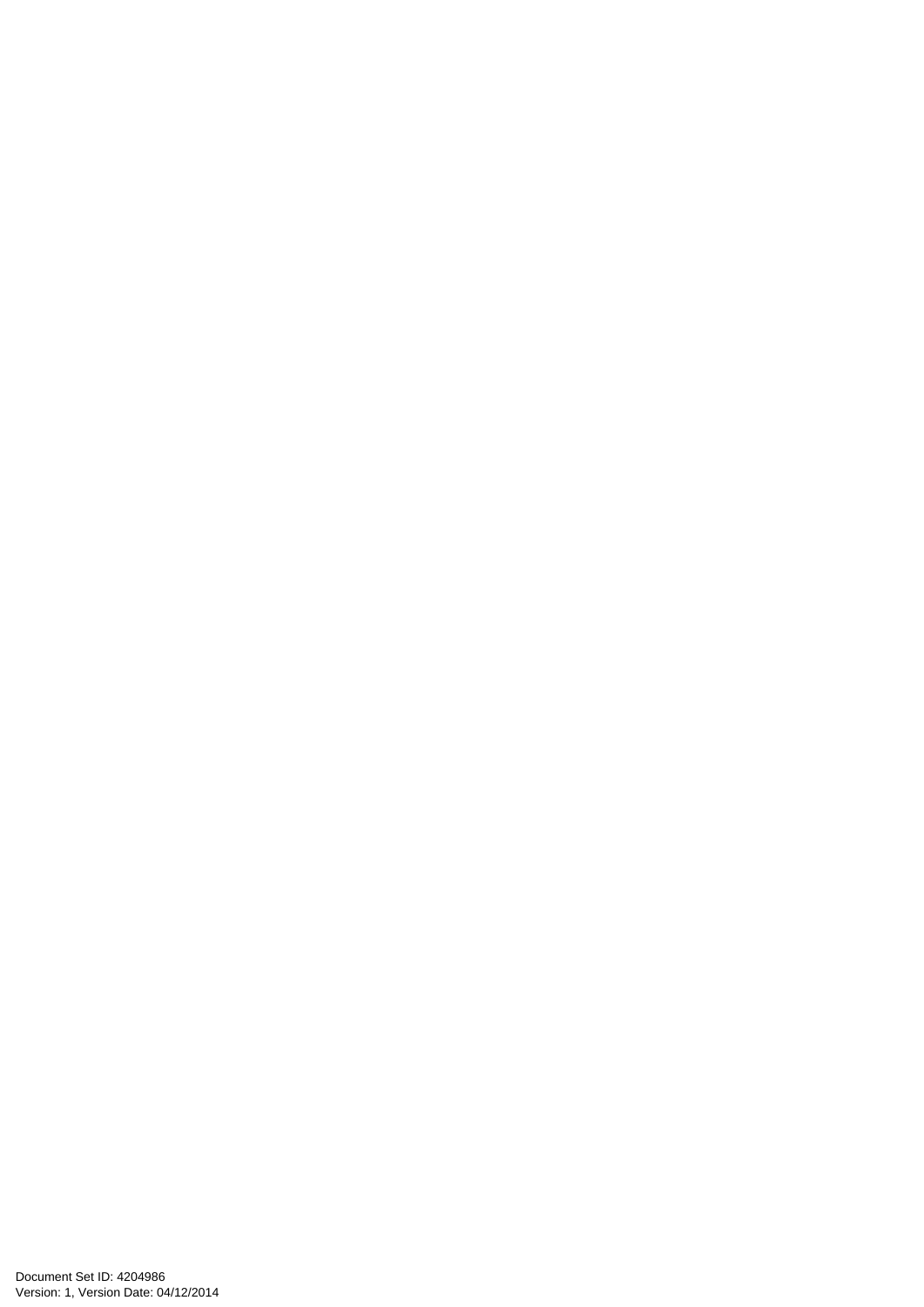# **CITY OF COCKBURN**

# <span id="page-4-0"></span>**MINUTES OF ORDINARY COUNCIL MEETING HELD ON THURSDAY, 13 MARCH 2008 AT 7:00 PM**

# **PRESENT:**

#### **ELECTED MEMBERS**

| Deputy Mayor |
|--------------|
|              |
|              |
|              |
|              |
|              |
|              |
|              |
|              |

#### **IN ATTENDANCE**

| Mr S. Cain      | $\sim$          | <b>Chief Executive Officer</b>                 |  |  |  |  |
|-----------------|-----------------|------------------------------------------------|--|--|--|--|
| Mr D. Green     | $\sim 100$      | Director, Administration & Community Services  |  |  |  |  |
| Ms M. Tobin     | $\sim 100$      | Acting Director, Finance & Corporate Services  |  |  |  |  |
| Mr M. Littleton | $\sim 100$      | Director, Engineering & Works                  |  |  |  |  |
| Mr D. Arndt     | $\sim 100$      | Director, Planning & Development               |  |  |  |  |
| Mrs L. Jakovich | $\blacksquare$  | PA to Directors Eng. & Works / Planning & Dev. |  |  |  |  |
| Mrs B. Pinto    | $\sim$          | PA to Directors Fin. & Corp. Serv./Admin. &    |  |  |  |  |
|                 |                 | Comm Serv.                                     |  |  |  |  |
| Ms L. Boyanich  | $\sim 10^{-10}$ | Media Liaison Officer                          |  |  |  |  |
|                 |                 |                                                |  |  |  |  |

# **1. DECLARATION OF MEETING**

The Presiding Member declared the meeting open at 7.01 p.m.

# **2. APPOINTMENT OF PRESIDING MEMBER (If required)**

Nil.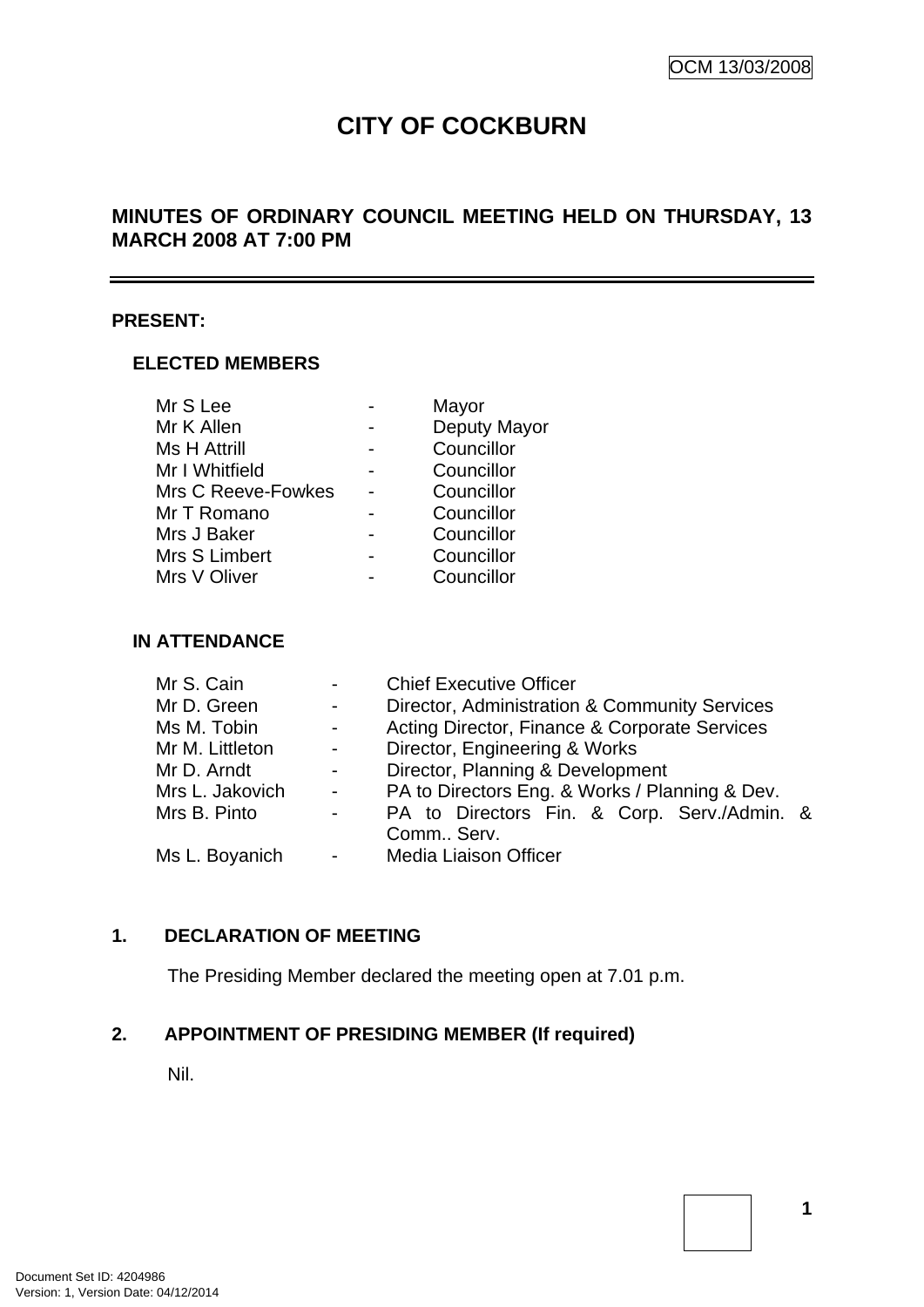# <span id="page-5-0"></span>**3. DISCLAIMER (Read aloud by Presiding Member)**

Members of the public, who attend Council Meetings, should not act immediately on anything they hear at the Meetings, without first seeking clarification of Council's position. Persons are advised to wait for written advice from the Council prior to taking action on any matter that they may have before Council.

# **4 (OCM 13/3/2008) - ACKNOWLEDGEMENT OF RECEIPT OF WRITTEN DECLARATIONS OF FINANCIAL INTERESTS AND CONFLICT OF INTEREST (BY PRESIDING MEMBER)**

The Chief Executive Officer advised the meeting that he had received declarations of interest from Mayor Lee, Clr Oliver & Clr Reeve-Fowkes which would be read at the appropriate time.

# **5 (OCM 13/3/2008) - APOLOGIES AND LEAVE OF ABSENCE**

| <b>CIr Richard Graham</b> |   | Apology |
|---------------------------|---|---------|
| Mr S. Downing             | - | Apology |

# **6. ACTION TAKEN ON PREVIOUS PUBLIC QUESTIONS TAKEN ON NOTICE**

Nil

# **7 (OCM 13/3/2008) - PUBLIC QUESTION TIME**

# **Robyn Scherr, Coogee – Agenda Item 17.1 – Development Master Plan – Poore Grove, Coogee**

- Q1 Is Council aware of Australand's sponsorship of the Coogee Beach Surf Life Saving Club?
- A1 Council is not aware of any current sponsorship arrangements between Australand and the Club; however, the City is aware that Australand did fund the cost of the Mobile Patrol Marine vehicle used by the Club.
- Q2 Is Council aware of a connection between the establishment of the surf club and Australand's Port Coogee project?
- $A2 \overline{Q}$
- Q3 Do you recall that a year ago the CCC investigators revealed Port Coogee Now to be a bogus community group?
- A3 No.

Document Set ID: 4204986<br>Version: 1, Version Date: 04/12/2014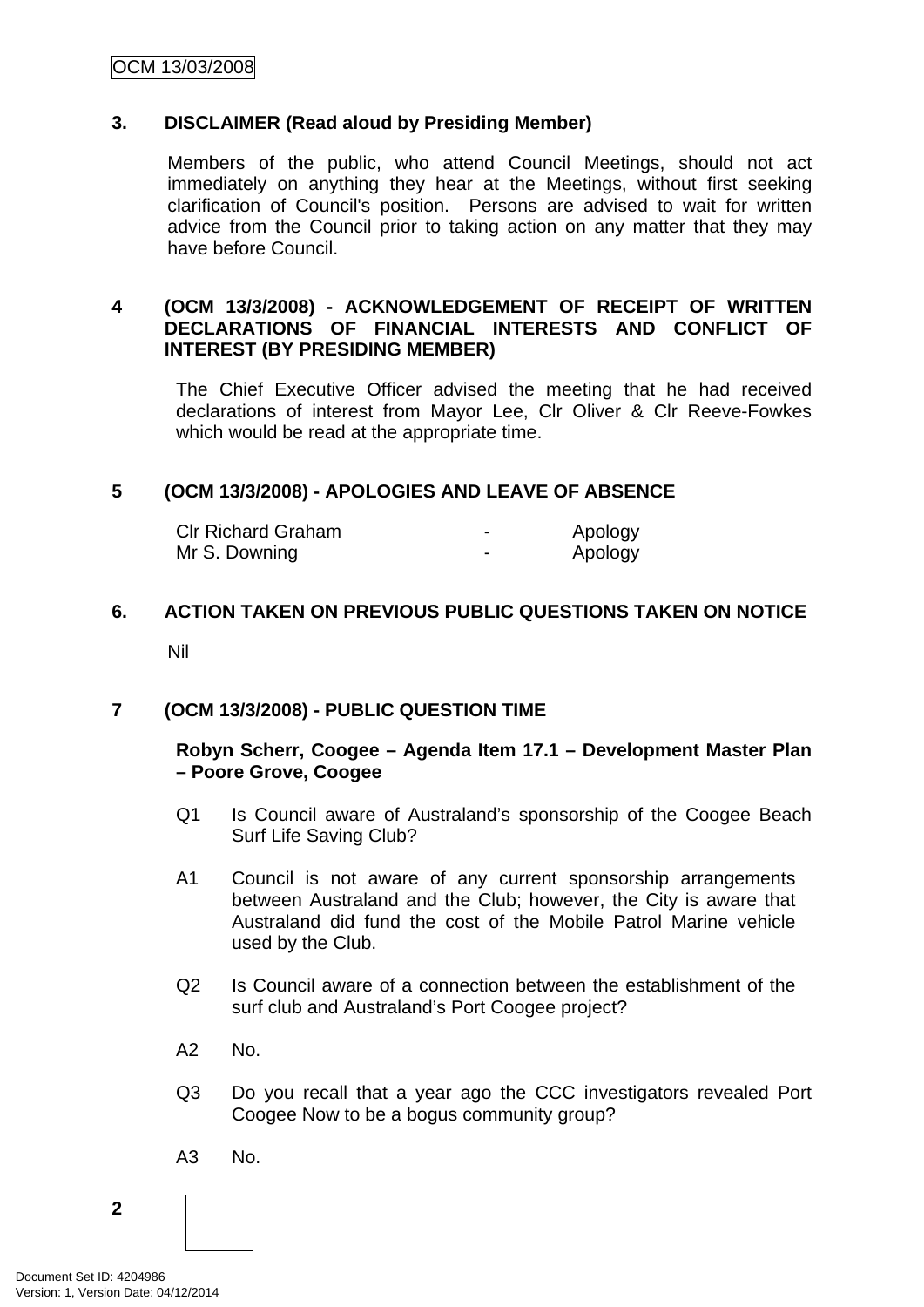- Q4 Do you know that the spokesperson for that bogus community group was Daryll Smith, the then-president of the CBSLSC, a major proponent of the surf club? All opposition to this contentious issue has been brushed aside.
- A4 No.
- Q5 Will Council advertise this Master Plan for public comment?
- A5. This question was not submitted but it will be taken on notice.
- Q6. Will the Mayor, Deputy Mayor Allen, Clrs Richard Graham and Val Oliver and any others excuse themselves from voting on this item?
- A6 There is no known legislative requirement for any elected member to declare an interest in Item 17.1; however, it is open for any member to declare an interest if they believe they have sufficient reason to do so, in which case they will be required to excuse themselves from the decision making process.

#### **Robyn Scherr, Coogee – Agenda Item 14.3 – Detailed Area Plans for Stages 2A, 2B and Stage 8 Port Coogee, North**

- Q1 I draw your attention to the Strategic Plan/Policy Implication stated APD 31 Detailed Area Plan. Surely, the Mayor and Councillors who participated in the opening ceremony for the new section of Cockburn Road must be aware of how the road fails our community. Will Council push Australand and/or Main Roads to immediately provide a footpath along the section of Cockburn Road and make the designated bicycle lane continuous to Robb Road?
- A1 Policy APD31 states that: Detailed Area Plans must be consistent with provisions of the Town Planning Scheme and have due regard for the provisions of State Policies relating to subdivision and development and to the requirements of Liveable Neighbourhoods. The realigned Cockburn Road complies with both Council's Town Planning Scheme requirements and relevant State Policies.

The realigned Cockburn Road has an on road cycling lane constructed and marked along its entire length from just south of Bull Road (adjacent WA Salt) to just north of Kiesey Street. The current residential stages of Port Coogee have a series of connecting footpaths and a temporary path which links through to the dual use path alongside the southern side of the Railway line. The dual use path joins up with Robb Road. There is a subdivisional condition that requires Australand to construct a dual use path between the southern sections of the realigned Cockburn Road through to Robb Road. This path will be constructed once the subdivisional works have been completed in this area.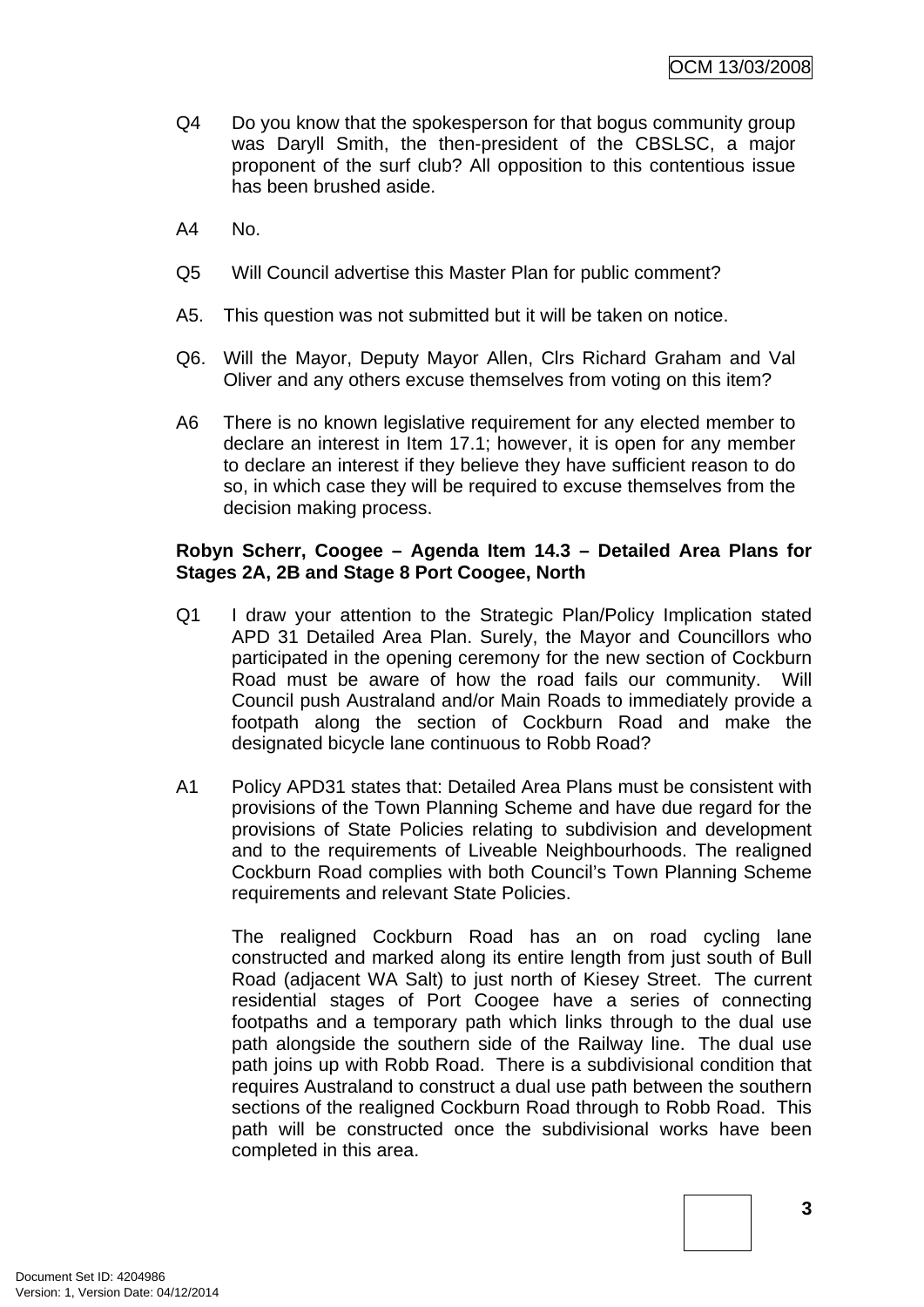- *Q2* Was it appropriate for the Mayor and Councillors, and even the Minister for Planning and Infrastructure, to consort with Australand at the ceremony?
- A2. The ceremony did not constitute a matter about which Council was required to make a decision; therefore, conflict of interest provisions do not apply.

#### **Len Mihaljevich, Munster – Agenda Item 13.2 – Proposed Amendment to Locality Boundaries of Coogee, Munster, Henderson, Beeliar, Success & Wattleup**

- *Q1* With respect to item 13.2 on the agenda tonight. I advise the council that with assistance of council community development staff we have commenced with the formation of the South Coogee Community Association and that our first order of business is to engage the local community to seek support for the re-instatement of the name South Coogee for our local area because of its strong historical significance to the City of Cockburn. We respectfully ask that that Item 13.2 be deferred so that our group has time to engage with council officers and the broader community to communicate our reasons for advocating the change and to seek further support from the community with the assistance of council communication tools such as the Cockburn Soundings newsletter.
- A1 Council may resolve to defer this item to allow such a proposal to be further investigated.

#### **Klaus Fabrner, Munster - Agenda Item 13.2 – Proposed Amendment to Locality Boundaries of Coogee, Munster, Henderson, Beeliar, Success & Wattleup**

- Q1. What is behind the Council's push to change us from Munster 6166 to Beeliar 6164?
- A1. As an attempt to rationalise the boundaries for the suburb of Munster, which currently stretch from the coast at Woodman Point to Lorimer Road in the east.

#### **Sandra Cooling, Munster - Agenda Item 13.2 – Proposed Amendment to Locality Boundaries of Coogee, Munster, Henderson, Beeliar, Success & Wattleup**

Q1. Council's letters were only posted out on 10 March and we did not receive them until Tuesday or Wednesday. Many people would have liked the opportunity to voice their opposition against our suburb name change are unable to attend due to prior commitments. Why was it left so late to notify us?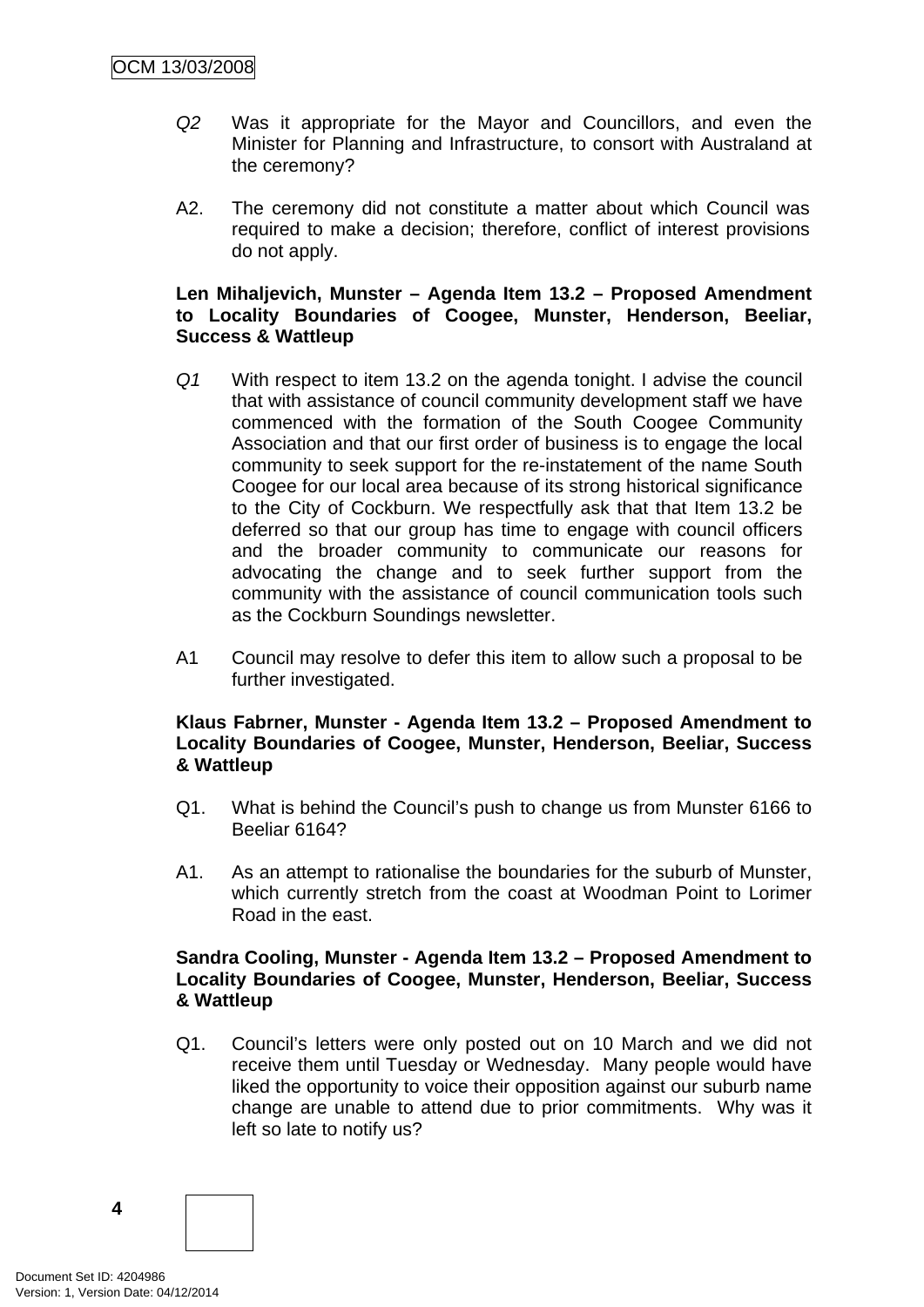<span id="page-8-0"></span>A1. The Item was not finalised for inclusion on the Agenda until 6 March. Nearly 100 letters of notification needed to be sent to responding landowners and these were sent from the City's office on 7 March.

# **Jacky Hill, Munster - Agenda Item 13.2 – Proposed Amendment to Locality Boundaries of Coogee, Munster, Henderson, Beeliar, Success & Wattleup**

- Q1. We ask Council to defer this matter until there has been more consultation with residents that will be most affected by this suburb name change.
- A1. Council may resolve to defer the matter.

#### **Kathy Ainsley, Munster - Agenda Item 13.2 – Proposed Amendment to Locality Boundaries of Coogee, Munster, Henderson, Beeliar, Success & Wattleup**

- Q1. Is this rezoning proposal being driven by Landcorp or Council? If it is Landcorp driven then surely Council would agree that residents should have the opportunity to put their case against rezoning to Landcorp.
- A1. No.

# **Doreen Dennis, Munster - Agenda Item 13.2 – Proposed Amendment to Locality Boundaries of Coogee, Munster, Henderson, Beeliar, Success & Wattleup**

- Q1. How many people that were for the name change, do not in fact live on their block in Munster?
- A1. Not known.
- Q2. Council's letter stated that you wanted to hear from those most affected by any name change. Well anyone that does not live on their property will not have to go through all the mail redirection forms, notify all Synergy, Telstra etc etc and see all their insurance covers cost them another \$500.00 per year. Will Council look into this please.
- A2. These mattes have been addressed in the report to Council.

#### **Margaret McCreery, Munster - Agenda Item 13.2 – Proposed Amendment to Locality Boundaries of Coogee, Munster, Henderson, Beeliar, Success & Wattleup**

Q1. For some years after being changed from Lot numbers to street numbers, we have finally got to a situation where we all get our mail. We do not want to have to go through all that upheaval again just so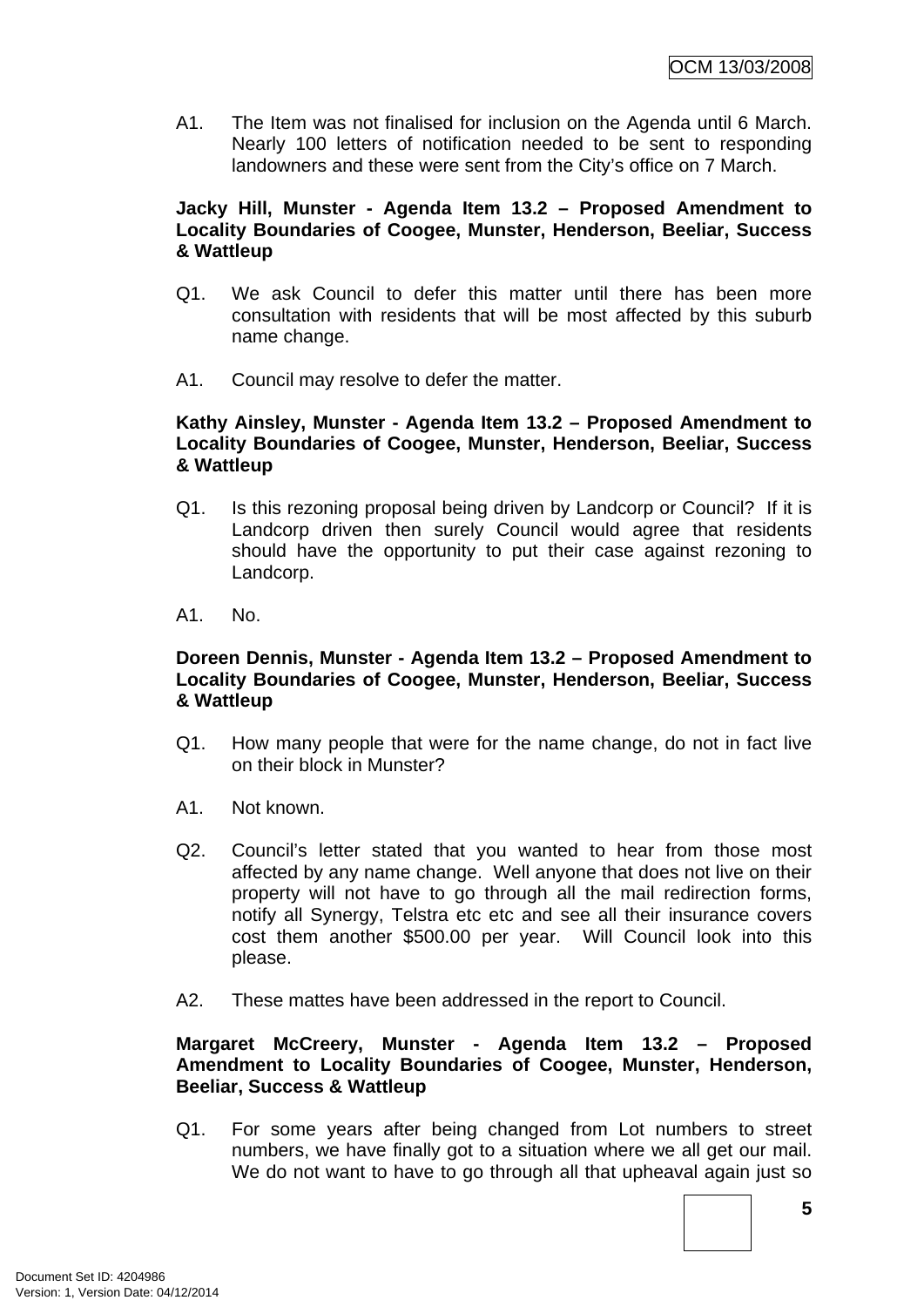Council can have straight lines on a boundary map. Please defer any action. Can we have the opportunity for some consultation with Council or whoever is behind this boundary change push?

A1. Council may resolve to defer any action on this matter.

# **Mrs Mary Jenkins, Spearwood – Agenda 14.16 from Council Meeting 14 February 2008 – Change of Use to General Industry (Licensed) 27 Barberry Way Bibra Lake**

Due to the expiry of Public Question Time, the Presiding Member advised Mrs Jenkins that a response to her questions would be forwarded in writing.

# **8. CONFIRMATION OF MINUTES**

# **8.1 (MINUTE NO 3681) (OCM 13/3/2008) - ORDINARY COUNCIL MEETING - 14/02/2008**

# **RECOMMENDATION**

That the Minutes of the Ordinary Council Meeting held on 14 February 2008, be adopted as a true and accurate record.

# **COUNCIL DECISION**

MOVED Clr S Limbert SECONDED Clr I Whitfield that the Minutes of the Ordinary Council Meeting held on 14 February 2008 be adopted as a true and accurate record, subject to amending Item 15.3 relating to the Budget Review, by deleting the amount '\$1,902,565' referred to in sub-recommendation (2) and substituting the amount '\$1,930,488'.

# **CARRIED 9/0**

#### **Reason for Decision**

Amendments made to the summary shown on Pages 103 and 104 of the Minutes were not reflected in the Council decision.

# **9. WRITTEN REQUESTS FOR LEAVE OF ABSENCE**

Nil

# **10 (OCM 13/3/2008) - DEPUTATIONS AND PETITIONS**

The Presiding Member invited a Deputation to join the meeting the time being 7:21 p.m. by Mr Michael Swift from Cardno BSD on behalf of Mrs

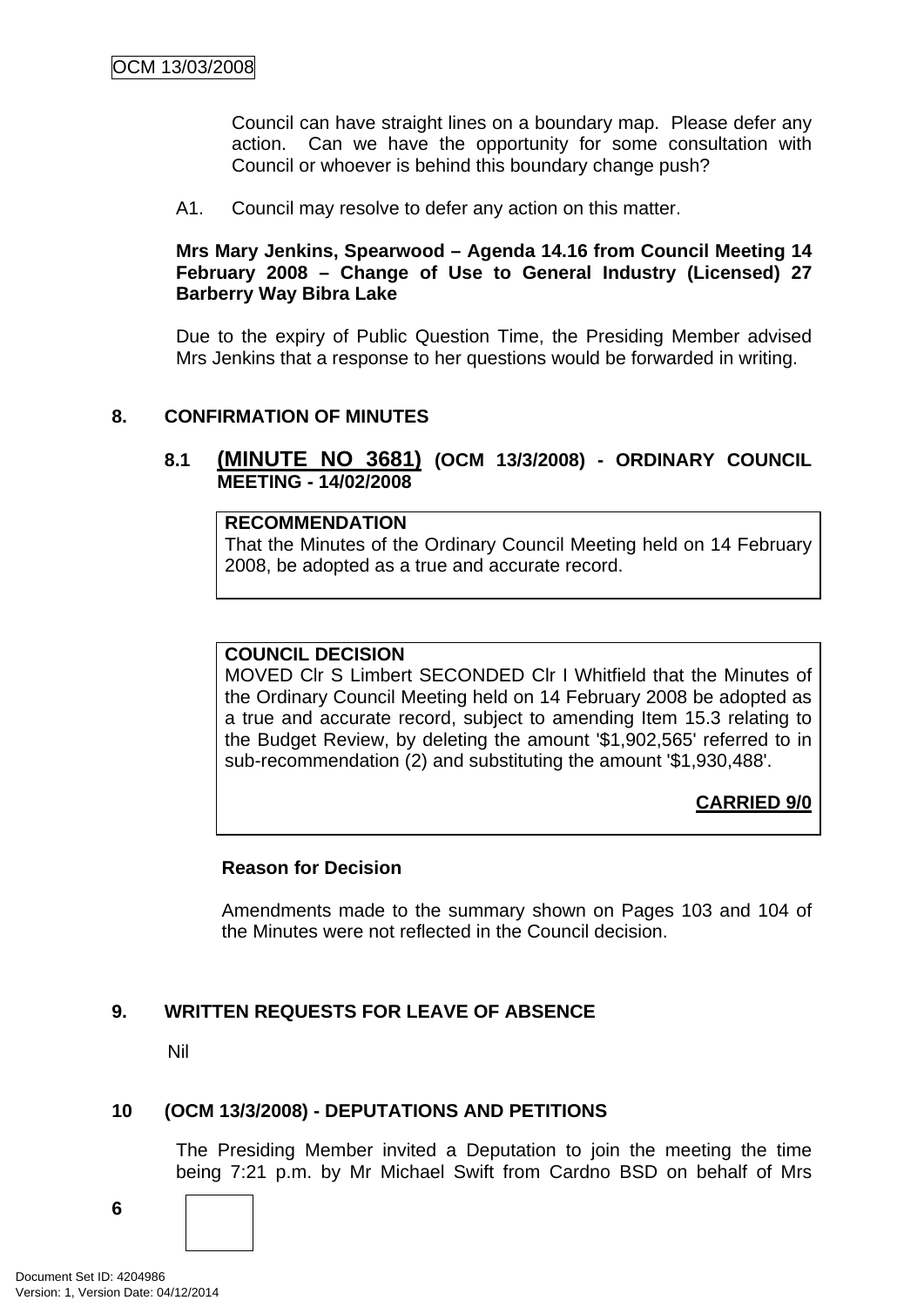<span id="page-10-0"></span>Robyn O'Brien and 45 other families to make a presentation regarding Item 14.2 – Munster Urban Deferred Area. Mr Swift raised several issues in relation to the agenda item during his presentation, which concluded at 7.30 p.m.

# **11. BUSINESS LEFT OVER FROM THE PREVIOUS MEETING (If adjourned)**

Nil

# **12. DECLARATION OF COUNCILLORS WHO HAVE NOT GIVEN DUE CONSIDERATION TO MATTERS IN THE BUSINESS PAPER**

Nil

# **13. COUNCIL MATTERS**

# **13.1 (MINUTE NO 3682) (OCM 13/3/2008) - MEMBERSHIP - COCKBURN SOUND MANAGEMENT COUNCIL (9334) (D GREEN)**

# **RECOMMENDATION**

That Council appoints Clr Reeve-Fowkes as its delegate to the Cockburn Sound Management Council.

# **COUNCIL DECISION**

MOVED Clr S Limbert SECONDED Clr T Romano that the recommendation be adopted.

**CARRIED 9/0**

# **Background**

Council's current representative on the Cockburn Sound Management Council is Clr Kevin Allen. As he is unable to continue the role, he has recently submitted a letter of resignation to the Chairperson of the Management Council.

# **Submission**

N/A

# **Report**

The Cockburn Sound Management Council is a State Government organisation responsible for management of activities within Cockburn

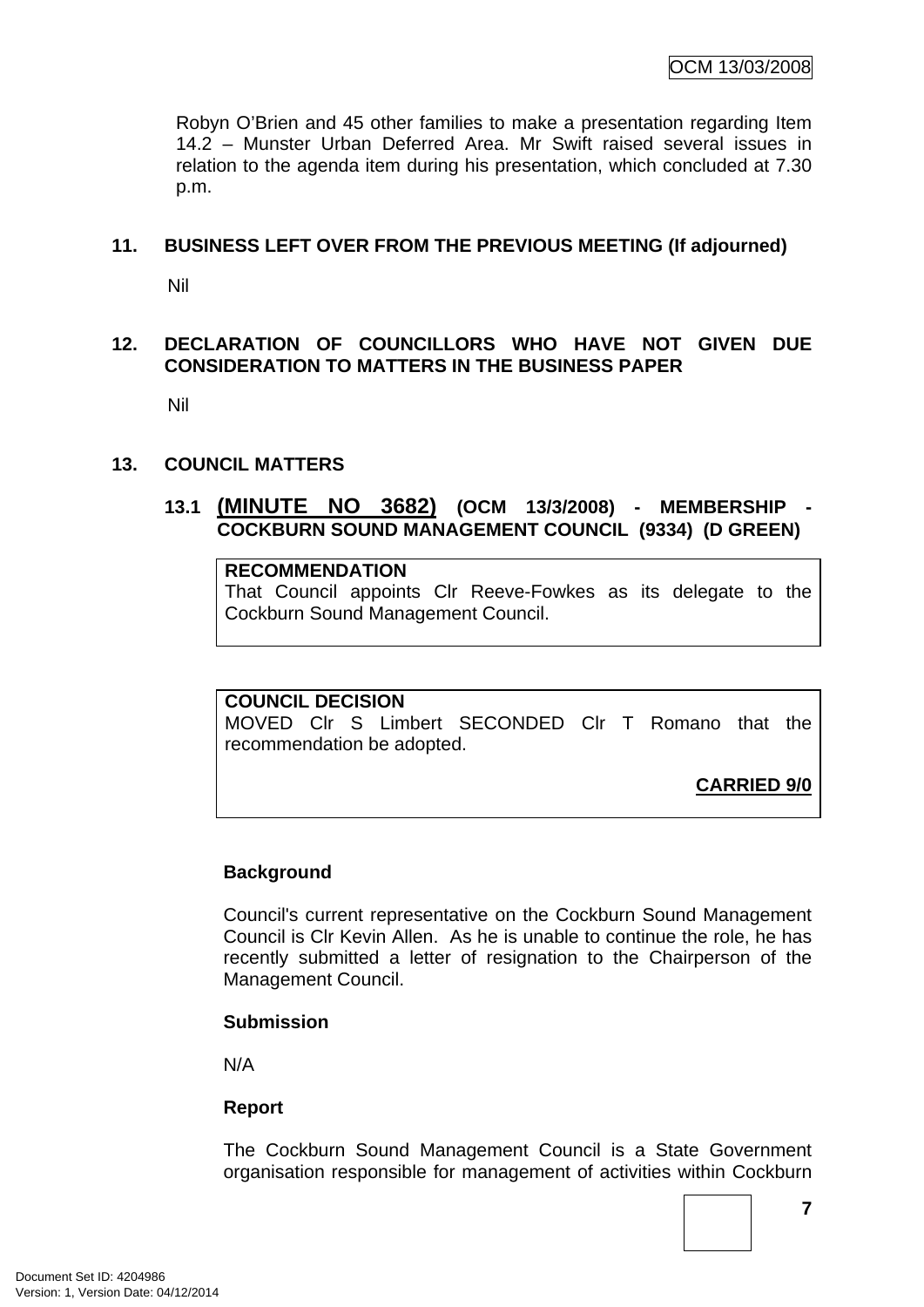Sound and surrounding areas. As Clr Allen, as the City of Cockburn delegate is unable to continue in this role, Council is able to nominate another representative on this body. Clr Reeve-Fowkes has expressed an interest in this role.

# **Strategic Plan/Policy Implications**

#### **Natural Environmental Management**

• To conserve, preserve and where required remediate the quality, extent and uniqueness of the natural environment that exists within the district.

# **Budget/Financial Implications**

N/A

**Legal Implications** 

N/A

**Community Consultation** 

N/A

**Attachment(s)**

N/A

**Advice to Proponent(s)/Submissioners** 

N/A

# **Implications of Section 3.18(3) Local Government Act, 1995**

Nil.

MAYOR LEE AND CLR OLIVER LEFT THE MEETING AT THIS POINT, THE TIME BEING 7:33 P.M.

DEPUTY MAYOR ALLEN ASSUMED THE ROLE OF PRESIDING MEMBER AT THIS POINT.

# **DECLARATION OF INTEREST**

The Presiding Member advised the meeting that he had received Declarations of Interest as follows:

# **MAYOR STEPHEN LEE**

Declared a financial interest pursuant to Section 5.62(1)(ea) of the Local Government Act, 1995, in Item 13.2 "Proposed Amendment to

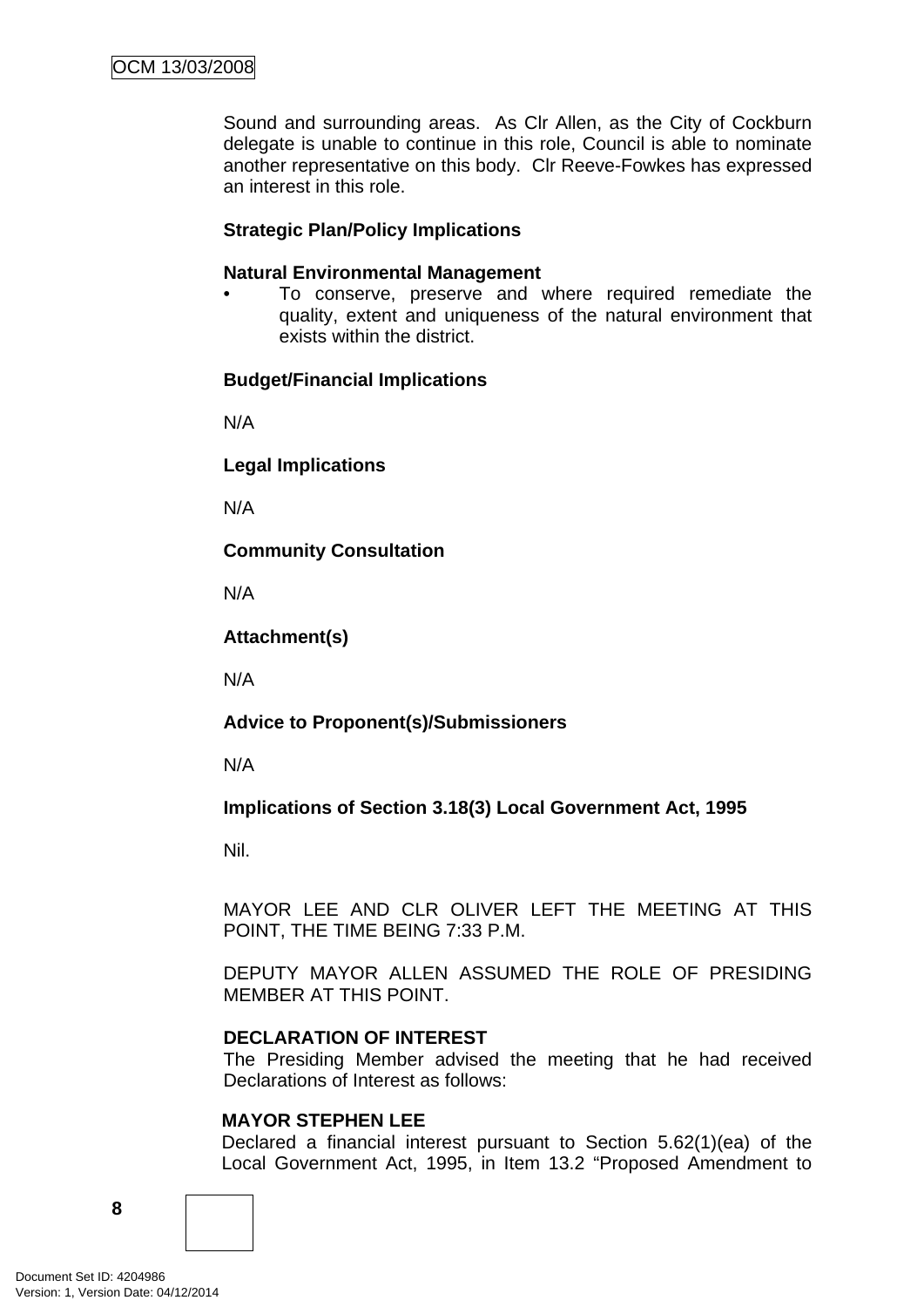<span id="page-12-0"></span>Locality Boundaries of Coogee, Munster, Henderson, Beeliar, Success and Wattleup". The nature of his interest is that as it appears that he was the recipient of a notifiable gift from a company, a Director of which owns property within the subject area, in relation to the 2005 election at which he was elected, and he is therefore deemed to be a closely associated person.

# **CLR VAL OLIVER**

Declared a financial interest pursuant to Section 5.61 of the Local Government Act, 1995, in Item 13.2 "Proposed Amendment to Locality Boundaries of Coogee, Munster, Henderson, Beeliar, Success and Wattleup". The nature of the interest is that she received a notifiable gift, relative to the 2005 election at which she was elected, from Mayor Lee, who is deemed to be closely associated with a person in relation to this matter.

# **13.2 (MINUTE NO 3683) (OCM 13/3/2008) - PROPOSED AMENDMENT TO LOCALITY BOUNDARIES OF COOGEE, MUNSTER, HENDERSON, BEELIAR, SUCCESS AND WATTLEUP (1050) (D GREEN) (ATTACH)**

# **RECOMMENDATION**

That Council submits an application to the Geographic Names Committee (GNC) requesting amendments to the boundaries of the localities of Coogee, Munster, Henderson, Beeliar, Success and Wattleup, as shown in the attachments to the Agenda.

# **COUNCIL DECISION**

MOVED Clr T Romano SECONDED Clr I Whitfield that Council:

- (1) submit an application to the Geographic Names Committee ("GNC") requesting amendments to the boundaries of the localities of Beeliar (to Success) and Wattleup (to Hammond Park) only, as shown in the attachments to the Agenda; and
- (2) defer consideration of any amendments to the boundaries of the current locality of Munster pending further consultation with affected landholders and other interested parties.

# **CARRIED 7/0**

# **Reason for Decision**

The deferment of this item will give all interested parties the opportunity to further investigate the points of view which have been put forward during the consultation process. The areas proposed to be included as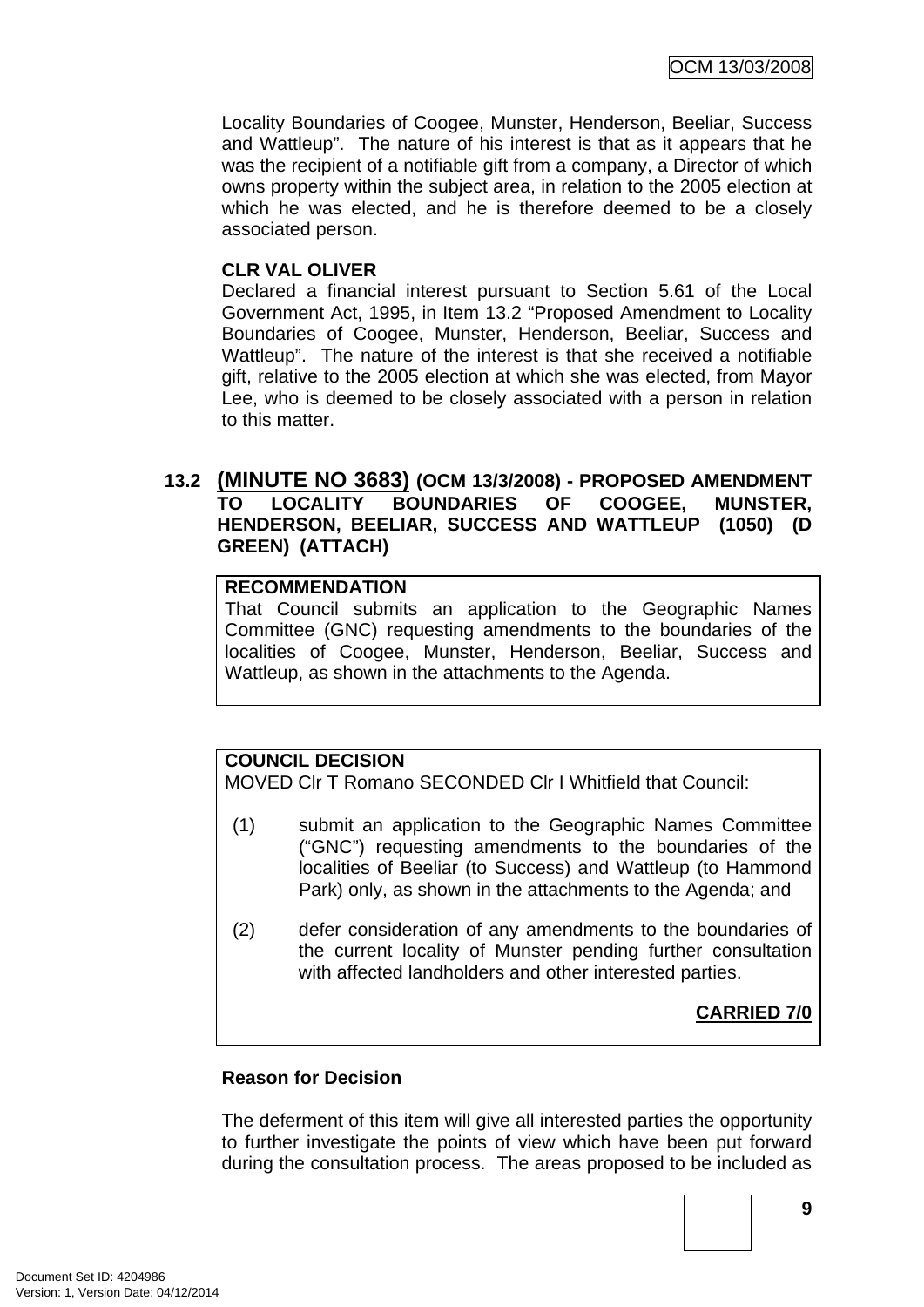Hammond Park and Success are not associated with the Munster issue and should be proceeded with.

# **Background**

At the Council Meeting held on 13 December 2007, the following resolution was passed:

# *That Council:*

- *(1) conducts a survey of landowners affected by the proposal to change the boundaries of the localities of Coogee, Munster, Henderson, Beeliar, Success and Wattleup, as shown in the attachments to the Agenda; and*
- *(2) subject to majority of affected responding landowners in each of the proposed realigned localities and a majority overall of respondents supporting the proposed locality changes, submit an application to the Geographic Names Committee requesting the recommended amendments.*

As some of the responses are not entirely in accord with the Council decision, the matter is referred back to Council for further consideration.

# **Submission**

N/A

# **Report**

With regard to the responses to the survey, there is majority affected responding landowner support for the proposals to amend the following locality boundaries:

- Munster to Beeliar
- Beeliar to Success
- Munster to Coogee
- Munster to Henderson
- Munster to Wattleup
- Wattleup to Hammond Park

In addition, a further submission from a landowner in Wattleup has suggested a minor extension to the proposal to include future urban deferred zoned land into Hammond Park. This proposal is a rational one and is supported on this basis. Accordingly, it is the purpose of this report to address those issues raised in the responses to amend that part of Munster to include it in Beeliar and the proposal to incorporate part of Henderson into Wattleup.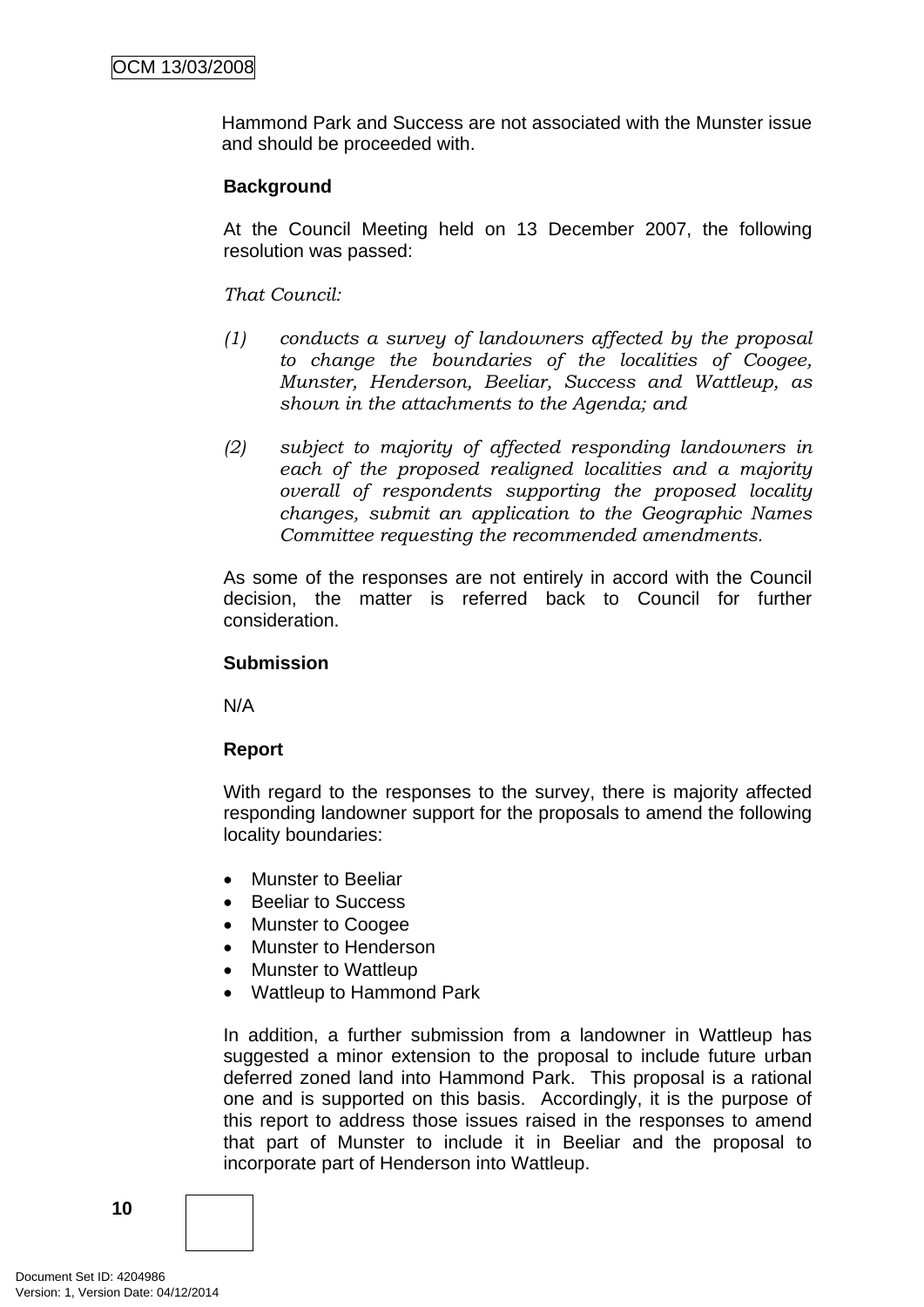# Munster to Beeliar

This proposal focuses on 95 lots, bound by Russell Road (East), Holmes Road, Cockburn Cement (eastern boundary), Fanstone Avenue, Water Corporation Reservoir (northern boundary) and Lorimer Road.

The area has 70 individual land owners, who were surveyed on the proposal to amend the locality name. 53 responses were received, 27 of which support this proposal and 26 oppose.

In accordance with Council's decision, this does represent majority support of responding land owners. However, it is re-submitted for Council's consideration on the basis of the number of respondents opposing the change. Primary objections to the proposal tended to focus on three key issues:

- 1. Potential change of land use to accommodate future development.
- 2. Requirement to notify service providers of change of address.
- 3. Potential rise in insurance premiums, due to change of post code (from 6166 to 6164).

It is considered appropriate to address each of these concerns in more detail.

# 1. Potential change of land use

The subject land is primarily used for two purposes, being rural pursuits and Water Corporation, which occupies all of the land between Henderson Road, Holmes Road and Lorimer Road.

The privately owned rural zoned land was originally included in the State Government's Hope Valley-Wattleup Redevelopment Area (Latitude 32 Industry Zone) but was subsequently excluded from the final adopted plan. In terms of future land uses for this land, there is no intention for the City of Cockburn to change the zoning of the land to integrate with adjacent residential or industrial areas. Therefore, from the City of Cockburn's view point the land tenure of these lots will remain for the foreseeable future. The fact that a Bush Forever site is located within the area should also support the premise that there is no intention to re-visit the land usage issue in this area.

In addition, there are 18 freehold rural zoned properties immediately east of Lorimer Road, and otherwise bound by Russell Road and Pearse Road, which are already included in the suburb of Beeliar. These properties have not been identified as being subject to any changes in land use because of their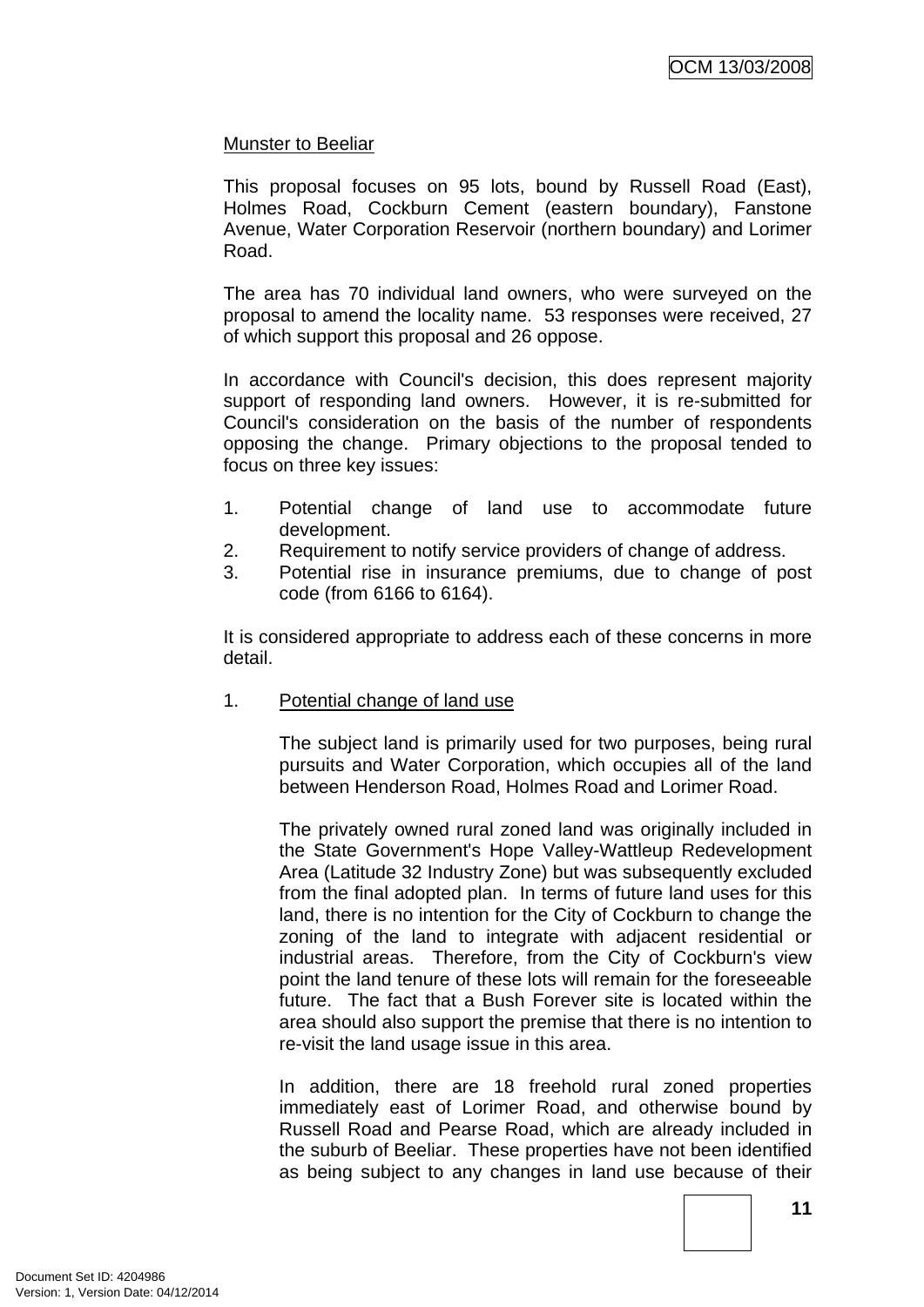association with the name 'Beeliar'. Of course, the adjoining Thomsons Lake and the Parks and Recreation Reserve immediately to the north of the Lake, are also contained within the suburb of Beeliar.

#### 2. Requirement to notify service providers of change

It is a requirement of Australia Post, which is represented on the Geographic Names Committee, to notify all utility providers which service each affected property of the change of address. While this does not extend to private mail, it does account for a considerable proportion of each property's incoming mail and significantly reduces any associated workload to be undertaken by the land owner.

In addition, Australia Post has a policy of re-directing mail which is incorrectly addressed because of such changes to cause minimum inconvenience to its customers, from both a sending and receiving perspective.

Considering all of these matters there would appear to be no validity is objecting to the name change on this basis.

#### 3. Potential rise in insurance premiums

Some objections appear to be based on statements from the land owners insurers that their respective premiums for policies held will rise as a result of the new post code being deemed to have a higher risk associated with it and therefore justifies an increase in premiums payable. This notion was put to Council's insurance brokers, who advised that, while some areas are assessed as being in higher risk categories because of their location (and by association their post code) it would be unusual for this to be the case where there has been no change to a location of a landholding which is the subject of an insurance policy. This has been verbally confirmed by a commercial insurer; however, they stressed that this was not a firm practice and that individual cases would be dealt with on their merits. They would also not confirm that this was a standard practice amongst insurance companies.

If persons were being confronted with these circumstances by their insurers, they would be strongly advised to take the matter up with the company, or with the State Government's Department of Consumer and Employment Protection, which investigates legitimate complaints on such matters.

Another issue which has led to opposition to the name change is that people operating businesses in the area would be responsible for reprinting stationery which included the current suburb name of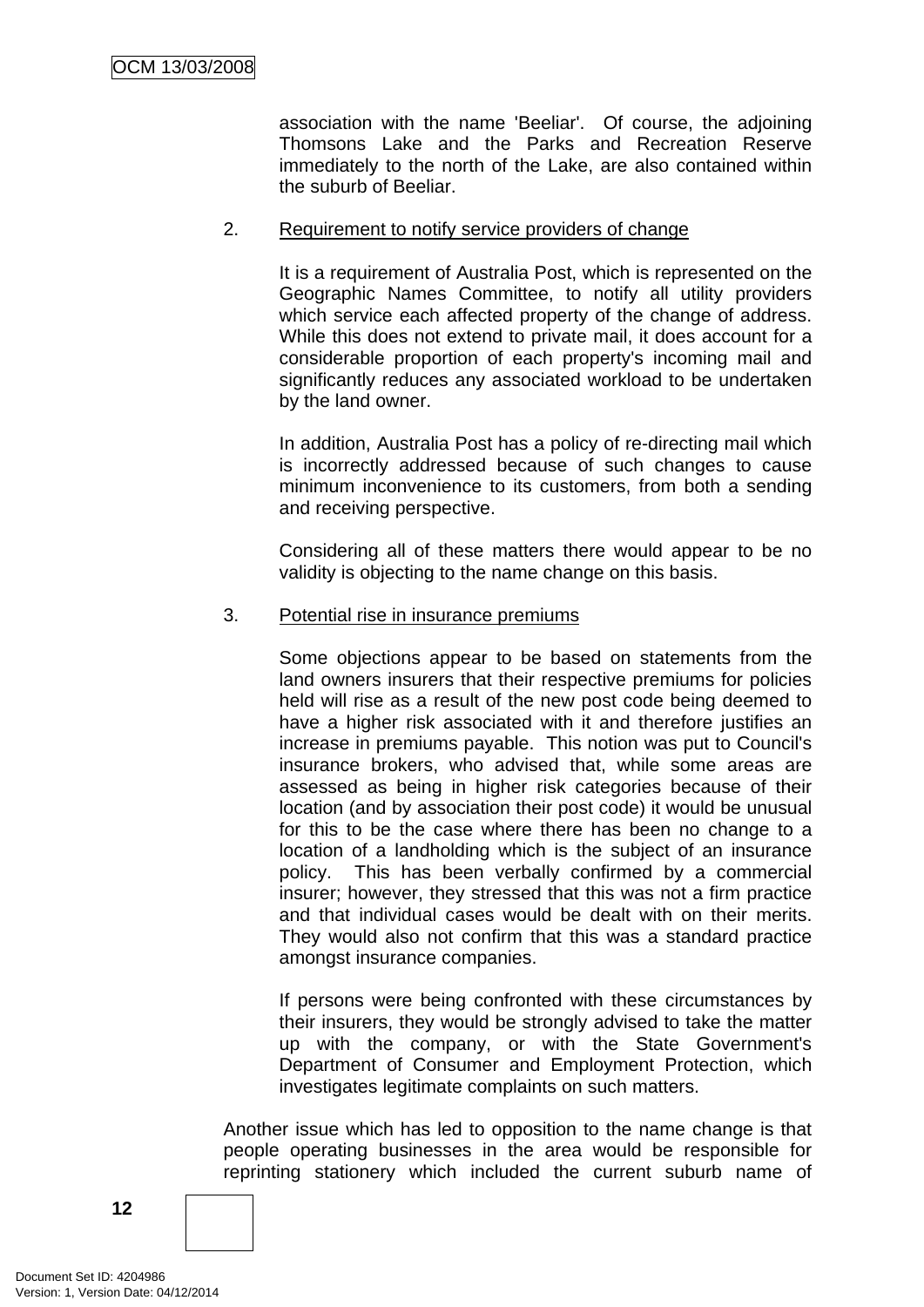Munster. While it is acknowledged that this may be the case, such costs would be relatively minor.

#### **Conclusion**

It is acknowledged that some of the residents in this affected area may have suspicions on the motives for the proposed suburb name changes, based on their previous experience with the State Government, which at one stage had identified this land for inclusion in an industrial zone. With that outcome now not possible, it can only be re-iterated that Council has no wish to change the purpose of these landholdings on the foreseeable horizon. With this in mind, it is hoped that any such notion of re-zoning this land can be allayed as a major issue.

The proposal to include this land in the adjoining suburb of Beeliar then becomes the only logical alternative, as it forms boundaries to the east and north. There is no rational reason why land with such disconnected land uses as residential, rural and Parks and Recreation cannot feature together in one suburb location. Therefore, on balance, it is recommended that the proposal be supported.

# Henderson to Wattleup

This proposal is in relation to 36 lots, bound by Rockingham Road, Russell Road (East), the railway line and Dalison Avenue to the south. The area has 23 individual land owners who were surveyed on the proposed locality name changes. 11 responses were received, 4 supporting the change and 6 opposed, noting that 1 objector was sent and returned two survey forms.

There were no reasons given in objection to the proposal, only that one response proposed and alternative, based loosely on amalgamating parts of the suburbs of Henderson and Wattleup to form two new suburbs. One stretching from the southern City of Cockburn boundary north to Torgoyle Road and across to the coast, to be called Wattleup and the other north of that line to Frobisher Road, to be called Henderson. No rational reason has been given to support this proposition, and it is therefore difficult to provide any favourable assessment of its potential and is not supported on that basis.

In the draft proposal considered by Council in December, the land subject to the change in locality name was identified as being entirely contained within the Hope Valley-Wattleup (Latitude 32) Area, to be developed by the State Government for industrial uses. Therefore, it seems incongruous for the Latitude 32 area to be known as anything else other than Wattleup, for that part of the development planned for the Cockburn district. In the absence of any realistic comment to the contrary it is recommended that Council supports this view.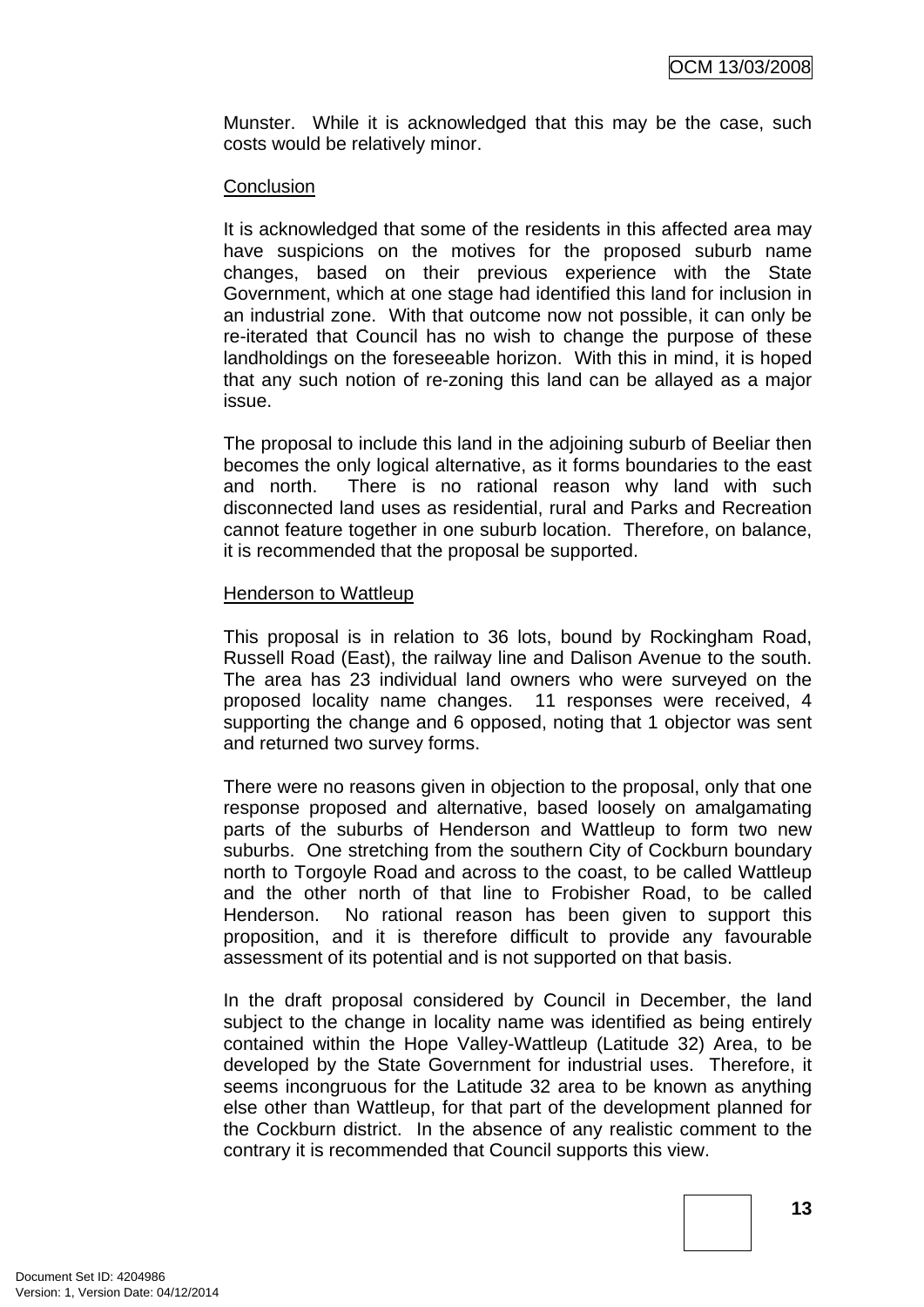# **Strategic Plan/Policy Implications**

#### **Governance Excellence**

• To conduct Council business in open public forums and to manage Council affairs by employing publicly accountable practices.

# **Budget/Financial Implications**

N/A

#### **Legal Implications**

The Department of Planning and Infrastructure, through the Geographic Names Committee, is the responsible authority for approving amendments to suburb boundaries.

# **Community Consultation**

151 affected land owners were surveyed in the areas affected by the proposal to amend locality boundaries.

#### **Attachment(s)**

- 1. Summary of responses to survey.
- 2. Maps identifying current and proposed locality boundaries x 4.

# **Advice to Proponent(s)/Submissioners**

Those who lodged a response to the survey have been advised that this matter is to be considered at the 13 March 2008 Council Meeting.

# **Implications of Section 3.18(3) Local Government Act, 1995**

Nil.

MAYOR LEE AND CLR OLIVER RETURNED TO THE MEETING THE TIME BEING 7:36 P.M.

THE PRESIDING MEMBER INFORMED MAYOR LEE AND CLR OLIVER OF THE DECISION OF COUNCIL WHILST THEY WERE ABSENT FROM THE MEETING.

MAYOR LEE RESUMED THE ROLE OF PRESIDING MEMBER.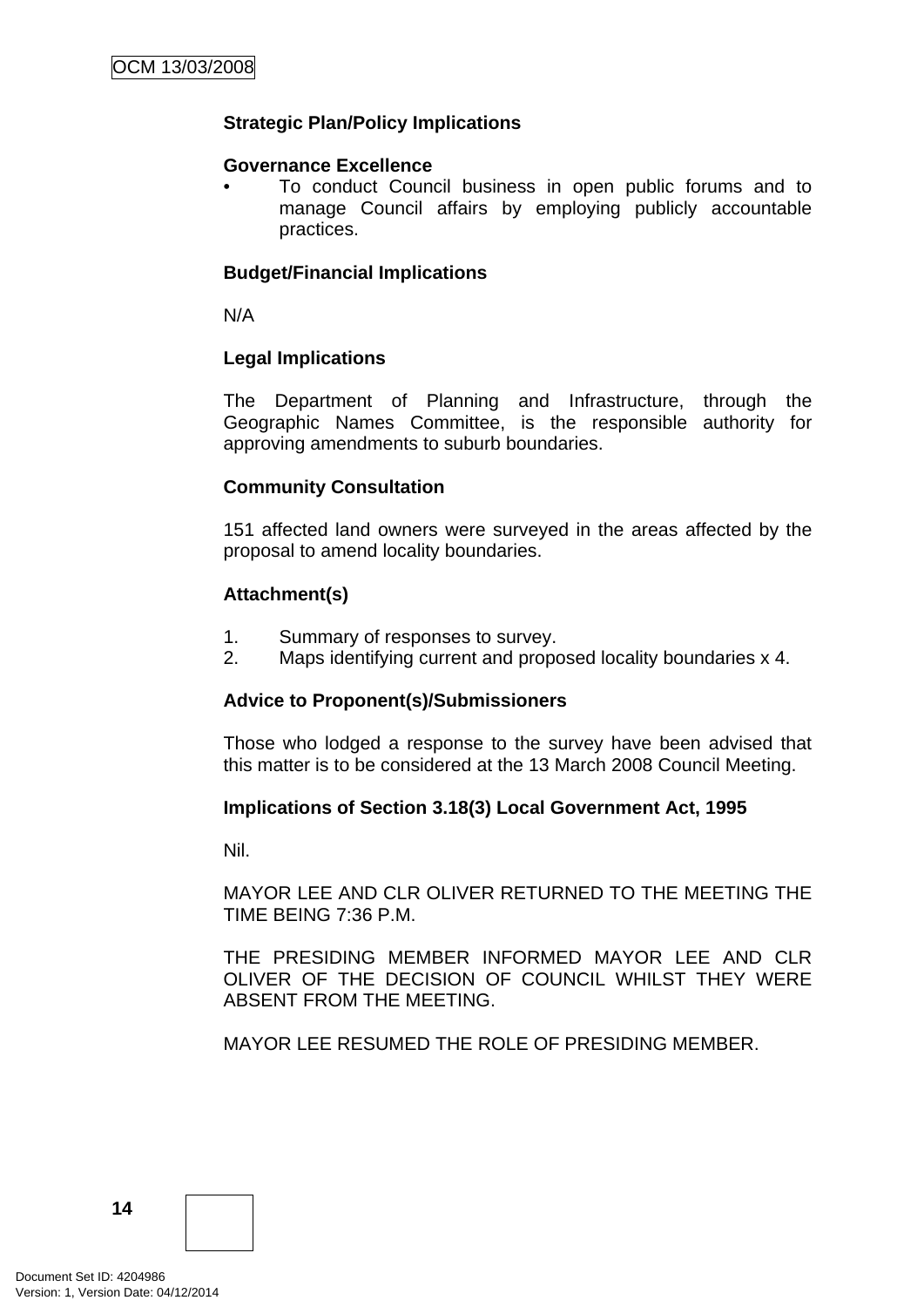# <span id="page-18-0"></span>**13.3 (MINUTE NO 3684) (OCM 13/3/2008) - CODE OF CONDUCT FOR STAFF (1054) (D GREEN) (ATTACH)**

# **RECOMMENDATION**

That Council adopts the Code of Conduct for Staff as contained in the attachment to the Agenda.

# **COUNCIL DECISION**

MOVED Clr S Limbert SECONDED Clr T Romano that the recommendation be adopted.

**CARRIED 9/0**

# **Background**

All Councils in this State are required to adopt a Code of Conduct for its Elected Members and employees.

Until recently, it was necessary to review these Codes following each biennial election cycle. However, from 21 October 2007, the Local Government (Administration) Regulations 34B and 34C 2007, became effective. These Regulations prescribe mandatory behavioural and conduct matters which apply uniformly to all Staff of Local Governments across the State.

The Regulations supersede any other form of standards imposed on Staff by the Code of Conduct, which, in itself, is a list of voluntary obligations with no capacity for enforcement. Notwithstanding, it is considered appropriate to amend the Code to amend any statements which have the capacity to conflict with the new Regulations and enabling the remaining clauses to be observed as voluntary standards of conduct and behaviour for Staff.

# **Submission**

N/A

# **Report**

It is proposed that the Code be amended in the following manner to reflect the introduction of the Regulations:

1. Addition of Clause 1.3 in the "Introduction".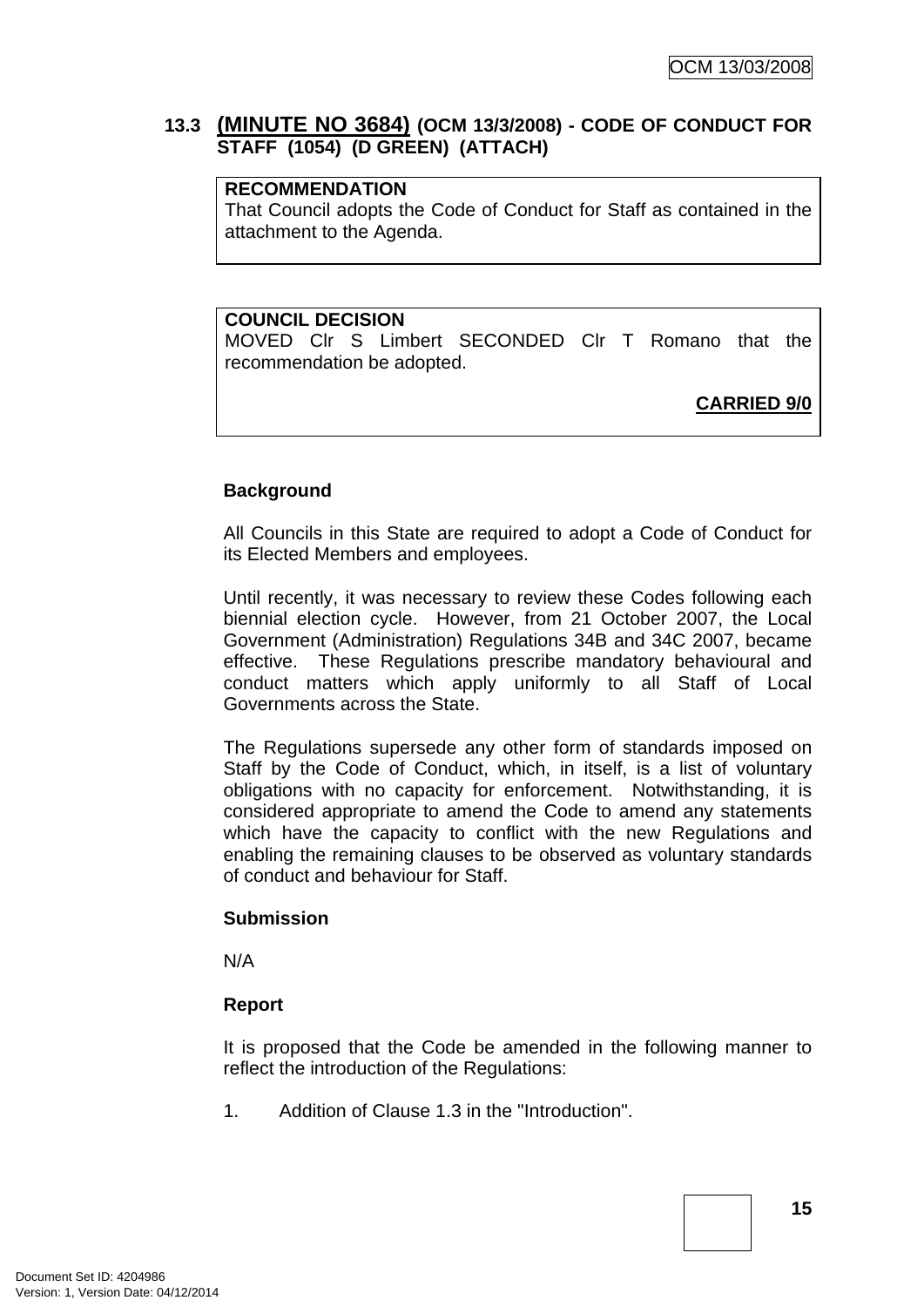- 2. (1) Delete Paragraph 1 of Clause 3.6 and substitute the requirements of Regulation 34C, as shown in the attachment.
	- (2) Amend Paragraphs 2 and 3 of Clause 3.6 to become new Clause 3.7
	- (3) Amend current Clause 3.7 to 3.8.
	- (4) Include new Clause 3.9 to reflect the requirements of Regulation 34B, as shown in the attachments.

Accordingly, with the amendments shown on the attachment, it is recommended that Council adopt this document as the Code required, pursuant to Sec. 5.103 (1) of the Act.

# **Strategic Plan/Policy Implications**

# **Governance Excellence**

• To conduct Council business in open public forums and to manage Council affairs by employing publicly accountable practices.

# **Budget/Financial Implications**

N/A

# **Legal Implications**

Sec. 5.103 (1) and (2) of the Local Government Act, 1995, refers.

# **Community Consultation**

N/A

# **Attachment(s)**

- 1. Draft Code of Conduct for Staff (showing proposed amendments from current version).
- 2. Regulations 34B and 34C of the Local Government (Administration) Amendment Regulations, 1997.

# **Advice to Proponent(s)/Submissioners**

N/A

# **Implications of Section 3.18(3) Local Government Act, 1995**

Nil.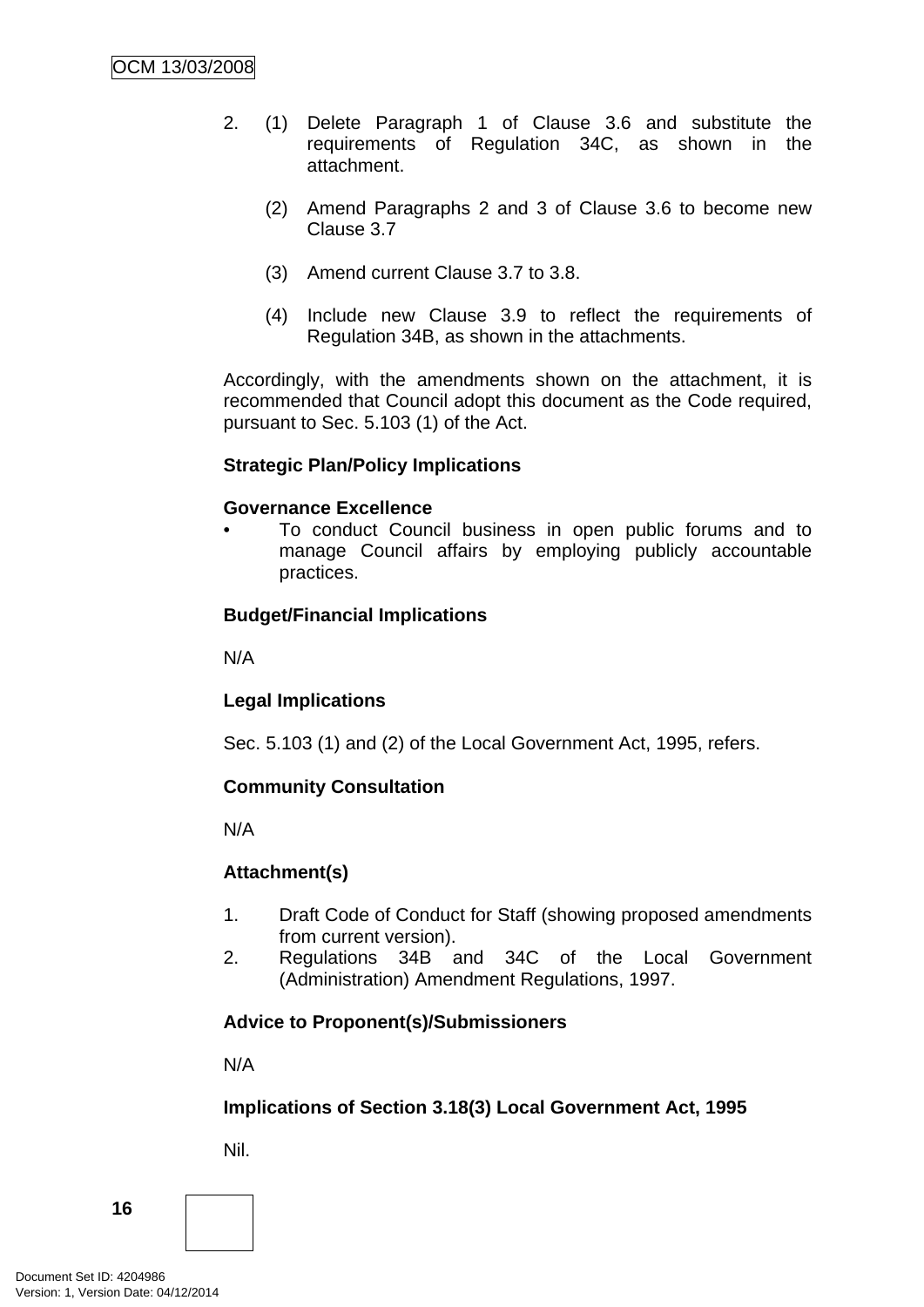# <span id="page-20-0"></span>**13.4 (MINUTE NO 3685) (OCM 13/3/2008) - STATUTORY COMPLIANCE AUDIT RETURN 2007 (1332) (P WESTON) (ATTACH)**

# **RECOMMENDATION**

That Council adopts the Statutory Compliance Audit Return for the period 1 January 2007 to 31 December 2007, as attached to the Agenda.

# **COUNCIL DECISION**

MOVED Clr S Limbert SECONDED Clr T Romano that the recommendation be adopted.

**CARRIED 9/0**

#### **Background**

Since 2000, completion of the Local Government Compliance Audit Return has been mandatory for all local governments in this State in accordance with Regulations 14 and 15 of the Local Government (Audit) Regulations 1996.

#### **Submission**

To adopt the Return in its submitted form.

#### **Report**

The annual Compliance Audit Return is to be presented to, and adopted by, a meeting of Council.

Following adoption by Council, a certified copy of the Return, signed by the Mayor and Chief Executive Officer, along with a copy of the relevant section of the Council Minutes, is submitted to the Director General, Department of Local Government and Regional Development in accordance with Regulations 14 and 15 of the Local Government (Audit) Regulations 1996.

The Return indicates a conformity rating of 99% for the year.

Several issues were raised in relation to Tenders for Providing Goods and Services.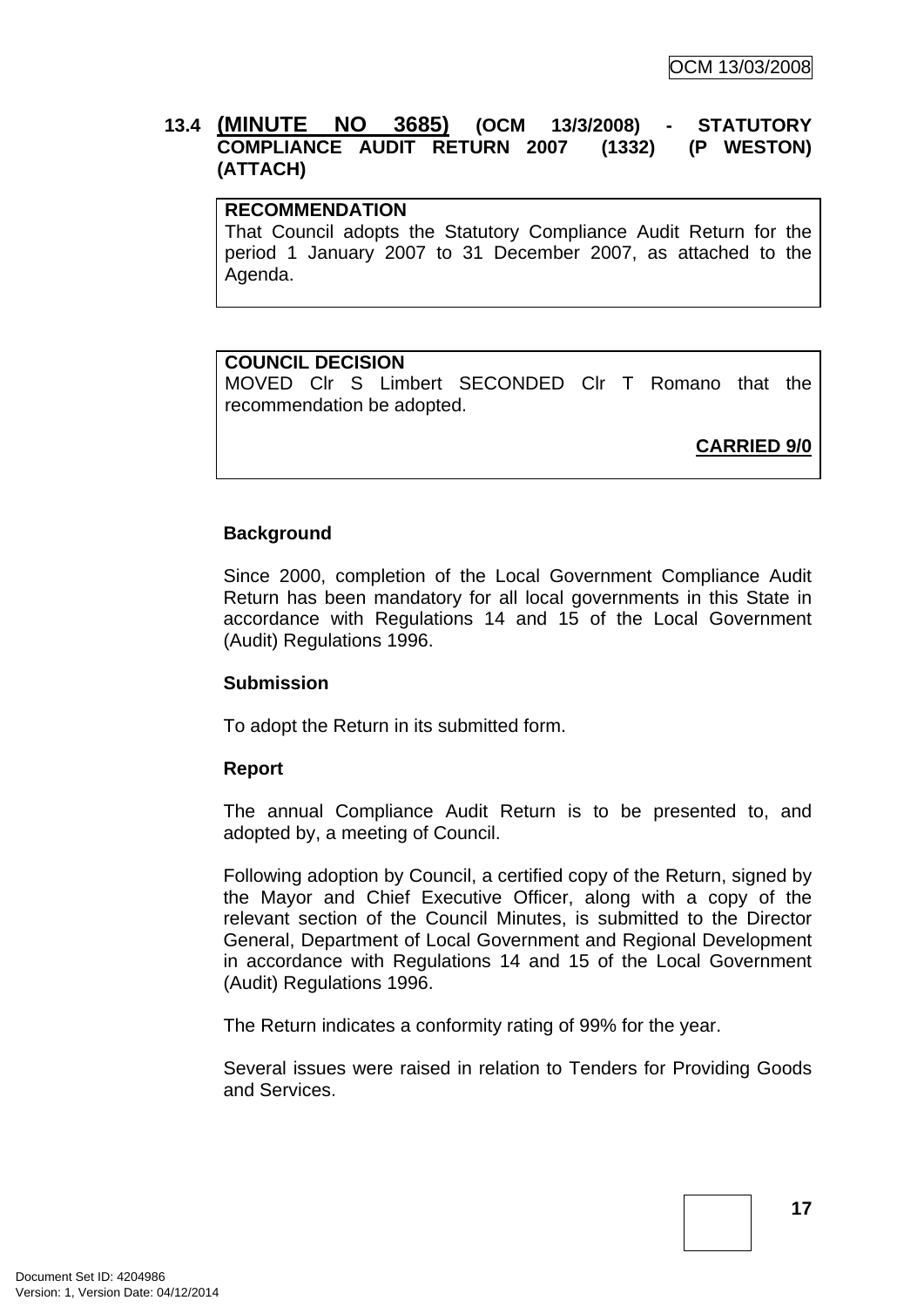# 1. Electrical Services – Administration Building

Quotations for Electrical Services required as part of the Administration Building's southern end refurbishment/fit-out were obtained in May 2007 but for the labour component only. Subsequent variations to the purchase order (022794) included the supply of materials that increased the contract value with SMB Electrical Services to a total of \$133,077.29 GST exclusive.

T & Z Architects supplied the City of Cockburn with a complete specification (i.e. labour and material requirements) together with drawings for these electrical services.

2. Stormwater Drainage System

Two (2) purchase orders (024905 and 024906) were issued on 1 October 2007 to Cubic Solutions for the supply of a stormwater drainage system in two different locations for \$42,655.00 and \$25,250.00 respectively with a total contract value of \$67,905.00 GST Exclusive. A subsequent third order (025366) increased this to \$72,883.64 GST exclusive.

Whilst the above stated value is less than the tender threshold of \$100,000.00 the quotation comparison report provided to the Purchasing Office detailed four (4) projects that quotations were sourced for, with a potential total contract value of \$173,610.93 GST exclusive but only two (2) of the projects have been undertaken.

3. Earthmoving/Excavating Equipment Hire

A purchase order (No. 025679) was issued on 29 November 2007 to Micson Pty Ltd for \$126,967.00 GST Exclusive. The bulk of this works related to services already supplied between March and July 2007. Micson were engaged to assist the City in a response to a substantial landfill fire and were retained to supplement the machinery failures experienced by the City's contractors, Canning Vale Earthmoving.

The Purchasing Office was advised in September 2007 that the existing contractor, Canning Vale Earthmoving, contracts' (RFT 33/2005 and RFT 34/2005) were pending termination. These contracts were terminated in October 2007 and tenders called on 24 November 2007 and awarded in December 2007.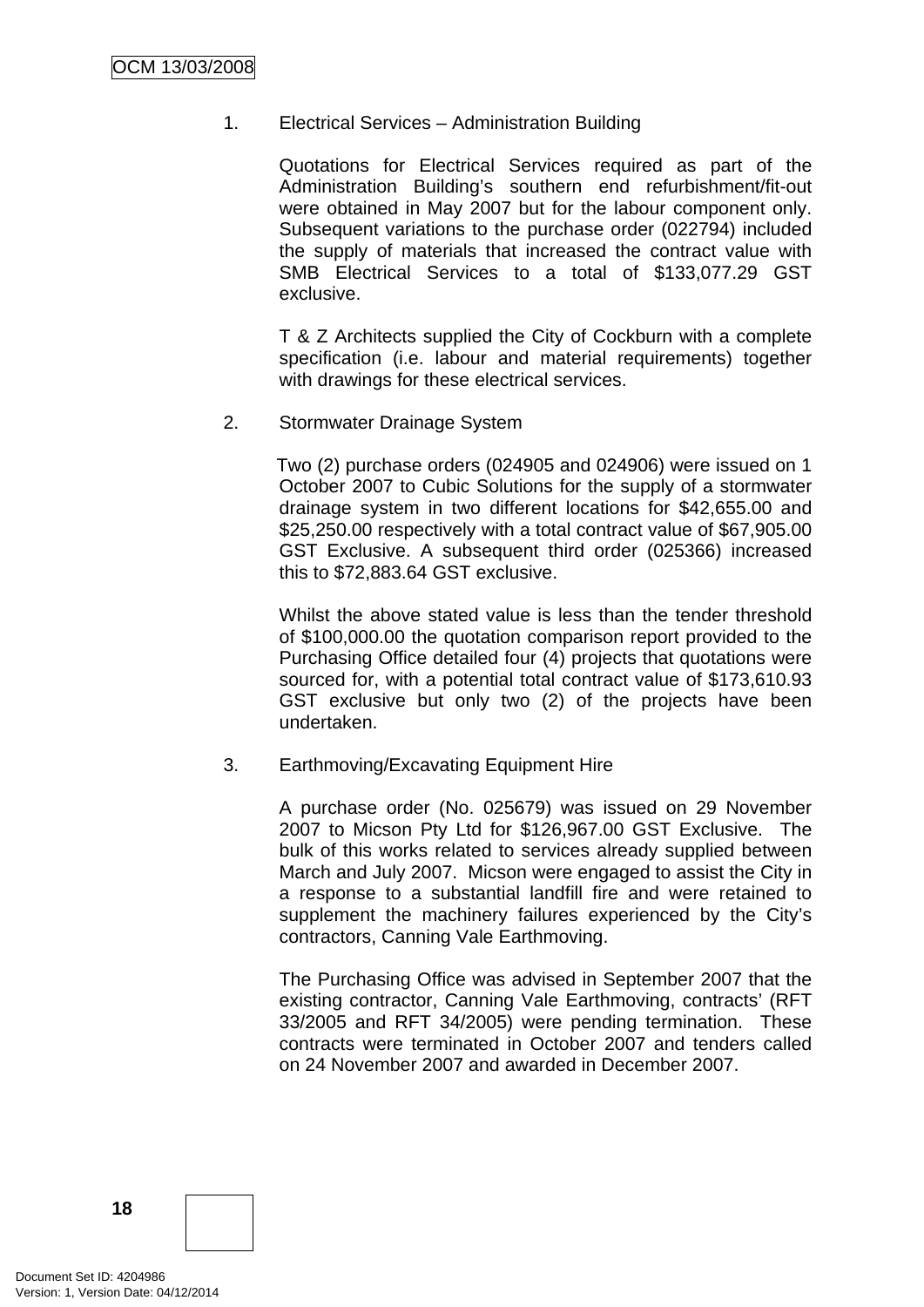# 4. Concrete Services – Dual Use Paths

The Purchasing Office sourced quotations in October 2007 for concreting services for the supply and installation of a 500 lineal metre concrete dual use path.

These quotations were subsequently used to issue three (3) Purchase Orders (Nos. 025442, 025595 and 025645) to Dowsing Concrete in November 2007 for \$32,236.00, \$134,454.55 and \$33,335.00 respectively for a total contract value of \$200,025.55 GST exclusive.

Sample tender documentation for concrete paths was provided by the Purchasing Office in January 2007 but no tenders were called. The calling of tenders for concreting services has now been included in the Purchasing and Tenders Coordinator's task schedule for 2008.

5. The other issue of non-compliance was in relation to the submission of the annual financial statements to Council's Auditors by 30 September 2007. This was not done in accordance with requirements, however, will be attended to by the statutory date in 2008.

#### **Strategic Plan/Policy Implications**

# **Governance Excellence**

• To conduct Council business in open public forums and to manage Council affairs by employing publicly accountable practices.

# **Budget/Financial Implications**

N/A

# **Legal Implications**

Regulations 14 and 15 of the Local Government (Audit) Regulations 1996 refer.

# **Community Consultation**

N/A

# **Attachment(s)**

Compliance Audit Return 2007.

# **Advice to Proponent(s)/Submissioners**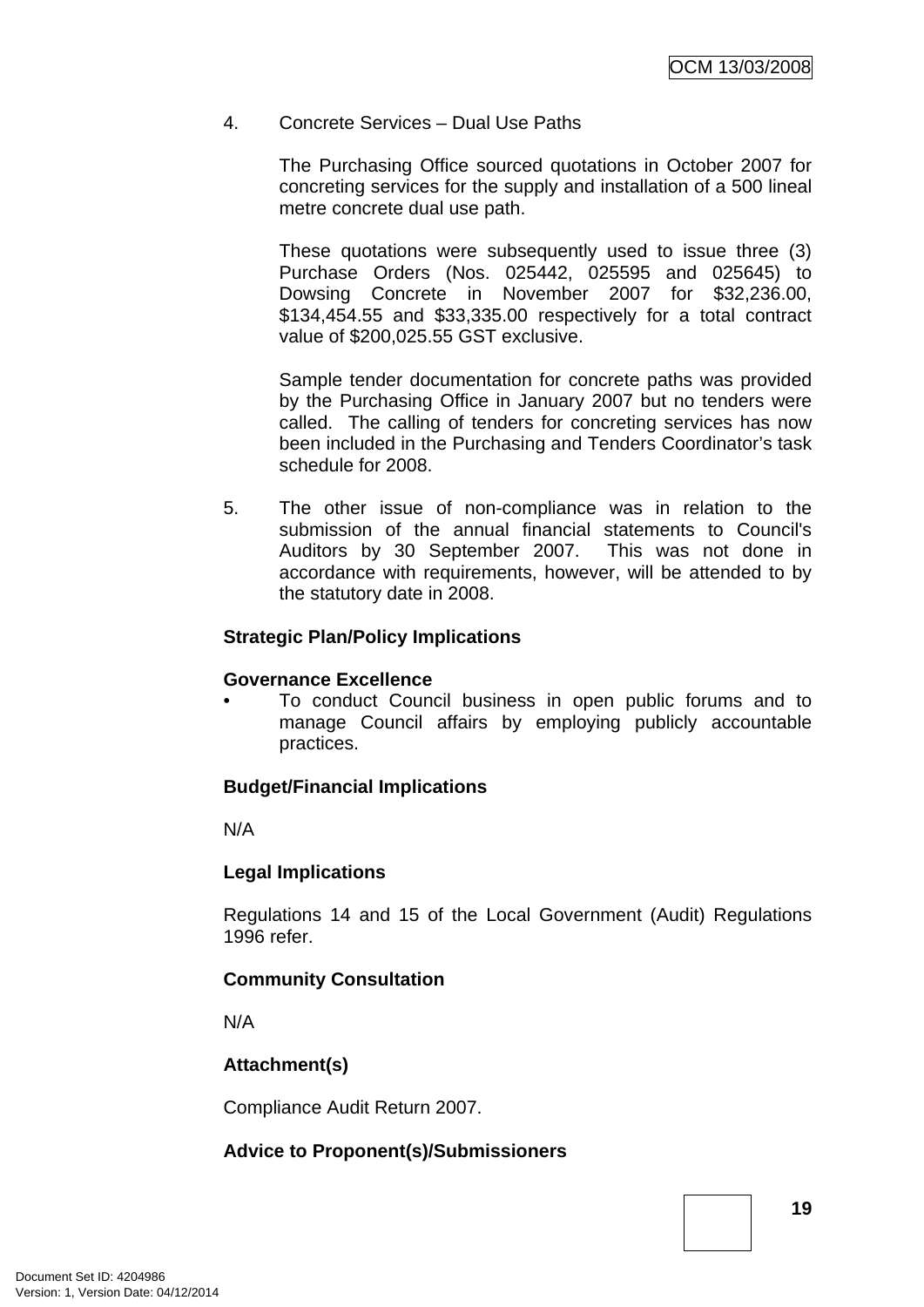<span id="page-23-0"></span>N/A

**Implications of Section 3.18(3) Local Government Act, 1995**

Nil.

# **14. PLANNING AND DEVELOPMENT DIVISION ISSUES**

**14.1 (MINUTE NO 3686) (OCM 13/3/2008) - HOME OCCUPATION - BEAUTY THERAPY - LOCATION: 10 MAGPIE COURT YANGEBUP - OWNER/APPLICANT: IVANA SULENTA (4413935) (B HOGARTH-ANGUS) (ATTACH)** 

**RECOMMENDATION** That Council:-

(1) grant its approval to the proposed Home Occupation in accordance with the approved plan subject to the following conditions:-

#### STANDARD CONDITIONS

- 1. The home occupation can only be undertaken in accordance with the terms of the application as approved herein and any approved plans.
- 2. Nothing in the approval or these conditions shall excuse compliance with all relevant written laws in the commencement and carrying out of development.
- 3. The development complying with the Home Occupation provisions and definition set out in the Town Planning Scheme
- 4. All materials and/or equipment used in relation to the Home Occupation shall be stored within the residence or an approved outbuilding.
- 5. The Home Occupation can only be undertaken by the owner of the land and is not transferable pursuant to clause 5.8.5 (a) (ii) of Town Planning Scheme No. 3.
- 6. On the sale of the property or change in ownership of the land the home occupation entitlement ceases pursuant to clause 5.8.5 (a) (iii) of Town Planning Scheme No. 3.

SPECIAL CONDITIONS

7. The maximum number of clients being restricted to 4 per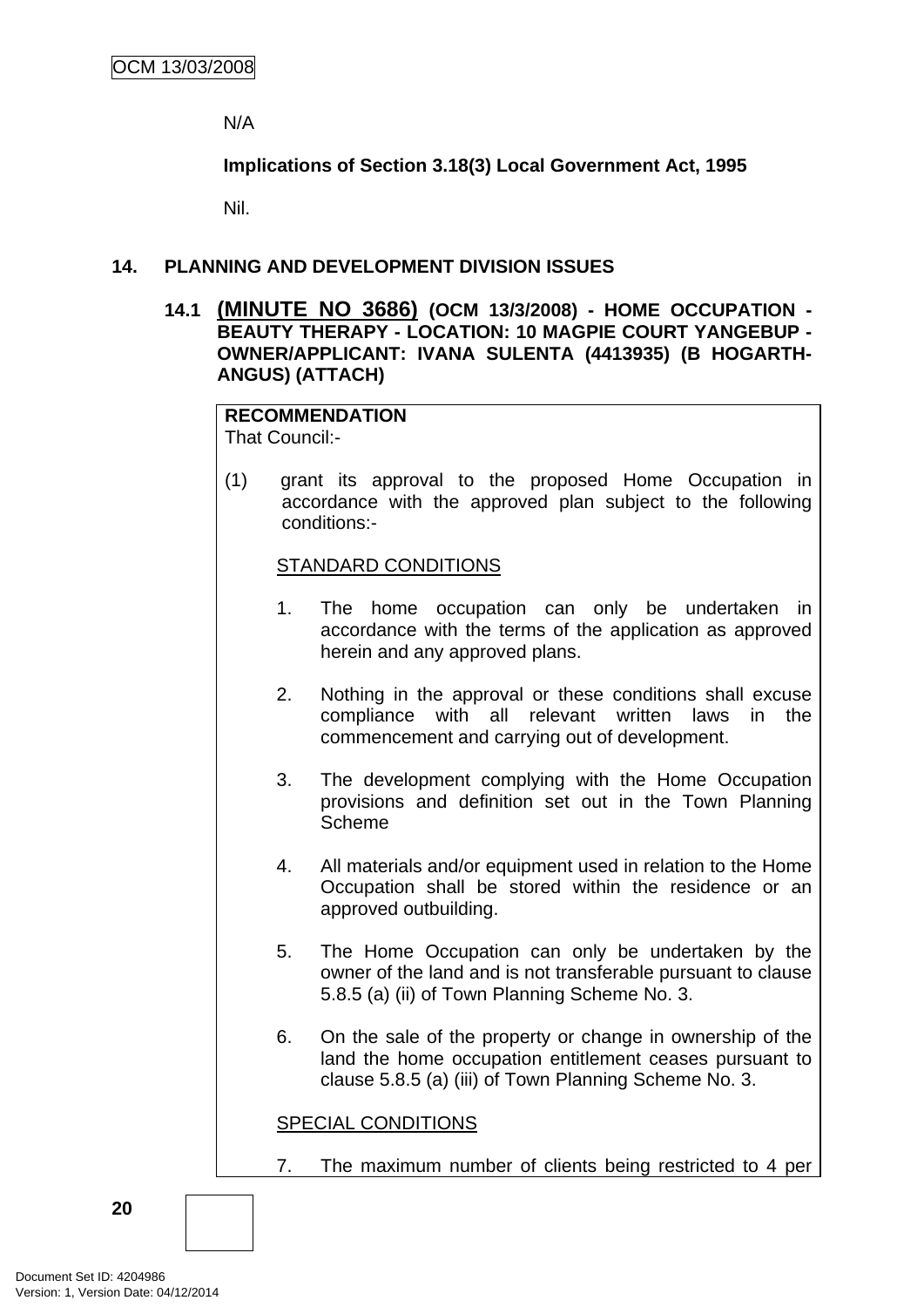day with at least 15 minutes between each appointment.

- 8. The hours of operation being restricted to 10am 6pm Monday to Friday, 10am-2pm Saturdays and not at all on Sundays or Public Holidays.
- 9. All parking is to be contained completely within the Lot. Clients are required to park on the driveway of the property and NOT on the verge, to preserve the amenity and convenience for the adjoining neighbours.
- 10. In the instance that the City receives substantiated complaints regarding the operation being run contrary to the conditions of this approval, the City reserves the right to revoke this approval notice.
- 11. This home occupation approval is for a hairdresser and does not permit ear piercing and skin penetration.

# FOOTNOTE

- 1. "Home Occupation" means an occupation carried out in a dwelling or on land around a dwelling by an occupier of the dwelling which:-
	- (a) does not employ any person not a member of the occupier's household;
	- (b) will not cause injury to or adversely affect the amenity of the neighbourhood;
	- (c) does not occupy an area greater than 20 square metres;
	- (d) does not display a sign exceeding 0.2 square metres;
	- (e) does not involve the retail sale, display or hire of goods of any nature;
	- (f) in relation to vehicles and parking, does not result in the requirement for a greater number of parking facilities than normally required for a single dwelling or an increase in traffic volume in the neighbourhood, does not involve the presence, use or calling of a vehicle more than 2 tonnes tare weight, and does not include provision for the fuelling, repair or maintenance of motor vehicles; and
	- (g) does not involve the use of an essential service of greater capacity than normally required in the zone.
- (2) issue a Schedule 9 Notice of Determination on Application for Planning Approval – Approval (inclusive of MRS Form 2 Notice of Approval).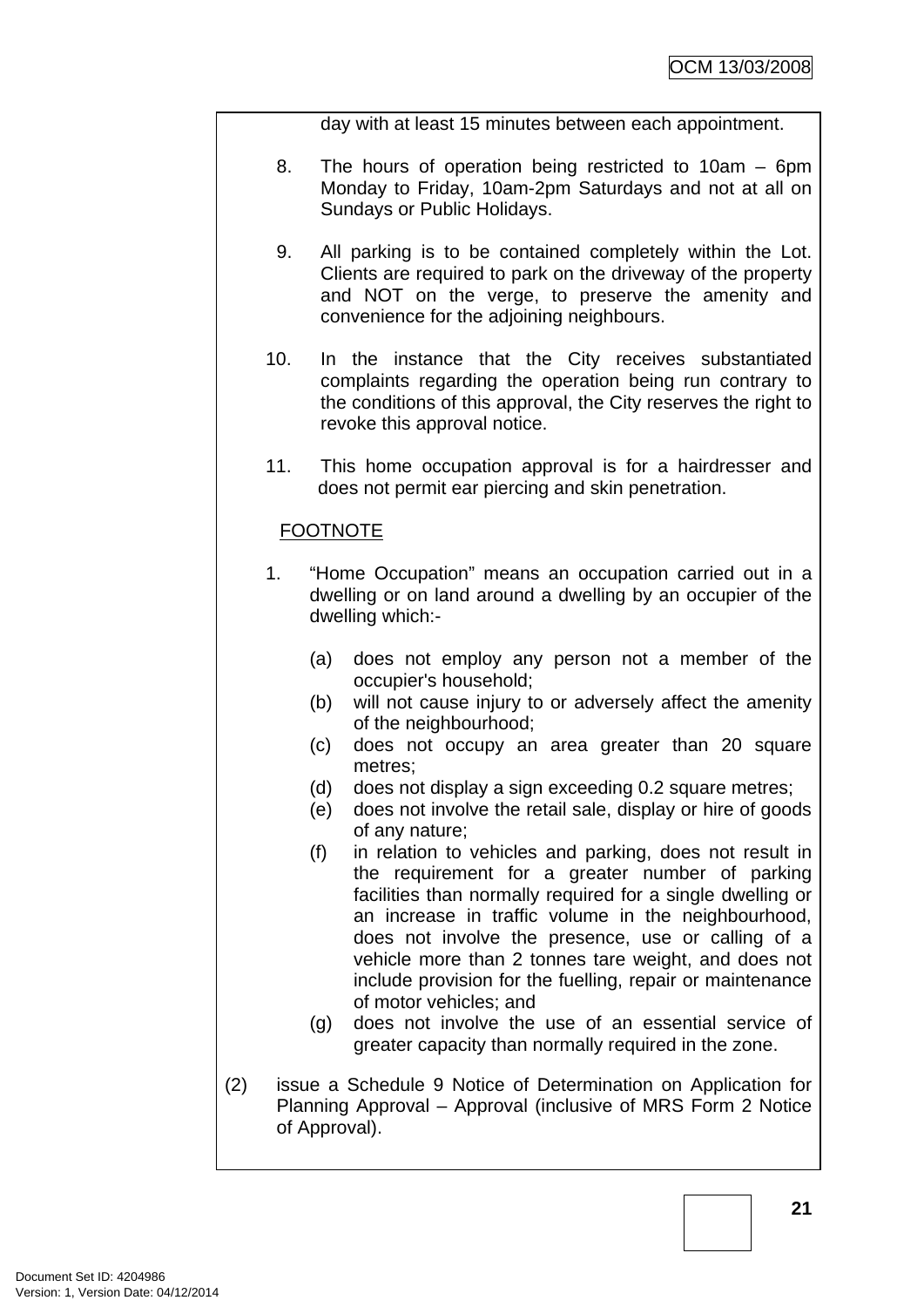#### **COUNCIL DECISION**

MOVED Clr S Limbert SECONDED Clr T Romano that the recommendation be adopted.

# **CARRIED 9/0**

# **Background**

| Zoning:    | MRS:              | Urban           |
|------------|-------------------|-----------------|
|            | TPS3              | R <sub>20</sub> |
| Land Use:  | Residential       |                 |
| Lot Size:  | 427 <sup>m²</sup> |                 |
| Use Class: | $\mu_{\rm D}$     |                 |

The application has been made for a hairdressing salon at 10 Magpie Court. The subject land is a rear battleaxe lot, serviced by a 3.1m wide accessway. This accessway runs for 32m from the front boundary to the front of the dwelling, with a single carport sitting approximately half way up this driveway. The crossover for the subject lot is shared with 9 Magpie Court at the verge, with each driveway tapering into separate accessway's 2m from this verge.

# **Submission**

The applicant has provided the following justification in support of the proposal which has been summarised accordingly:-

- A hairdressing operation from the premises functioning between the hours of 10am – 6pm Monday to Friday and 10am - 2pm on Saturdays.
- A maximum number of 4 clients per day, with a minimum of 15 minutes break in-between appointments.
- Parking can be adequately contained along the accessway.
- The business is to be contained in the front workshop of the house, measuring 18.25m². This room has a sink, air conditioning and laminate flooring.

A copy of the applicant's full submission should be read in conjunction with this report and is contained in the agenda attachments.

# **Report**

The subject land is zoned R20 under the City of Cockburn Town Planning Scheme No. 3. Council has the discretion to either approve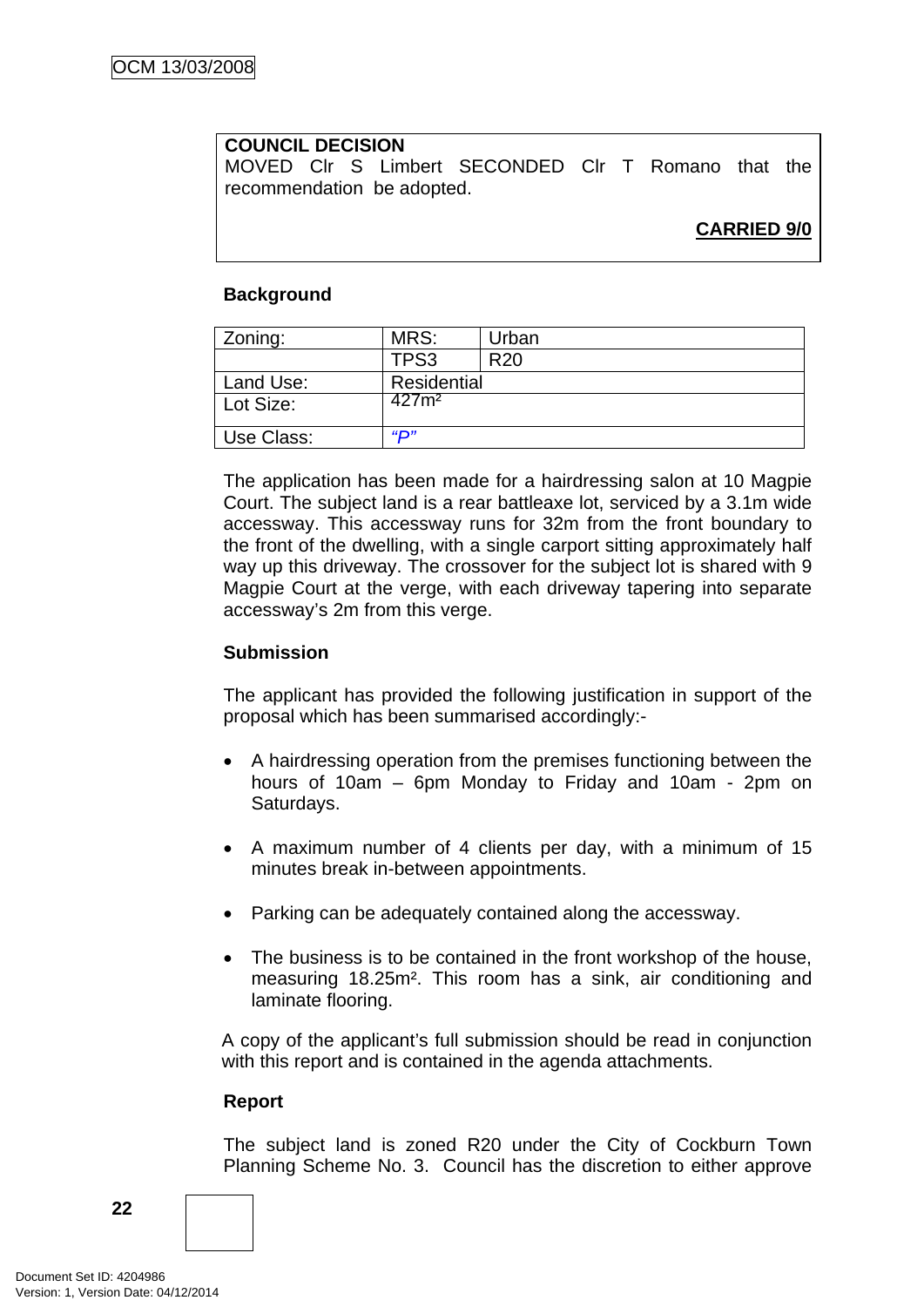(with or without conditions) or to refuse the application. As the City has received a number of objections from surrounding landowners, the matter has been referred to Council for consideration.

#### Scheme Requirements

The application seeking a home occupation on the subject property complies with the requirements stipulated under Clause 5.8.5 (a) (Home Occupation and Home Business in Residential Zones) of the City's Town Planning Scheme No. 3.

#### Amenity

It is considered that the establishment of a home occupation in this location can be sufficiently managed so as to not adversely impact on the amenity of the street. The City believes that there exists more than enough room on the driveway to provide parking for the occupants and daily clients. The approval has been accordingly conditioned to ensure that all clients' parking will be catered for on the subject lot, (albeit in tandem) and it is the applicant's responsibility that these conditions are adhered to at all times.

As covered in the conditions, if the street amenity is compromised by the applicant or clients parking elsewhere, the approval can be revoked.

# **Discussion**

The concerns raised in the submissions are addressed below:-

Whilst previously there may have been parking issues in the street, the responsibility for parking solely on the subject lot will rest with the applicant. Seemingly, private visitors and / or occupants were parking on the verge causing traffic problems. The approval conditions provide an instrument by which to control and monitor parking whilst additionally outlining possible revocation of the approval if the applicant does not abide by the relevant conditions.

The accessway is 32m long, which allows ample space for occupant and client parking. The City believes the home occupation will not significantly increase the traffic in the street, as the hours of operation are limited and only a maximum of 4 clients per day are permitted.

#### Recommendation

In light of all the above, it is recommended that Council conditionally approve this proposal. The conditions of approval are thorough enough to ensure the adjoining properties are not negatively affected by this home occupation and present clear guidance to the applicant to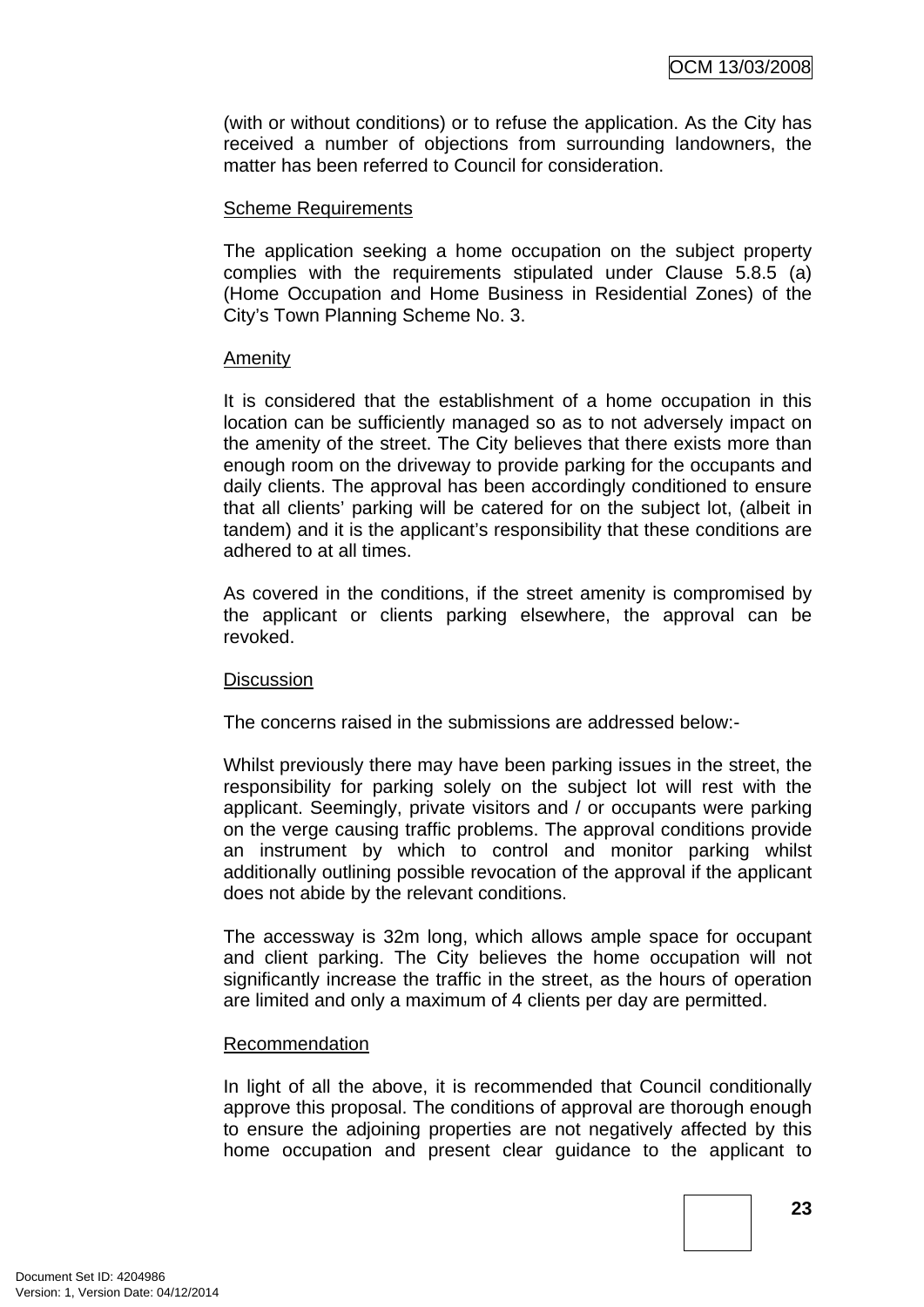guarantee all parking remains on their lot without interfering with their neighbours.

# **Strategic Plan/Policy Implications**

# **Demographic Planning**

- To ensure the planning of the City is based on an approach that has the potential to achieve high levels of convenience and prosperity for its citizens.
- To ensure development will enhance the levels of amenity currently enjoyed by the community.

# **Budget/Financial Implications**

N/A

# **Legal Implications**

Town Planning Scheme No. 3 Planning and Development Act 2005 State Administrative Tribunal Regulations

# **Community Consultation**

In accordance with provision 9.4 of the Scheme, the proposal was advertised for public comment to six (6) adjoining neighbours. At the conclusion of the advertising period, three (3) letters of objection were received, one (1) letter of support, one (1) letter of no objection and one (1) neighbour did not respond. The location of each response/no response can be seen on the attached annotated map. The following table is a summary of these submissions:-

| <b>Submissioner</b>               | <b>Objection/Support/</b><br><b>No Response</b> | <b>Issues</b>                        |  |  |
|-----------------------------------|-------------------------------------------------|--------------------------------------|--|--|
| Mr & Mrs Nodari                   | Objection                                       | Parking concerns<br>$\bullet$        |  |  |
| Court,<br>9<br>Magpie<br>Yangebup |                                                 | People blocking in<br>their driveway |  |  |
| Gary Marsh                        | Objection                                       | Vehicles being<br>$\bullet$          |  |  |
| Magpie<br>3.<br>Court.            |                                                 | parked in the cul-                   |  |  |
| Yangebup                          |                                                 | de-sac                               |  |  |
| John McCance                      | Objection                                       | Vehicles<br>being<br>$\bullet$       |  |  |
| Court,<br>Magpie<br>7             |                                                 | parked in the cul-                   |  |  |
| Yangebup                          |                                                 | de-sac                               |  |  |
| Barry & John Halton               | Support                                         |                                      |  |  |
| 23<br>Magpie<br>Court,            |                                                 |                                      |  |  |
| Yangebup                          |                                                 |                                      |  |  |
| E.M Way                           | No Objection                                    |                                      |  |  |
| 5.<br>Magpie<br>Court,            |                                                 |                                      |  |  |
| Yangebup                          |                                                 |                                      |  |  |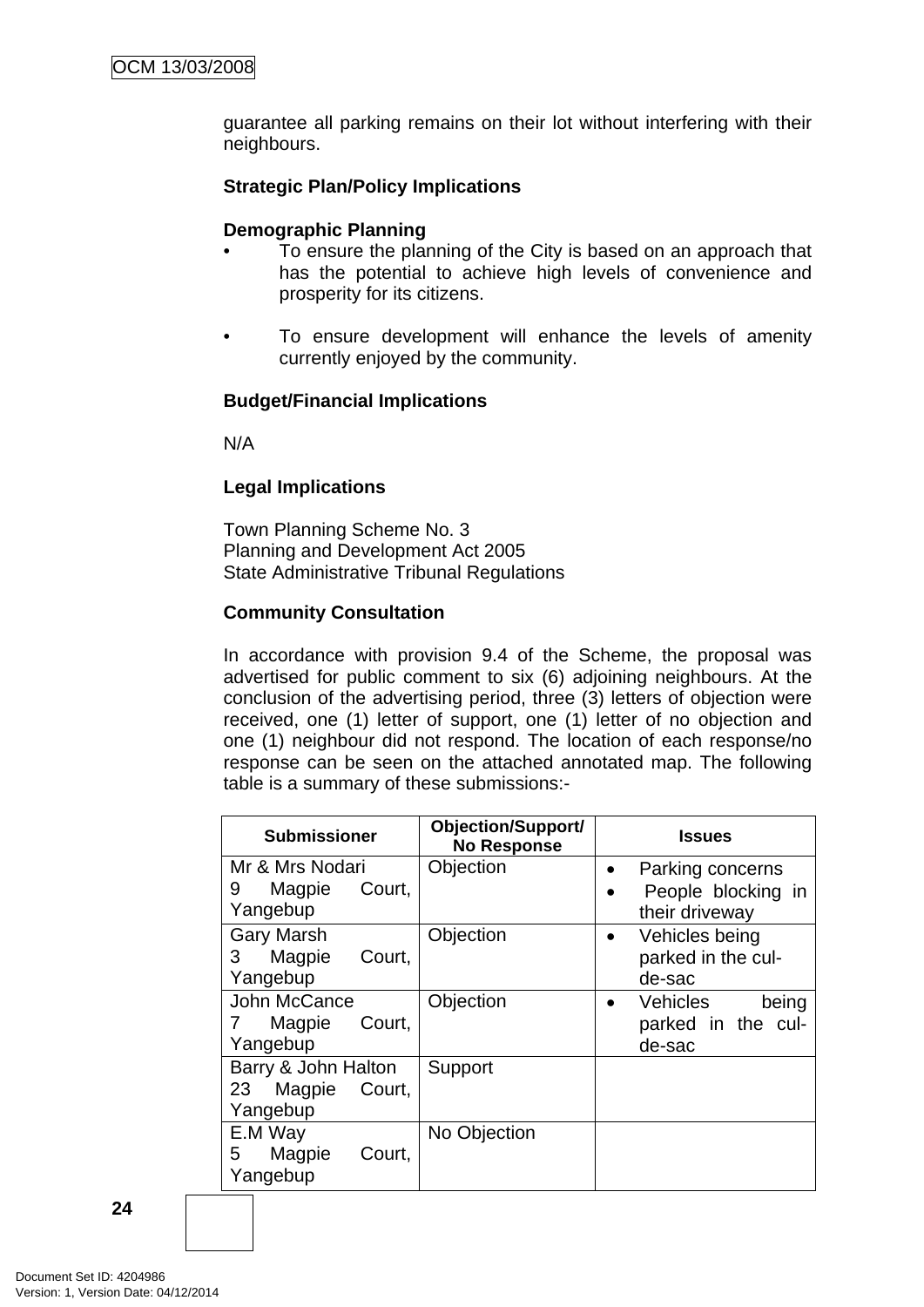<span id="page-28-0"></span>

| G Stevens |        | No Response |  |
|-----------|--------|-------------|--|
| Magpie    | Court, |             |  |
| Yangebup  |        |             |  |

# **Attachment(s)**

- 1. Location Plan Mark where Submissions of Objection and Support have been received.
- 2. Site Plan
- 3. Floor Plan
- 4. Applicant's justification

# **Advice to Proponent(s)/Submissioners**

The Proponent(s) and those who lodged a submission on the proposal have been advised that this matter is to be considered at the 13 March 2008 Council Meeting.

# **Implications of Section 3.18(3) Local Government Act, 1995**

**Nil.** 

# **14.2 (MINUTE NO 3687) (OCM 13/3/2008) - REQUEST TO ADVERTISE THE STRUCTURE PLAN FOR THE MUNSTER URBAN DEFERRED AREA - LOCATION: FAWCETT ROAD MUNSTER- OWNER: VARIOUS - APPLICANT: MRS R O'BRIEN - (8688) (A BLOOD) (ATTACH)**

# **RECOMMENDATION**

That Council:-

- (1) not agree to the advertising of the Structure Plan for the Munster Urban Deferred Area; and
- (2) not agree to withdraw from the appeal at the State Administrative Tribunal.

# **COUNCIL DECISION**

MOVED Clr S Limbert SECONDED Clr T Romano that the recommendation be adopted.

**CARRIED 9/0**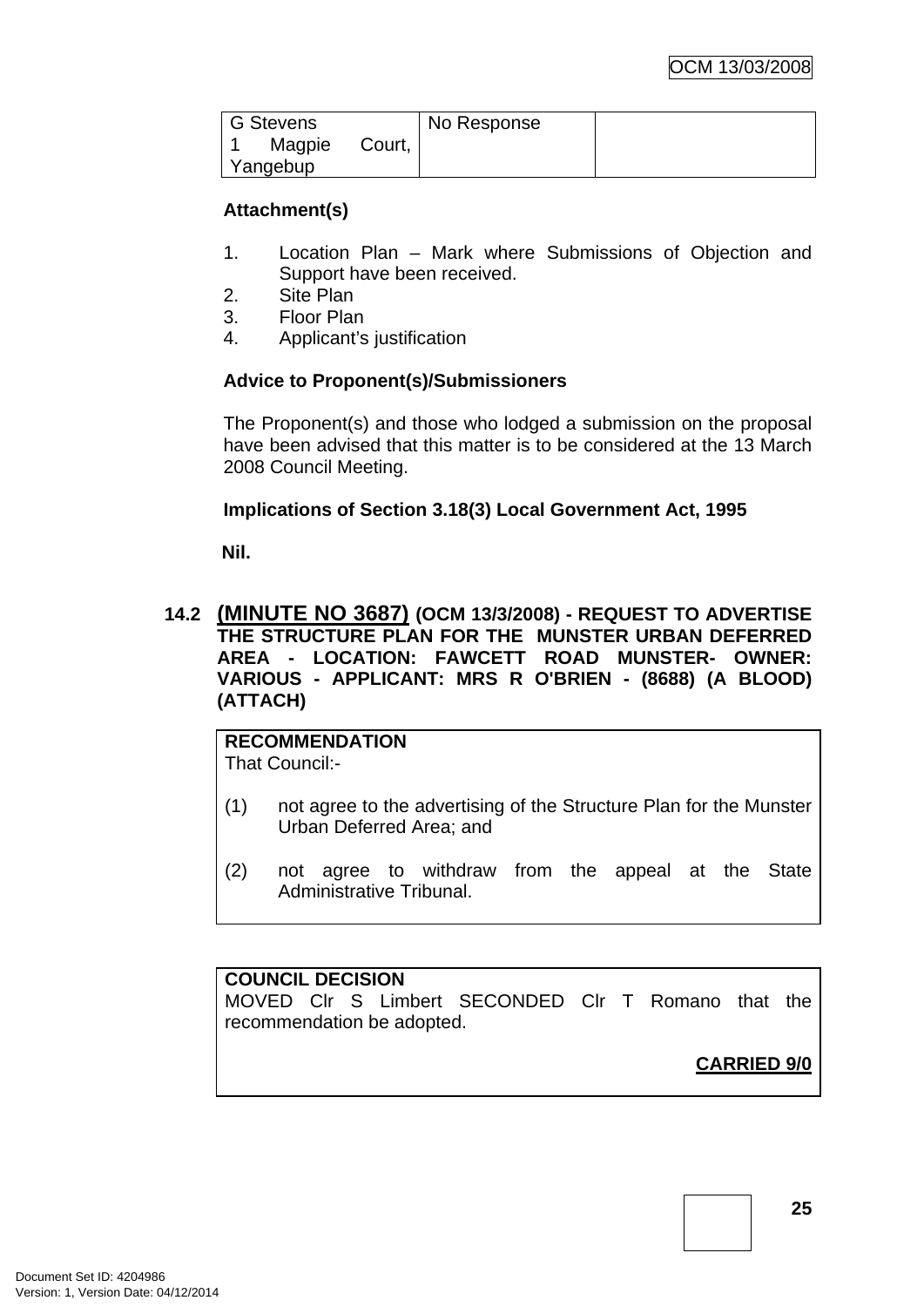# **Background**

At the Annual General Meeting of Electors held on 5 February 2008 the following motions proposed by Mrs O'Brien were passed;

- 1. The residents who live in the Urban Deferred Area request that Council agree to allow the Munster Structure Plan for the Urban Deferred Area to be advertised for public comment as soon as possible and agree that Council withdraw its objection to advertising at the State Administrative Tribunal.
- 2. That Council allow our planners (BSD Cardno) and myself to make a 20 minute presentation to the Council Meeting 13 March 2008 before the agenda item is debated.

At the meeting the Mayor advised he agreed to a 10 minute presentation to the March meeting of the Council in accordance with Standing Orders.

#### **Submission**

N/A

# **Report**

At the Annual General Meeting of Electors Mrs O'Brien read out a prepared submission in support of her motion. By email dated 7 February 2008 the Manager Planning Services requested a copy of the submission so that the matters raised could be reported on to Council. At the time of preparing this Agenda report Mrs O'Brien had not responded to the request.

The submission read to the Annual General Meeting of Electors by Mrs O'Brien and the motion was essentially the same as that contained in a letter from Mrs O'Brien to Elected Members dated 29 November 2007. Accordingly in the absence of the actual submission, detailed comments have been prepared in respect to the matters raised in Mrs O'Brien's letter dated 29 November 2007 which have been circulated under separate cover.

Also a confidential attachment has been separately forwarded to Elected Members containing a letter from McLeods which sets out the potential consequences if the City agrees to advertise the proposal and withdraws from the appeal at the State Administrative Tribunal.

For the reasons outlined in the Agenda attachments it is recommend that Council not agree to the advertising of the Munster Structure Plan for the Urban Deferred Area and not agree to withdraw its objection to advertising of the structure plan at the State Administrative Tribunal.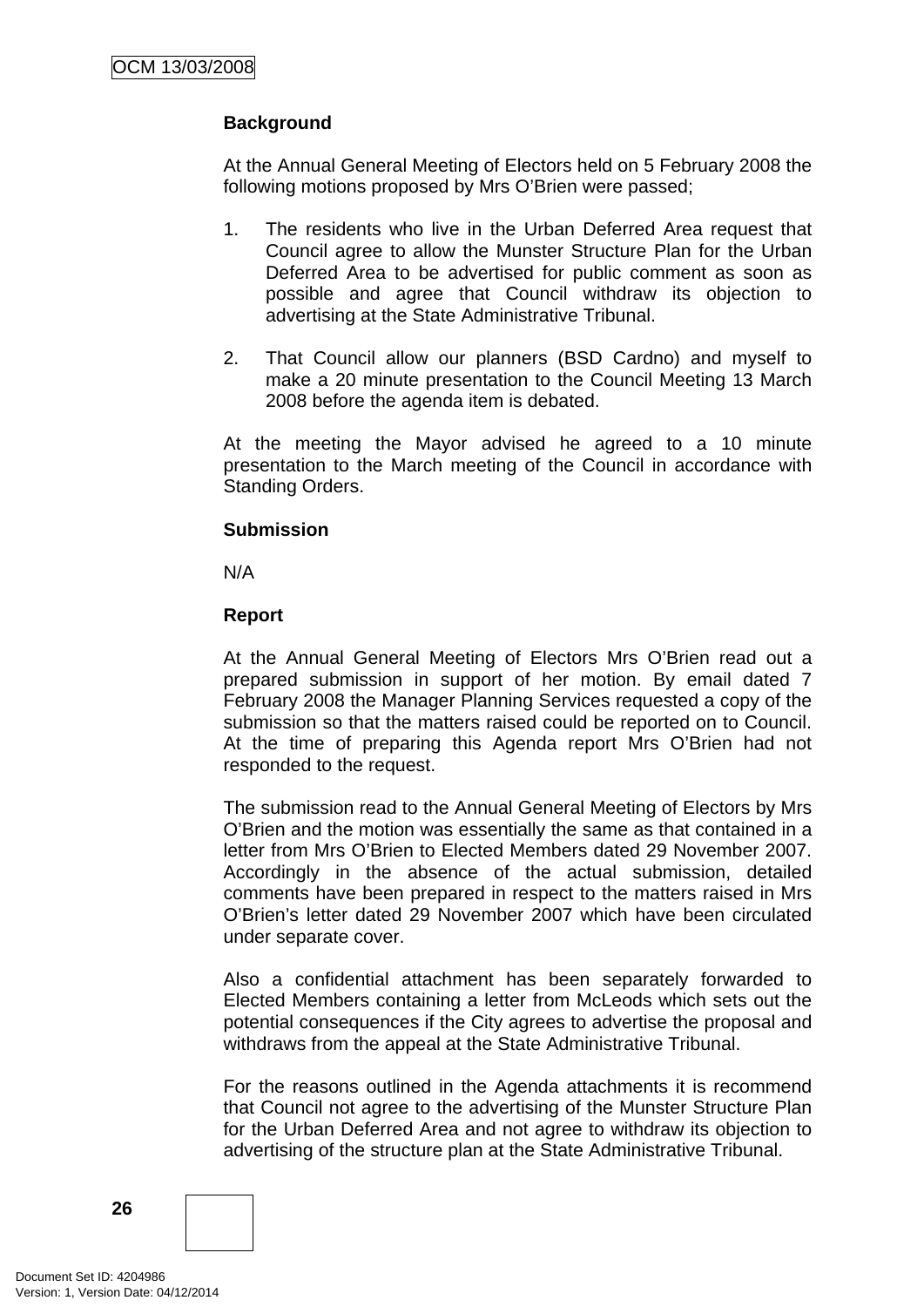# **Strategic Plan/Policy Implications**

#### **Demographic Planning**

• To ensure development will enhance the levels of amenity currently enjoyed by the community.

#### **Governance Excellence**

• To conduct Council business in open public forums and to manage Council affairs by employing publicly accountable practices.

# **Budget/Financial Implications**

The City's solicitor has identified that there could be potential costs orders issued against the City by the State Administrative Tribunal if it withdraws from the appeal.

#### **Legal Implications**

Section 5.33 of the Local Government Act 1995, requires all decisions made at the Electors Meetings to be formally considered by Council. Provisions of TPS 3 set out the procedure for the processing and advertising of Structure Plans and the need to determine the proposal is in accordance with proper and orderly planning before advertising.

#### **Community Consultation**

The motion was carried at a legally convened meeting attended by approximately eighty (80) electors.

# **Attachment(s)**

- 1. Response to letter from Mrs O'Brien to Elected Members dated 29 November 2007 (confidential attachment).
- 2. Legal advice from McLeods (confidential attachment).

# **Advice to Proponent(s)/Submissioners**

The mover of the motion has been advised that this item is to be considered at 13 March 2008 Council Meeting.

# **Implications of Section 3.18(3) Local Government Act, 1995**

Nil

MAYOR LEE AND CLR OLIVER LEFT THE MEETING AT THIS POINT, THE TIME BEING 7:41 PM.

DEPUTY MAYOR KEVIN ALLEN ASSUMED THE ROLE OF PRESIDING MEMBER.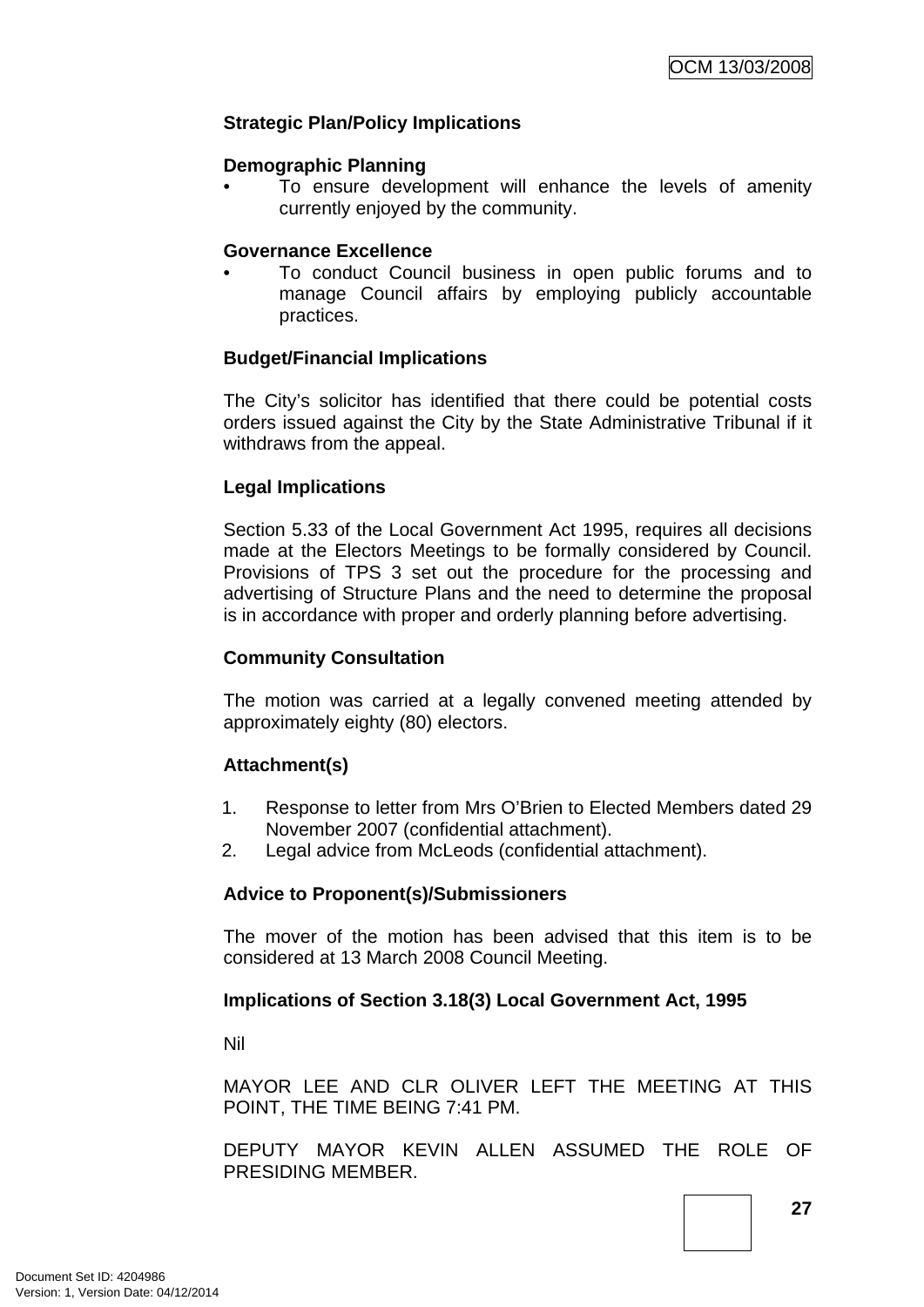#### <span id="page-31-0"></span>**DECLARATION OF INTEREST**

The Presiding Member advised the meeting that he had received Declarations of Interest from:

#### **MAYOR STEPHEN LEE**

Declared a financial interest pursuant to Section 5.62(1)(ea) of the Local Government Act, 1995, in Item 14.3 "Detailed Area Plans for Stages 2A, 2B and Stage 8 Port Coogee, North Coogee". The nature of his interest is that as it appears that he was the recipient of a notifiable gift from the developer (Australand) in relation to the 2005 election at which he was elected, he is therefore deemed to be a closely associated person.

#### **CLR VAL OLIVER**

Declared a financial interest pursuant to Section 5.61 of the Local Government Act, 1995, in Item 14.3 "Detailed Area Plans for Stages 2A, 2B and Stage 8 Port Coogee, North Coogee". The nature of the interest is that she received a notifiable gift, relative to the 2005 election at which she was elected, from Mayor Lee, who is deemed to be closely associated with a person in relation to this matter.

# **14.3 (MINUTE NO 3688) (OCM 13/3/2008) - DETAILED AREA PLANS FOR STAGES 2A, 2B AND STAGE 8 PORT COOGEE, NORTH COOGEE - PREPARED BY: TAYLOR BURRELL BARNETT - PROPONENT: AUSTRALAND (9022) (T WATSON) (ATTACH)**

# **RECOMMENDATION**

That Council:

- (1) approve the Detailed Area Plans presented for Stages 2A, 2B and 8 Port Coogee, North Coogee, prepared by Taylor Burrell Barnett for Australand, pursuant to the provisions contained under Clause 6.2.15 of the City of Cockburn Town Planning Scheme No. 3, subject to:-
	- 1. the inclusion of a note in all the 'Standard Lot' DAP's encouraging the use of a 4.5 metre garage setback; specific mention being made of the Bin Pad Location for Lot 955 (in the DAP for Stage 2B 'Laneway Lots'); and
	- 2. the garage location for Lots 524, 531, 960 and 962 being identified as "Designated" (in the DAP for Stage 8B 'Laneway Lots').

(2) advise the applicant accordingly.

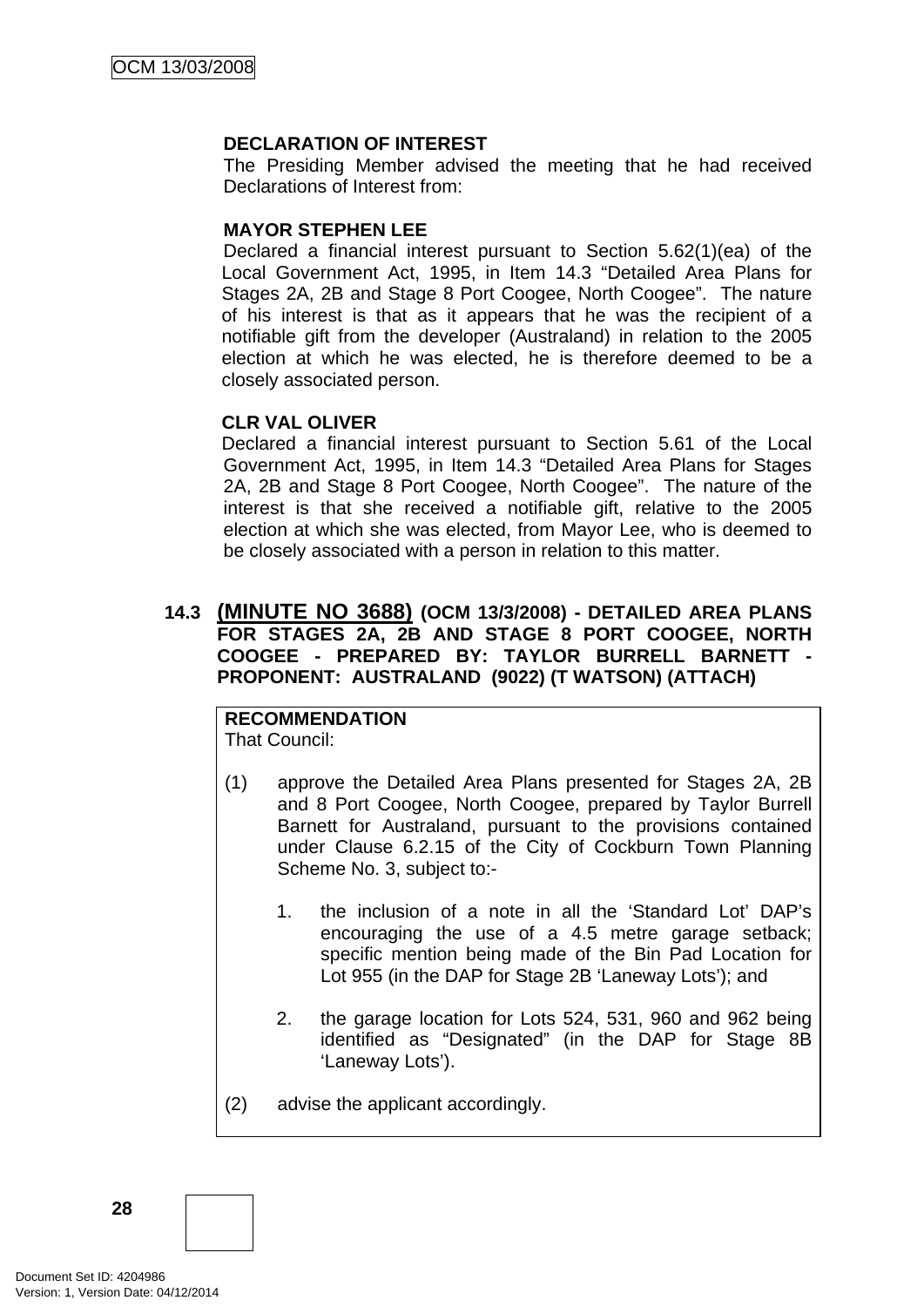# **COUNCIL DECISION**

MOVED Clr I Whitfield SECONDED Clr S Limbert that the recommendation be adopted.

# **CARRIED 7/0**

# **Background**

The land covered by the subject Detailed Area Plans (DAP's) is within the Port Coogee development area. Under the Structure Plan, the affected land is identified for low to medium density residential development (R20-40), within the southern and eastern parts of the 'Dry Land Residential' precinct. In recognition of the different access arrangements within the stages, the DAP's are divided into those for 'Standard' lots and 'Laneway' lots. In total, six (6) DAP's are proposed for the three stages.

# **Submission**

The attached DAP's address amongst matters:

- 1. Key elements to be considered in the design of dwellings.
- 2. Dwelling setback requirements, including the extent to which parapet walls can be erected on side boundaries.
- 3. Dwelling height.
- 4. Access and garage requirements.

Particular provisions apply to lots that sit adjacent to realigned Cockburn Road. In these instances, the design and construction of proposed dwellings need to satisfy 'Quiet House' design requirements.

Where the DAP's do not refer to an alternate standard, the applicable standard/s are those prescribed in the Residential Design Codes (R-Codes) and Town Planning Scheme No. 3 where the R-Codes do not apply.

# **Report**

The Stage 2 and 8 DAP's provide a site-specific layer of planning information, to be considered in the design and development of the lots in question. The information is to be considered within the framework of the Structure Plan adopted by Council for Port Coogee, as well as the R-Codes and the City's Planning Scheme.

Presentation of the DAP's to the City was by the planning consultant for Port Coogee. Subsequent to an initial assessment, several changes have been made to the documents for the benefit of all stakeholders. These include future purchasers and the City (when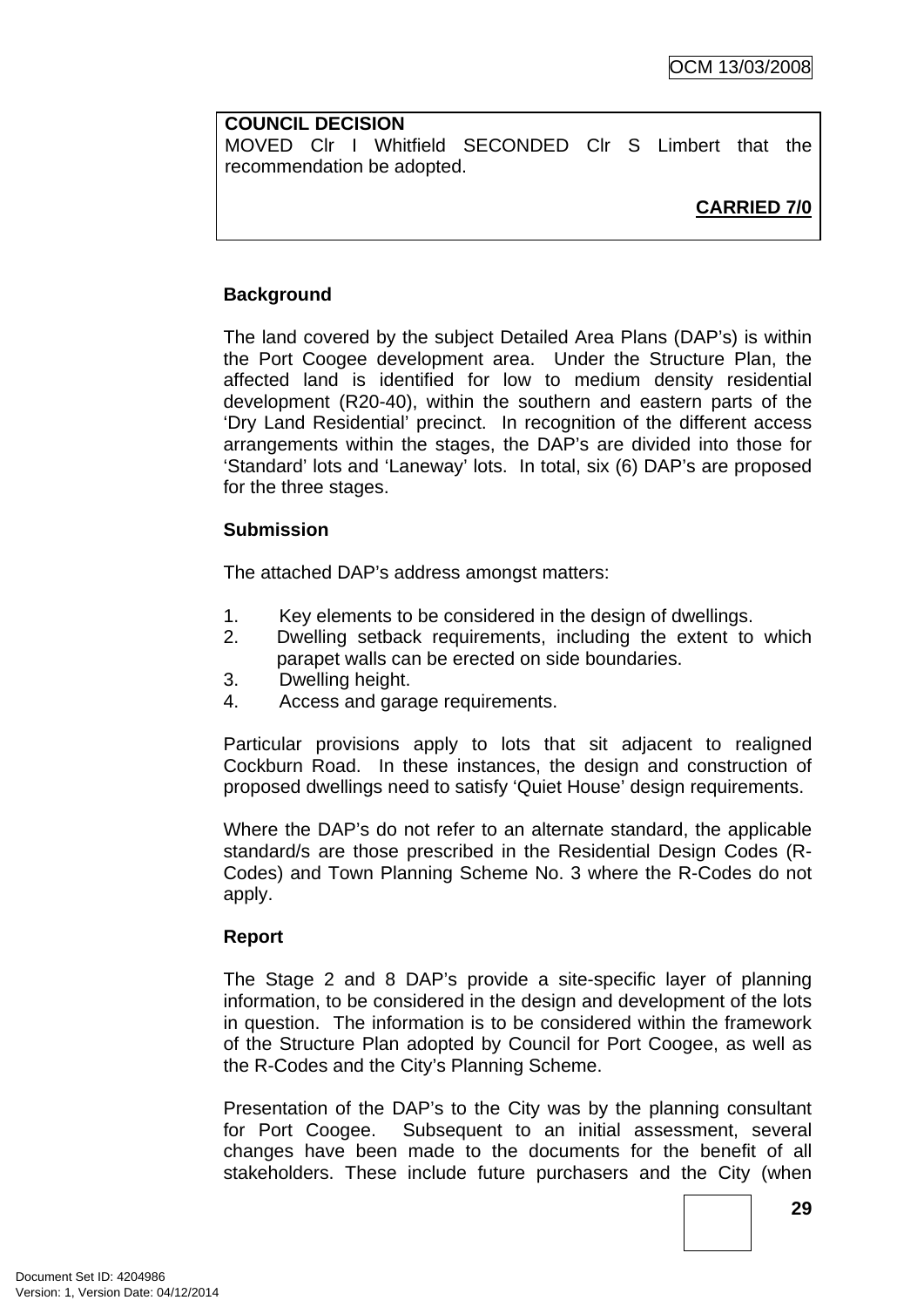application is made for assessment and determination). The changes included:

- 1. A specific note requiring exposed sections of parapet wall to be appropriately finished.
- 2. All dwellings to be setback a minimum of 1.0 metre from a secondary street and/or a laneway (nil setbacks previously proposed).
- 3. Clarification that nil setbacks are permissible to one (1) side boundary only on larger lots.

# **Conclusion**

The amended DAP's provide detailed controls for small lot development identified in the Structure Plan for the land in question. It is, therefore, recommended that the DAP's be adopted by Council. Adoption of the documents is recommended subject to the following additional changes:

- 1. The inclusion of a note in all the 'Standard Lot' DAP's encouraging the use of a 4.5 metre garage setback. At 4.5 metres, visitors can park in tandem behind the two vehicles in the garage (without extending in part across the front lot boundary).
- 2. Specific mention being made of the Bin Pad Location for Lot 955 (in the DAP for Stage 2B 'Laneway Lots').
- 3. The garage location for Lots 524, 531, 960 and 962 being identified as "Designated" (in the DAP for Stage 8B 'Laneway Lots').

The approval of the DAP's is in accordance with the provisions of 6.2.15 of the Scheme. The provisions identify planning considerations to be included in DAP's and the process for adopting such. Where a DAP may affect landowners other than the owner of the land subject of the plan, the City may undertake consultation.

As Australand owns the majority of surrounding land, this has not occurred. Furthermore, the DAP's reflect the content of the Structure Plan (and future development should occur as anticipated, precluding the need for consultation). Clause 6.2.15.8 provides scope for a DAP to be amended.

# **Strategic Plan/Policy Implications**

APD 31 Detailed Area Plans

# **Demographic Planning**

• To ensure the planning of the City is based on an approach that has the potential to achieve high levels of convenience and prosperity for its citizens.

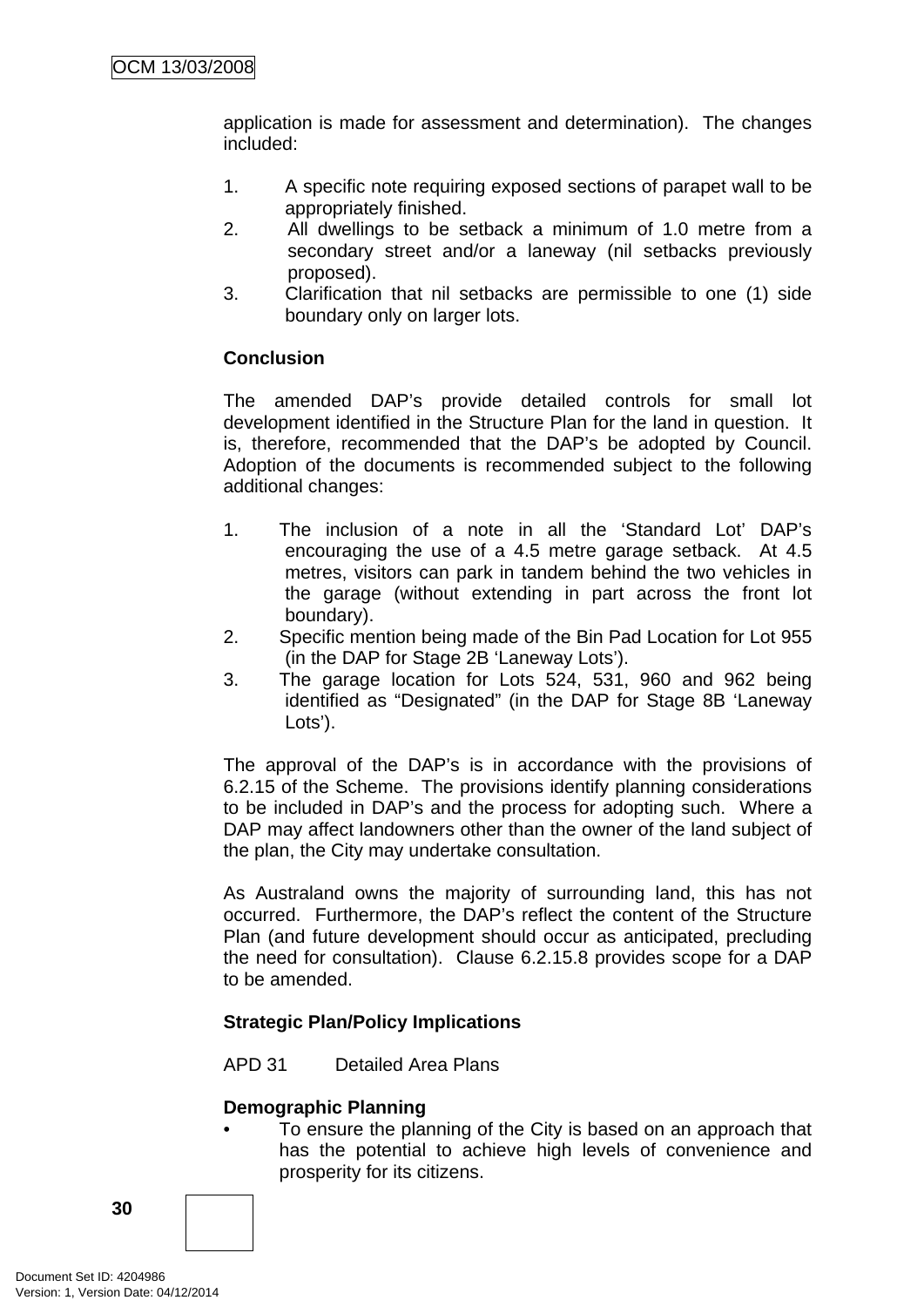To ensure development will enhance the levels of amenity currently enjoyed by the community.

# **Lifestyle and Aspiration Achievement**

• To foster a sense of community spirit within the district generally and neighbourhoods in particular.

# **Governance Excellence**

• To conduct Council business in open public forums and to manage Council affairs by employing publicly accountable practices.

Council Policies that apply are:-

APD 31 - Detailed Area Plans

# **Budget/Financial Implications**

N/A

# **Legal Implications**

Town Planning Scheme No. 3 Planning and Development Act 2005

# **Community Consultation**

The DAP has not been the subject of consultation. The DAP sits within the framework of the Port Coogee Structure Plan which has been through a comprehensive public consultation program, including workshops.

# **Attachment(s)**

- (1) Location Plan
- (2) Staging Plan
- (3) Detailed Area Plans

# **Advice to Proponent(s)/Submissioners**

The Proponent has been advised that this matter is to be considered at the 13 March 2008 Council Meeting.

# **Implications of Section 3.18(3) Local Government Act, 1995**

Nil.

MAYOR LEE AND CLR OLIVER RETURNED TO THE MEETING THE TIME BEING 7:43 P.M.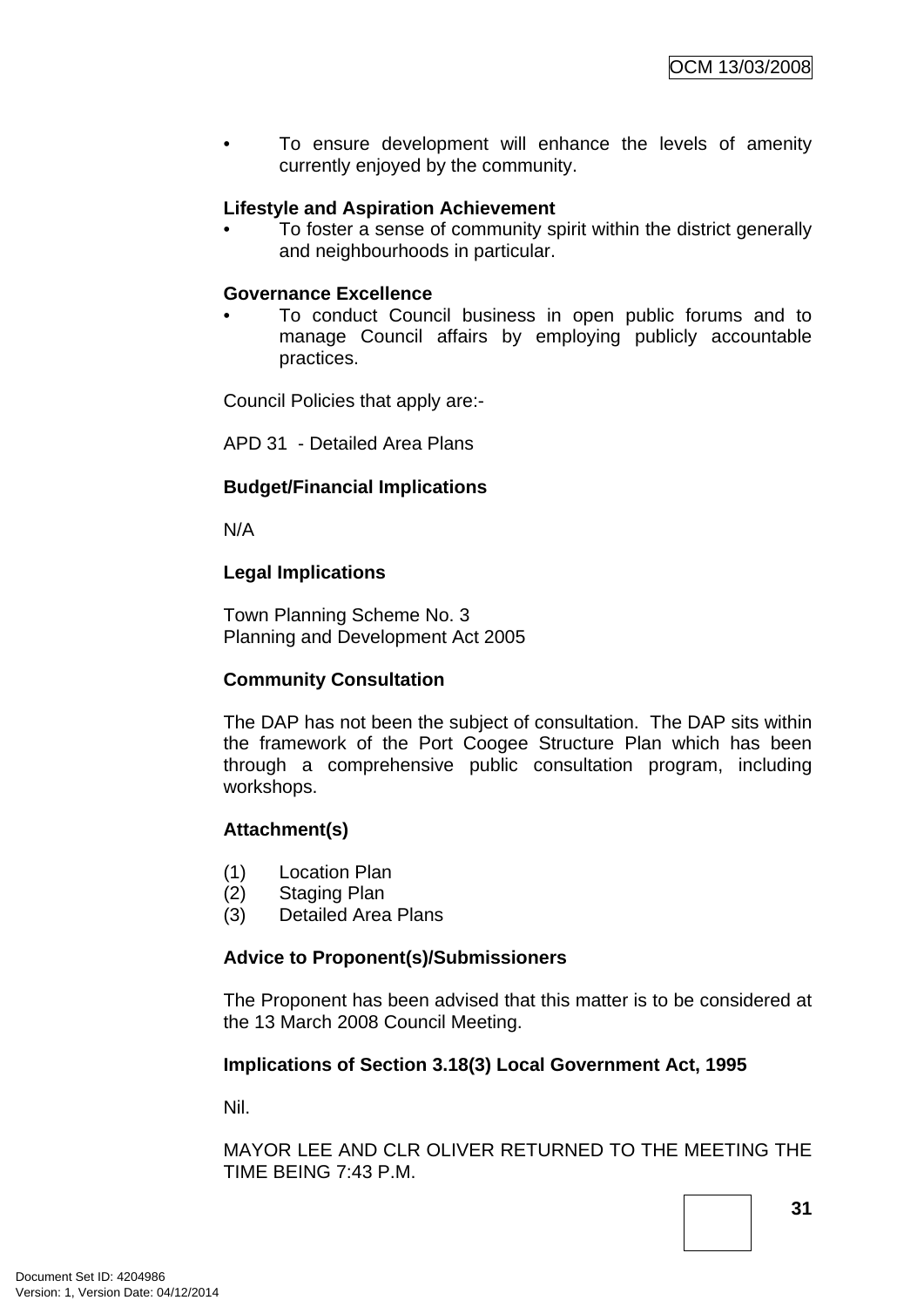<span id="page-35-0"></span>THE PRESIDING MEMBER INFORMED MAYOR LEE AND CLR OLIVER OF THE DECISION OF COUNCIL WHILST THEY WERE ABSENT FROM THE MEETING.

MAYOR LEE RESUMED THE ROLE OF PRESIDING MEMBER.

**14.4 (MINUTE NO 3689) (OCM 13/3/2008) - BRANCH CIRCUS STRUCTURE PLAN - DEVELOPMENT AREA 13 - LOCATION: BRANCH CIRCUS SUCCESS - OWNER: VARIOUS - (9673) (A BLOOD) (ATTACH)** 

#### **RECOMMENDATION**

That Council endorse the draft Structure Plan for Development Area No. 13 – Branch Circus for the purpose of undertaking public consultation.

# **COUNCIL DECISION**

MOVED Clr S Limbert SECONDED Clr T Romano that the recommendation be adopted.

**CARRIED 9/0**

# **Background**

The subject land is zoned Urban Deferred in the Metropolitan Region Scheme and Development Zone (DA 13) in the City of Cockburn TPS No. 3. To facilitate development of the area it is necessary to progress the approval of a structure plan.

# **Submission**

Nil.

# **Report**

The Branch Circus structure plan area - Development Area 13 (DA 13) is that land generally bounded by Branch Circus and Hammond Road Success. Land to the north and west is part of the Beeliar Regional Park (Thomsons Lake) whilst the Bartram Road buffer lake is located at the southern boundary of the area.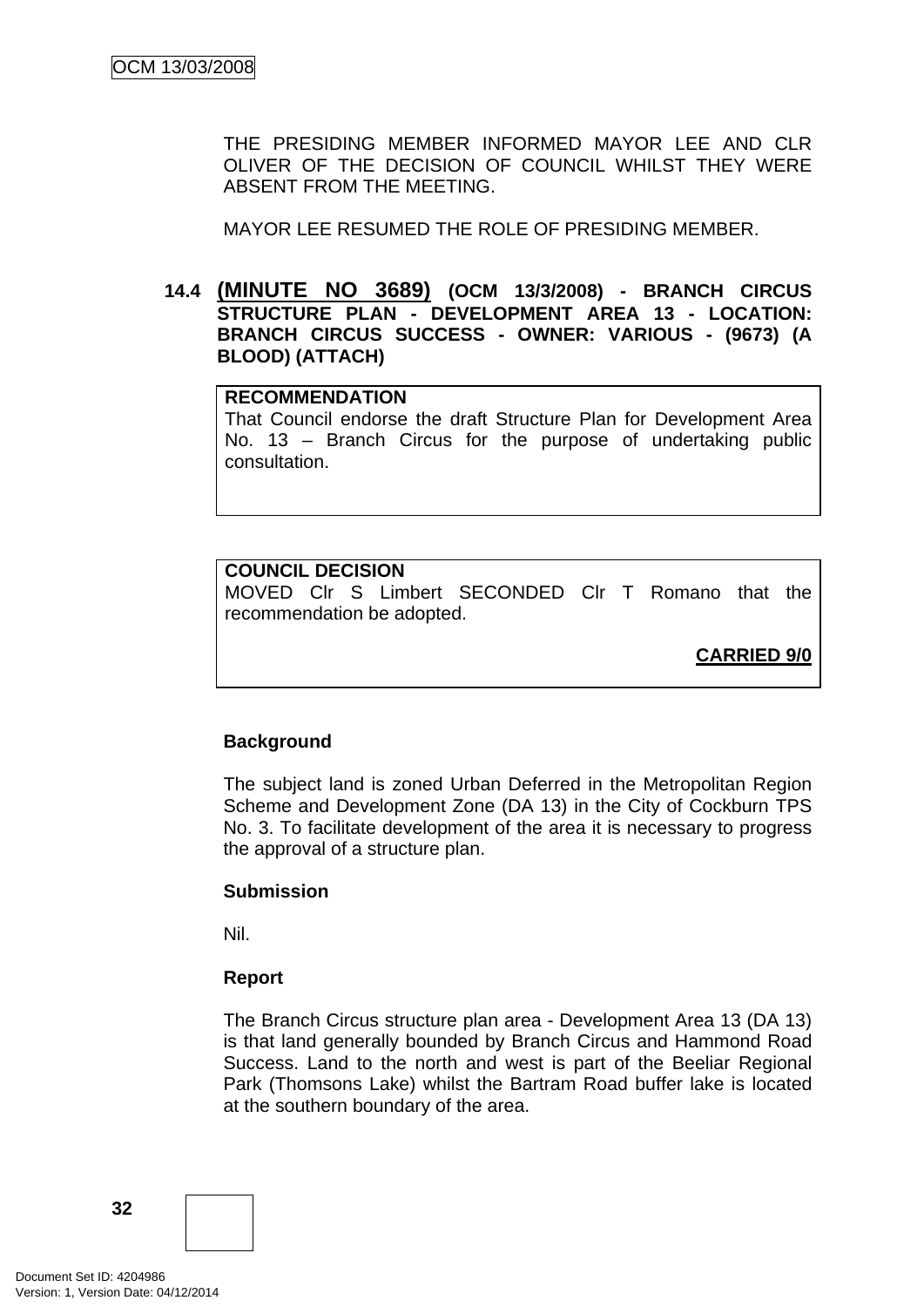DA 13 has an area of some 34.7ha comprising 12 lots which range between 2 ha and 5 ha in area. The lots are in individual ownership and have been developed for a range of rural lifestyle uses.

Prior to the area being able to be subdivided or developed, it is necessary for the land to be transferred to the urban zone in the MRS and the requirements of DA 19 satisfied. Given the multiplicity of land ownership it was considered that the most practical way of progressing the planning of the area and enable its potential to be realised was for the City to take a lead role in the preparation of a district level structure plan for the area. This has been done in conjunction with Koltasz Smith who acts on behalf of some landowners in the area. The draft structure plan was developed at a joint meeting comprising officers from strategic planning, parks, environment and engineering and planners/designers from Koltasz Smith.

The structure plan area abuts the Beeliar Regional Park and contains several wetlands. Accordingly there has been a need to undertake a detailed environmental assessment of the site. This has been prepared by RPS Bowman Bishaw Gorham. One of the key requirements of the environmental brief was to review the values, extent and status of the wetlands as a basis of ensuring that they are appropriately accommodated within the structure plan. A site survey was undertaken as part of the environmental brief.

The submitted draft structure plan reflects the recommendations of the environmental consultant. It is considered that the incorporation of the wetlands in public open space and designation as Conservation Zone adequately accommodates and protects the wetlands. The wetland in the north western corner of the structure plan area which is an extension of the wetland that extends between Branch Circus and Hammond Road on the northern boundary of the structure plan area is shown as Conservation zone which would allow the land to be retained in private ownership but managed by the owners in accordance with the newly adopted scheme provisions for land designated Conservation zone.

An alternative to Conservation zone would be for the land to be included in the Beeliar Regional Park. This would have financial implications for the Western Australian Planning Commission and accordingly is raised in the structure plan report as an alternative strategy for consideration and comment by both the owners and the relevant government agencies.

The proposed draft structure plan has been prepared in accordance with the principles of the Planning Commissions Liveable Neighbourhoods and is considered to appropriately respond to the sites opportunities and constraints. Accordingly it is recommended that the draft structure plan (see Agenda attachments) be endorsed by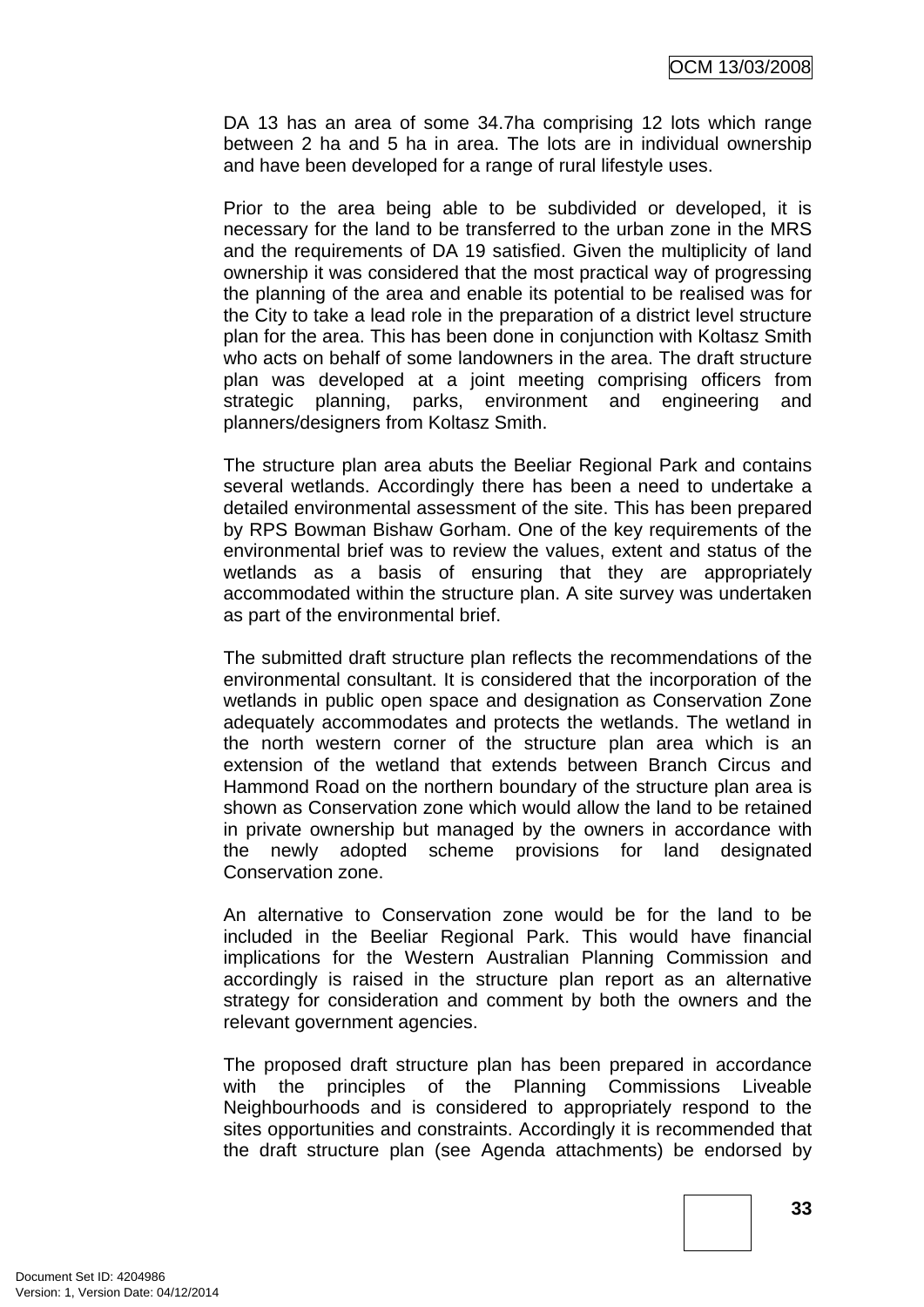Council for the purpose of advertising for comment by landowners, the community, servicing authorities and government agencies.

The environmental report prepared by RPS Bowman Bishaw Gorham and servicing report by SKM is to be advertised as part information supporting the structure plan. During the advertising period consultants will be appointed to prepare a Local Water Management Strategy which will be referred to the Department of Water for consideration.

# **Strategic Plan/Policy Implications**

#### **Demographic Planning**

• To ensure the planning of the City is based on an approach that has the potential to achieve high levels of convenience and prosperity for its citizens.

#### **Lifestyle and Aspiration Achievement**

• To foster a sense of community spirit within the district generally and neighbourhoods in particular.

#### **Natural Environmental Management**

• To ensure development of the district is undertaken in such a way that the balance between the natural and human environment is maintained.

#### **Budget/Financial Implications**

Nil.

# **Legal Implications**

Nil.

# **Community Consultation**

Community, service authority and government agency consultation will be undertaken subsequent to endorsement of the draft structure plan by Council.

# **Attachment(s)**

Draft Structure Plan

# **Advice to Proponent(s)/Submissioners**

Nil.

# **Implications of Section 3.18(3) Local Government Act, 1995**

Nil.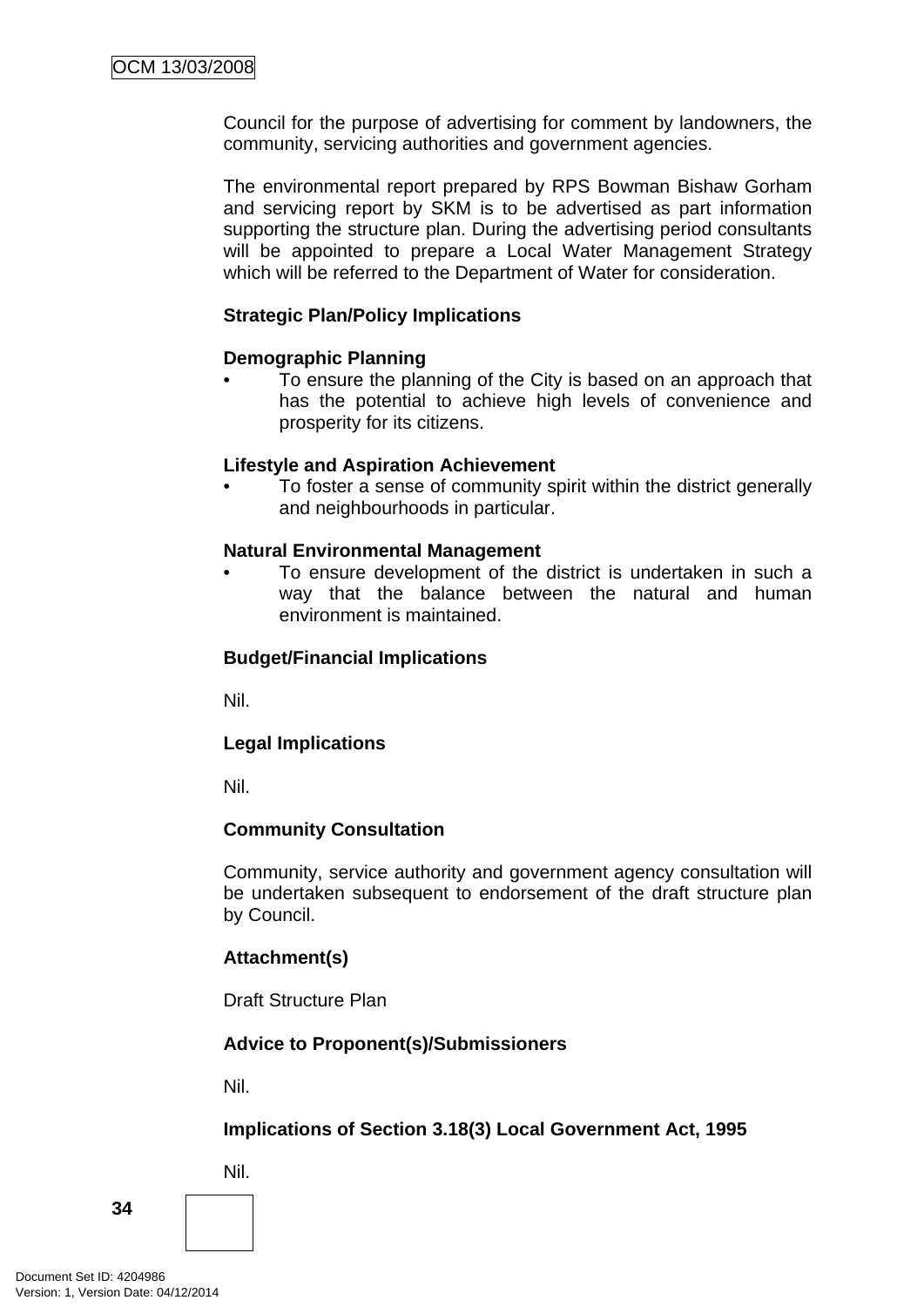<span id="page-38-0"></span>**14.5 (MINUTE NO 3690) (OCM 13/3/2008) - STATE ADMINISTRATIVE APPEAL TRIBUNAL MEDIATION OUTCOMES - LOT 29, NO. 9 TANUNDA ROAD, COOGEE - OWNER: NICK & JOANNE LEE - APPLICANT: JOHN KIRKNESS ARCHITECT (3309129) (V LUMMER) (ATTACH)** 

**RECOMMENDATION** That Council:

- (1) refuses the proposal from the applicant as submitted following the mediation process on the basis that the overall wall and ridge height of the development would create an adverse impact on the amenity of the locality and an undesirable precedent in the locality; and
- (2) advises the State Administrative Tribunal accordingly.

# **COUNCIL DECISION**

MOVED Clr S Limbert SECONDED Clr T Romano that the recommendation be adopted.

**CARRIED 9/0**

# **Background**

(MINUTE NO. 3540) On 13 September 2007 Council considered an application for Additions to the dwelling at the above address, and resolved as follows:

*That:* 

- *(1) Council refuse to grant its approval to the proposed additions to the existing single residence on No 9 Tanunda Road, Coogee for the following reasons:-* 
	- *1. The proposed development does not comply with the Acceptable Development requirements of the Residential Design Codes (RDC) under the Clause 3.7.1 (A1.1) – Building Height;*
	- *2. The proposed development does not satisfy Performance Criteria of the RDC under the Clause 3.7.1 (P1) – Building Height;*
	- *3. The proposed development is inconsistent with the*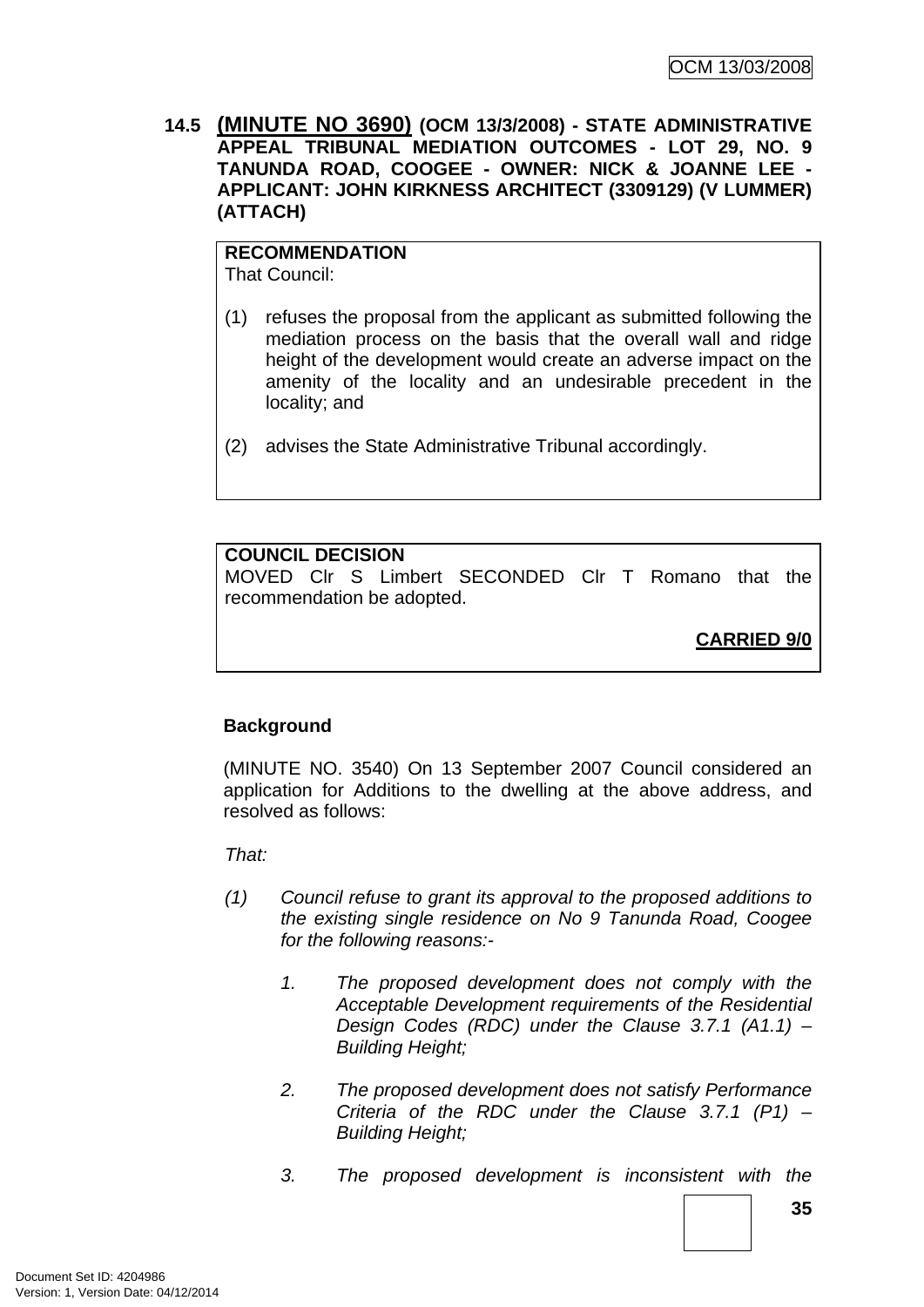*desired height of buildings in the locality and would negatively affect the amenity of the adjoining properties;* 

- *4. The proposed reduced front setback is not in accordance with the Acceptable Development Standards of the RDC under the Clause 3.2.1 (A1);*
- *5. The proposed structures within the front setback area do not satisfy the performance Criteria of the Clause 3.2.1 (P1) and it is considered that the proposal would negatively affect the existing streetscape;*
- *6. The front setback of the garage does not comply with the Acceptable Development Standards of the RDC under the Clause 3.2.3;*
- *7. The proposed reduced front setback to the garage together with other proposed structures in the front setback would detract from the existing streetscape;*
- *8. The proposed development does not satisfy the general objectives of the RDC under the Clause 2.1.1 to protect the amenity of adjoining residential properties due to its excessive height and bulk and its negative impact on the existing streetscape and the views available to adjoining properties.*
- *(2) Council issue a Schedule 9 Notice of Determination on Application for Planning Approval – Refusal and an MRS Form 2 Notice of Refusal; and*
- *(3) the following issues should be rectified and addressed by the applicant if a new amended application is lodged:* 
	- *1. The proposed staircase within the front setback being deleted or setback behind the 6.0m front setback line.*
	- *2. The proposed parallel parking garage being setback 3.0m from the front boundary.*
	- *3. The applicant to specifically address overlooking of the major openings and outdoor living areas of the adjoining properties from the proposed development by showing cones of vision in accordance with the RDC and providing a letter justifying compliance under the relevant criteria.*
	- *4. The height of the walls of the proposed residence being a maximum 6.0m measured from the natural ground level (excluding the existing site works).*

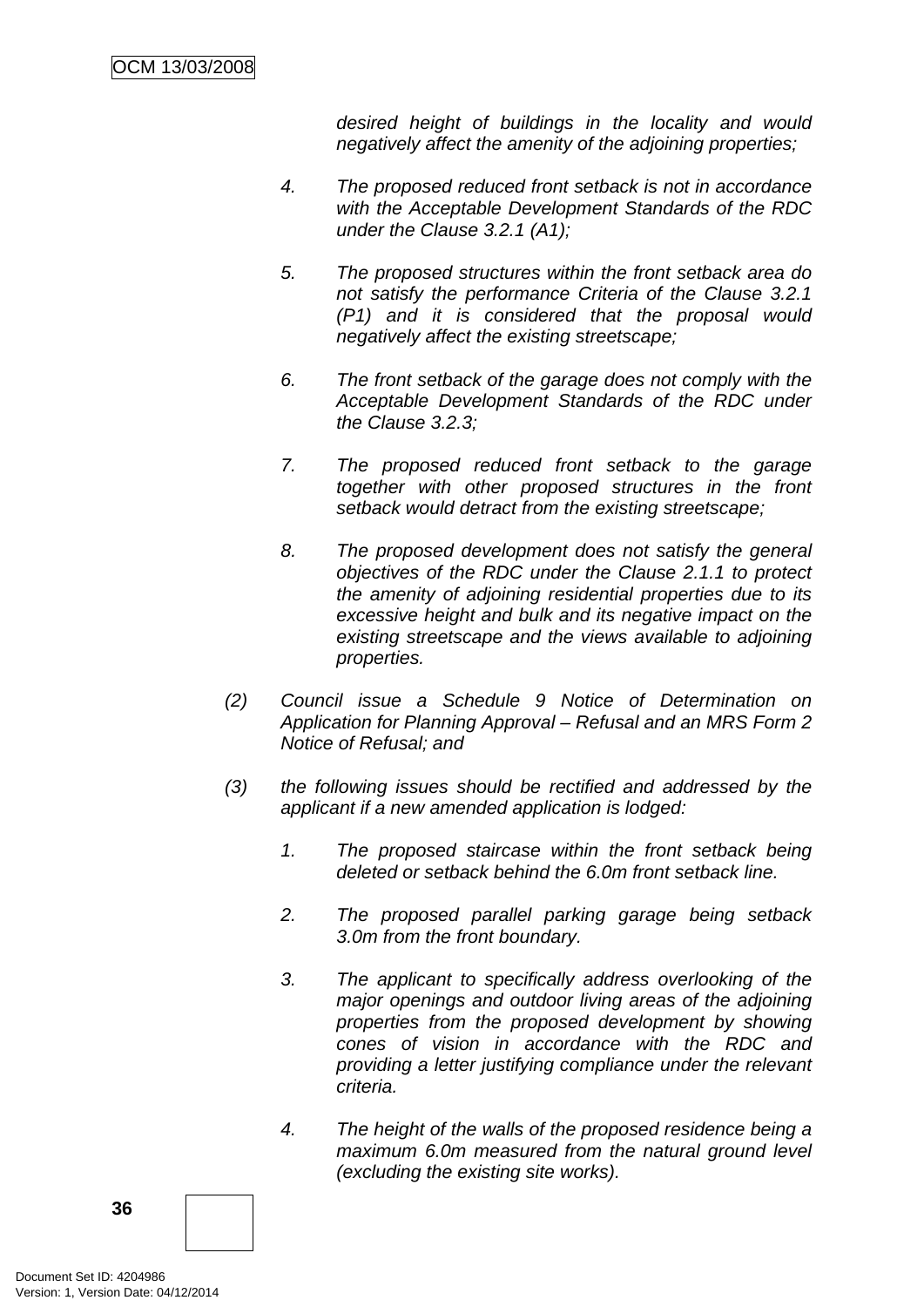- *5. The height to the top of the roof being a maximum of 9.0m (or required height for shorter ridges under the RDC) measured from the natural ground levels (excluding the existing site works).*
- *6. The applicant to provide a streetscape elevation to demonstrate how the proposed new residence fits in within the existing streetscape.*

Rather than submitting a revised application, the applicant has lodged an application for review at the State Administrative Tribunal (an appeal).

Mediation sessions were held on 7 December 2007 and 8 January 2008, at which the issues raised in Councils refusal were discussed. The major issue to emerge was the height of the proposed building and the method of determining the height.

#### **Submission**

Nil

# **Report**

The issues in this matter are discussed in the confidential attachment.

# **Strategic Plan/Policy Implications**

# **Demographic Planning**

- To ensure the planning of the City is based on an approach that has the potential to achieve high levels of convenience and prosperity for its citizens.
- To ensure development will enhance the levels of amenity currently enjoyed by the community.

# **Budget/Financial Implications**

Nil.

# **Legal Implications**

Residential Design Codes of WA City of Cockburn Town Planning Scheme No. 3 Planning and Development Act 2005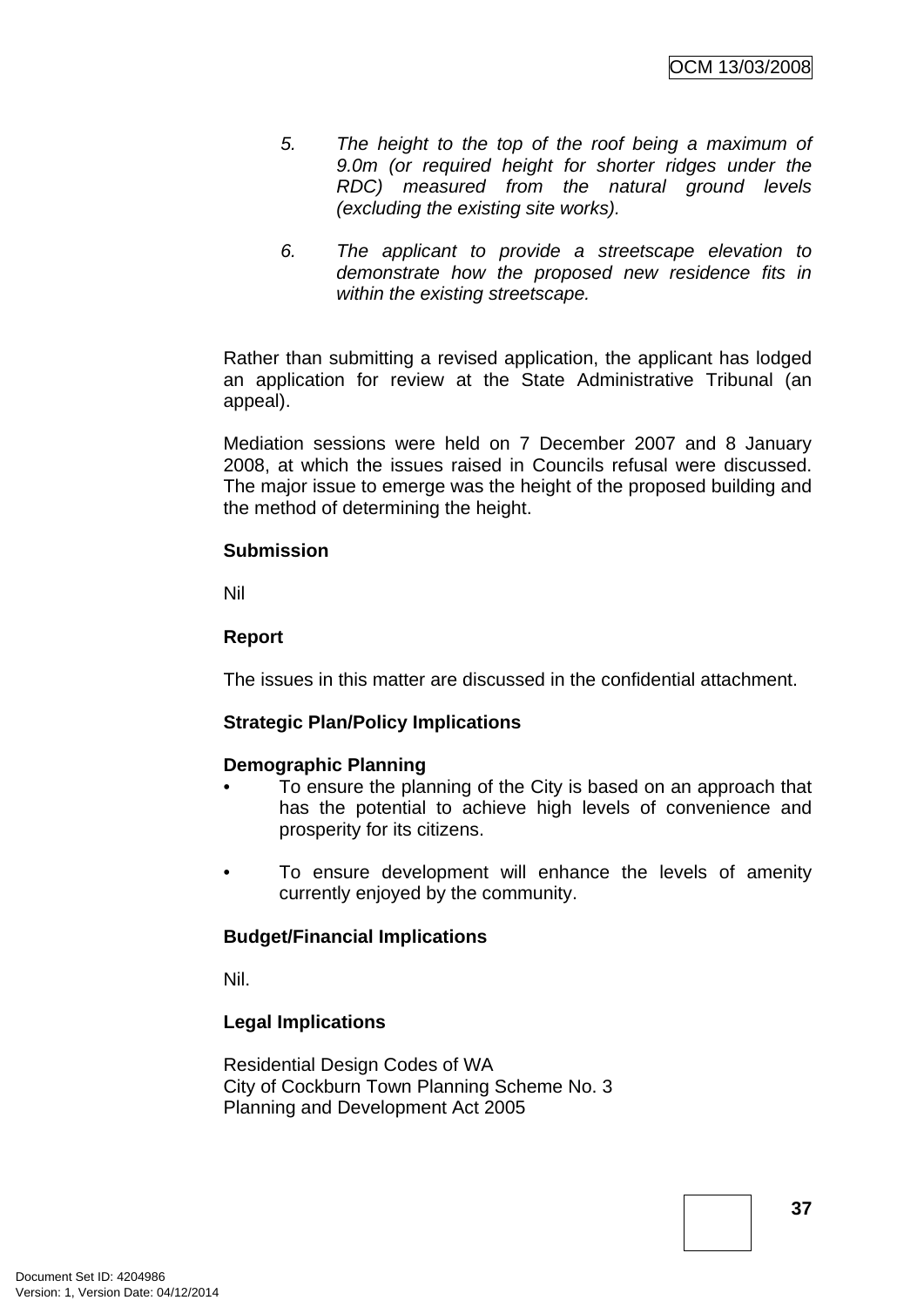# **Community Consultation**

The mediated outcome has not been advertised as it is a confidential negotiation between the applicant and the City.

# **Attachment(s)**

Confidential attachments sent under separate cover.

#### **Advice to Proponent(s)/Submissioners**

The Proponent(s) and those who lodged a submission on the proposal have been advised that this matter is to be considered at 13 March 2008 Council Meeting.

#### **Implications of Section 3.18(3) Local Government Act, 1995**

Nil.

MAYOR LEE AND CLR OLIVER LEFT THE MEETING AT THIS POINT THE TIME BEING 7:44 P.M.

DEPUTY MAYOR KEVIN ALLEN ASSUMED THE ROLE OF PRESIDING MEMBER.

#### **DECLARATION OF INTEREST**

The Presiding Member advised the meeting that he had received Declarations of Interest from:

#### **MAYOR STEPHEN LEE**

Declared a financial interest pursuant to Section 5.62(1)(ea) of the Local Government Act, 1995, in Item 14.6 "Initiation of Proposed Amendment No. 65 to Town Planning Scheme No. 3 – Location: Lots 453 and 454 Macquarie Boulevard, Hammond Park". The nature of his interest is that as it appears that he was the recipient of a notifiable gift from the developer (Australand) in relation to the 2005 election at which he was elected, he is therefore deemed to be a closely associated person.

#### **CLR VAL OLIVER**

Declared a financial interest pursuant to Section 5.61 of the Local Government Act, 1995, in Item 14.6 "Initiation of Proposed Amendment No. 65 to Town Planning Scheme No. 3 – Location: Lots 453 and 454 Macquarie Boulevard, Hammond Park". The nature of the interest is that she received a notifiable gift, relative to the 2005 election at which she was elected, from Mayor Lee, who is deemed to be closely associated with a person in relation to this matter.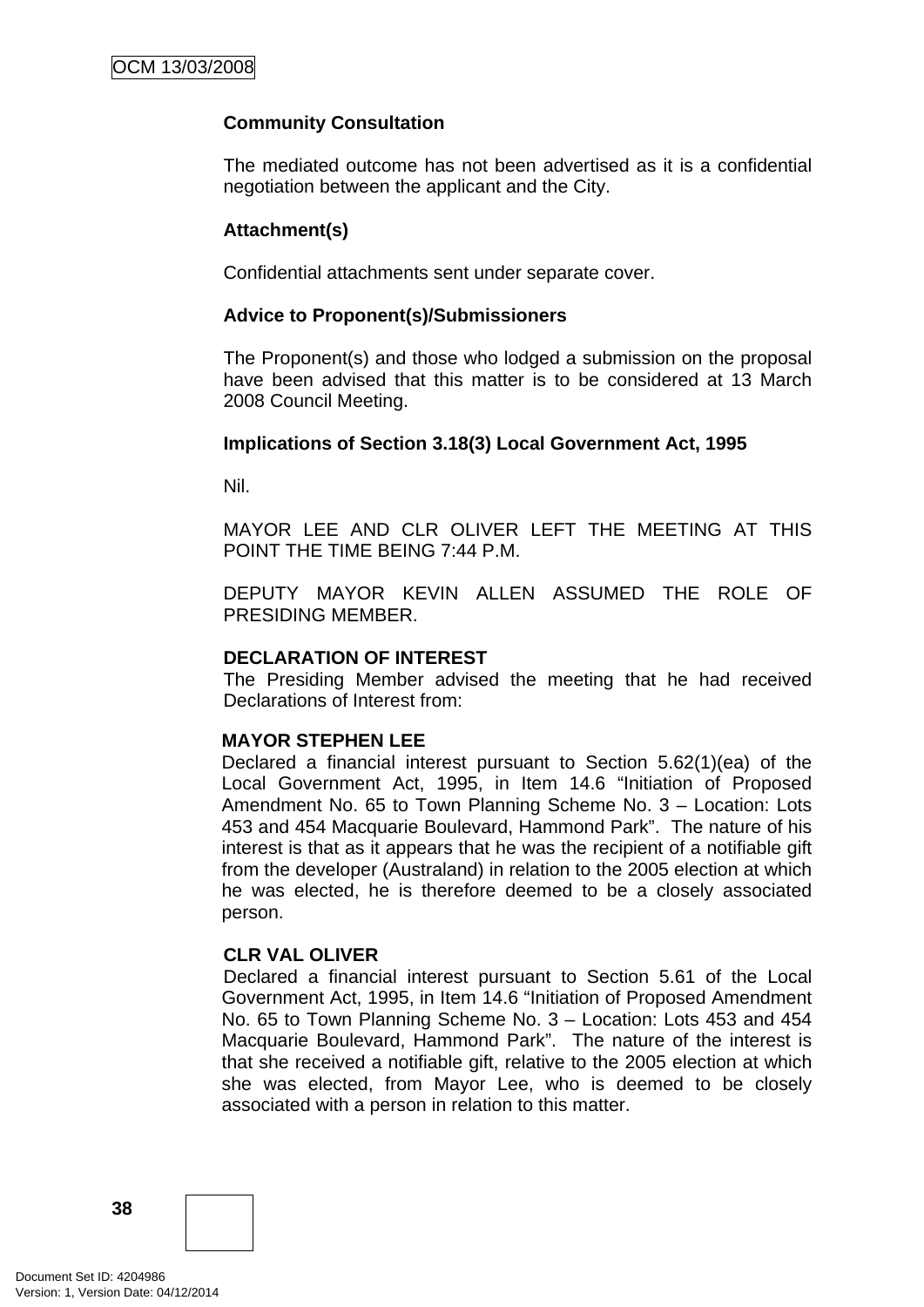<span id="page-42-0"></span>**14.6 (MINUTE NO 3691) (OCM 13/3/2008) - INITIATION OF PROPOSED AMENDMENT NO. 65 TO TOWN PLANNING SCHEME NO. 3 - LOCATION: LOTS 453 AND 454 MACQUARIE BOULEVARD, HAMMOND PARK - OWNER: AUSTRALAND HOLDINGS (CURRENTLY SUBJECT TO CONTRACTUAL PURCHASE BY THE CCI GROUP) - APPLICANT: BURGESS DESIGN GROUP (93065) (R DONG) (ATTACH)** 

# **RECOMMENDATION**

That Council:

- (1) receive the report;
- (2) initiate the following amendment:-

PLANNING AND DEVELOPMENT ACT 2005 RESOLUTION DECIDING TO AMEND CITY OF COCKBURN TOWN PLANNING SCHEME NO. 3

AMENDMENT NO. 65

Resolved that Council, in pursuance of Section 75 of the Planning and Development Act 2005, amend the above Town Planning Scheme by:

- 1. deleting sub-clauses 7(a) (i), 7 (b)(i) and 7(d)(i) in the provisions column for the Gaebler Road Development Zone (DA 9) in Schedule 11 and :
- 2. inserting the following new sub-clause under clause 7 in the Provisions column for the Gaebler Road Development Zone (DA 9) in Schedule 11:
	- (a) Building Location
		- (i) Development fronting Russell Road (Other than car based development), Macquarie Boulevard and Yarra Promenade (other than residential development) is required to have a nil setback to the street front, or is to paved and landscaped to achieve visual integration and pedestrian permeability between the building frontage and street, to provide a "main street" character to the centre.
	- (b) Building Form
		- (i) Buildings shall be generally contiguous, other than for pedestrian access points, alfresco dining areas and vehicular access and parking. All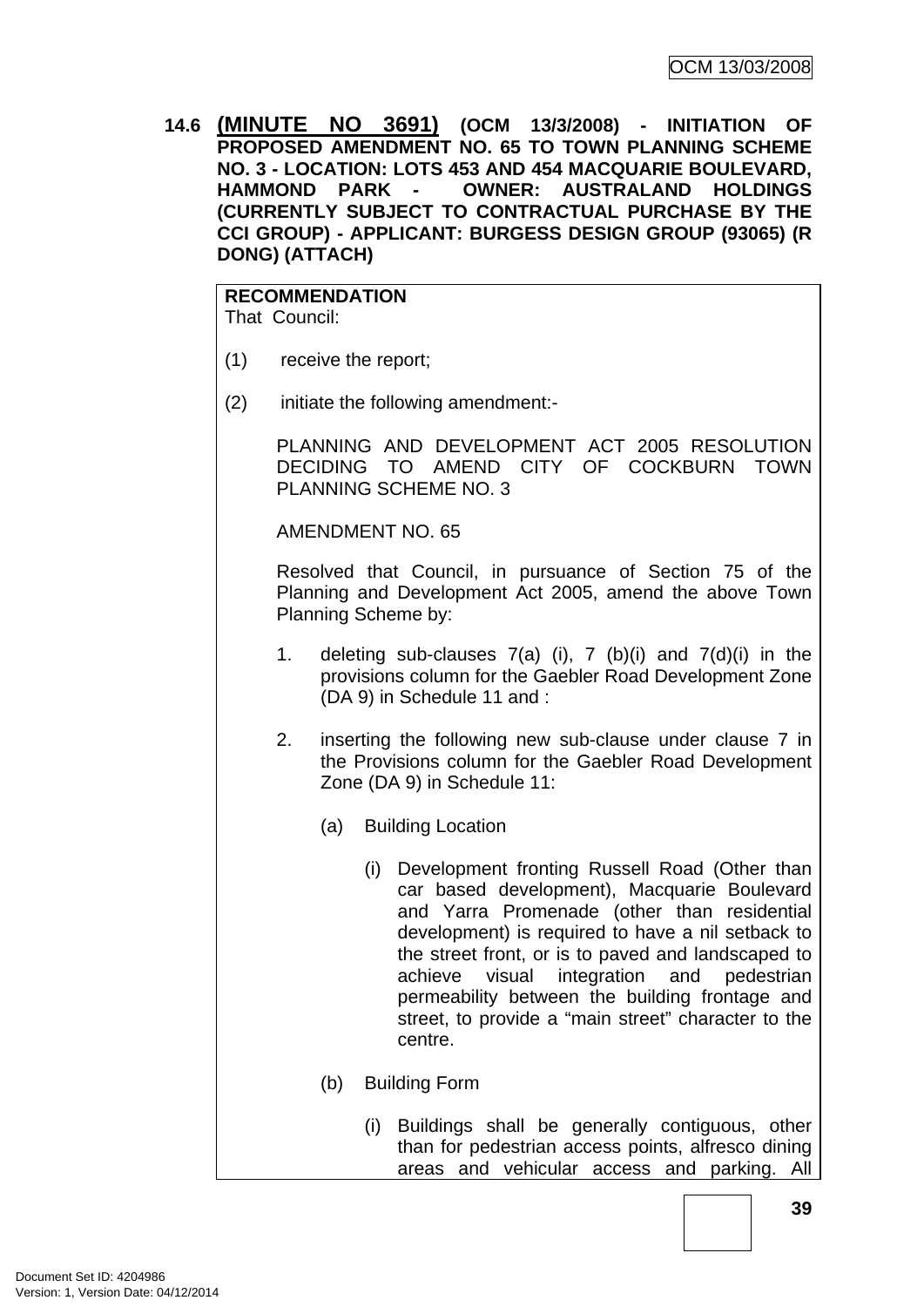buildings within the centre plan area should exhibit a high degree of architectural integrity and avoid the traditional "big box" supermarket style.

- (d) Building Frontage
	- (i) The façade of development along Russell Road, Macquarie Boulevard, Hammond Road and Yarra Promenade shall comprise an aggregate of at least 40% of the façade area below the eave line as clear windows to provide a visual connection between uses inside the building and activity on the street.
- (3) the amending documents, and advise the WAPC of Council's decision;
- (4) forward a copy of the signed documents to the Environmental Protection Authority in accordance with Section 81 of the Planning and Development Act;
- (5) following the receipt of formal advice from the Environmental Protection Authority that the Scheme Amendment should not be assessed under Section 48A of the Environmental Protection Act, advertise the Amendment under Town Planning Regulation without reference to the Western Australian Planning Commission;
- (6) notwithstanding (4) above, the Director of Planning and Development may refer a Scheme or Scheme Amendment to the Council for its consideration following advice from the Environmental Protection Authority that the Scheme Amendment should be assessed under Section 48A of the Environmental Protection Act, as to whether the Council should proceed or not proceed with the Amendment;
- (7) should formal advice be received from the Environmental Protection Authority that the Scheme Amendment should be assessed or in incapable of being environmentally acceptable under Section 48(A) of the Environmental Protection Act, the Amendment be referred to the Council for its determination as to whether to proceed or not proceed with the Amendment; and
- (8) advise the applicant of Council's decision accordingly.

# **COUNCIL DECISION**

MOVED Clr S Limbert SECONDED Clr I Whitfield that the recommendation be adopted.

**CARRIED 7/0**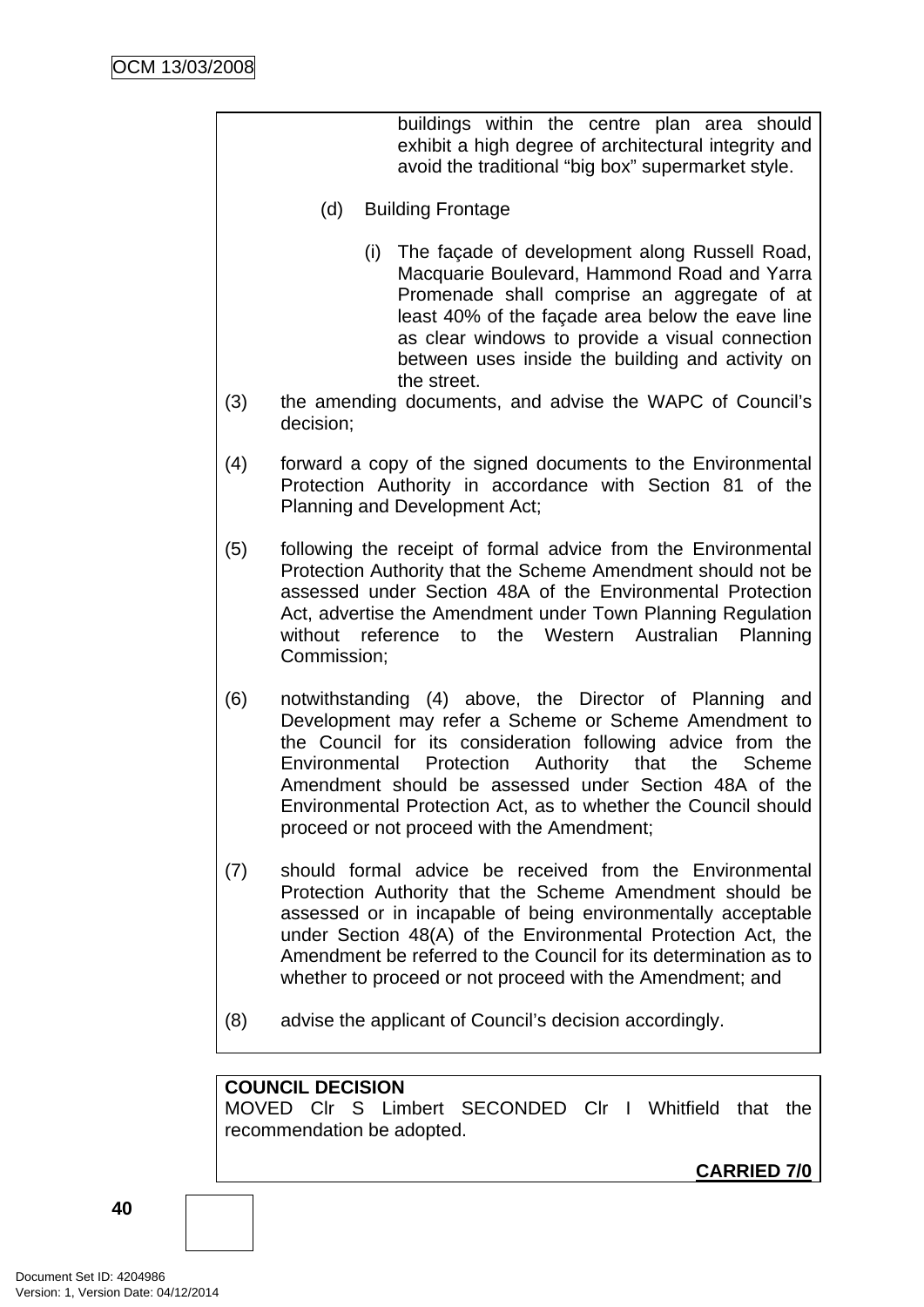# **Background**

| Zoning:   | MRS:                        | Urban |              |  |                                  |  |
|-----------|-----------------------------|-------|--------------|--|----------------------------------|--|
|           | TPS3:                       |       |              |  | Local Centre (DA 9, Gaebler Road |  |
|           |                             |       | Development) |  |                                  |  |
| Land Use: | Vacant land.                |       |              |  |                                  |  |
| Lot Size: | 4,692 $m^2$ and 4,728 $m^2$ |       |              |  |                                  |  |

The subject land falls within the Frankland Local Structure Plan (Attachment 2 refers) area and is located at the junction of Russell Road and Hammond Road / Macquarie Boulevard in the Hammond Park locality. Lots 453 and 454 are respectively located on the western and eastern sides of Macquarie Boulevard with lot area of  $4,692m^2$  and  $4,728m^2$ .

The applicant, Burgess Design Group, has been engaged by the contracted land owner (the CCI Group) to prepare an amendment to the City's Town Planning Scheme No. 3 (TPS No 3) to modify the Scheme Text provisions for the development of the neighbourhood centre in the Gaebler Road Development Area, in order to provide greater flexibility in terms of building location, building frontage and building form requirements.

# **Submission**

The applicant at request of the CCI Group has submitted the document for the proposed Scheme Amendment No. 65 (Attachment 3 refers).

# **Report**

# Hammond Park Neighbourhood Centre Master Plan

Attachment 4 shows the Hammond Park Neighbourhood Centre Master Plan (Centre Plan) prepared by the CCI Group, which illustrates a conceptual vision for the future supermarket, together with some retail tenancies on Lot 454, and a tavern together with a liquor retail on Lot 453.

In preparing this Centre Plan, the CCI Group had consulted with the City's senior planning staff and engineering officer with regards to the built form design and other planning aspects as well as vehicle/pedestrian accesses. It was considered that this Centre Plan generally satisfies local centre planning principles for this particular locality, and addresses issues of traffic and pedestrian movements.

Of a particular note with regard to whether the local centre should be a "main street" type or "big box" type, there has been significant discussions between the CCI Group and the City in order to define the character of the centre. Notwithstanding the Scheme provisions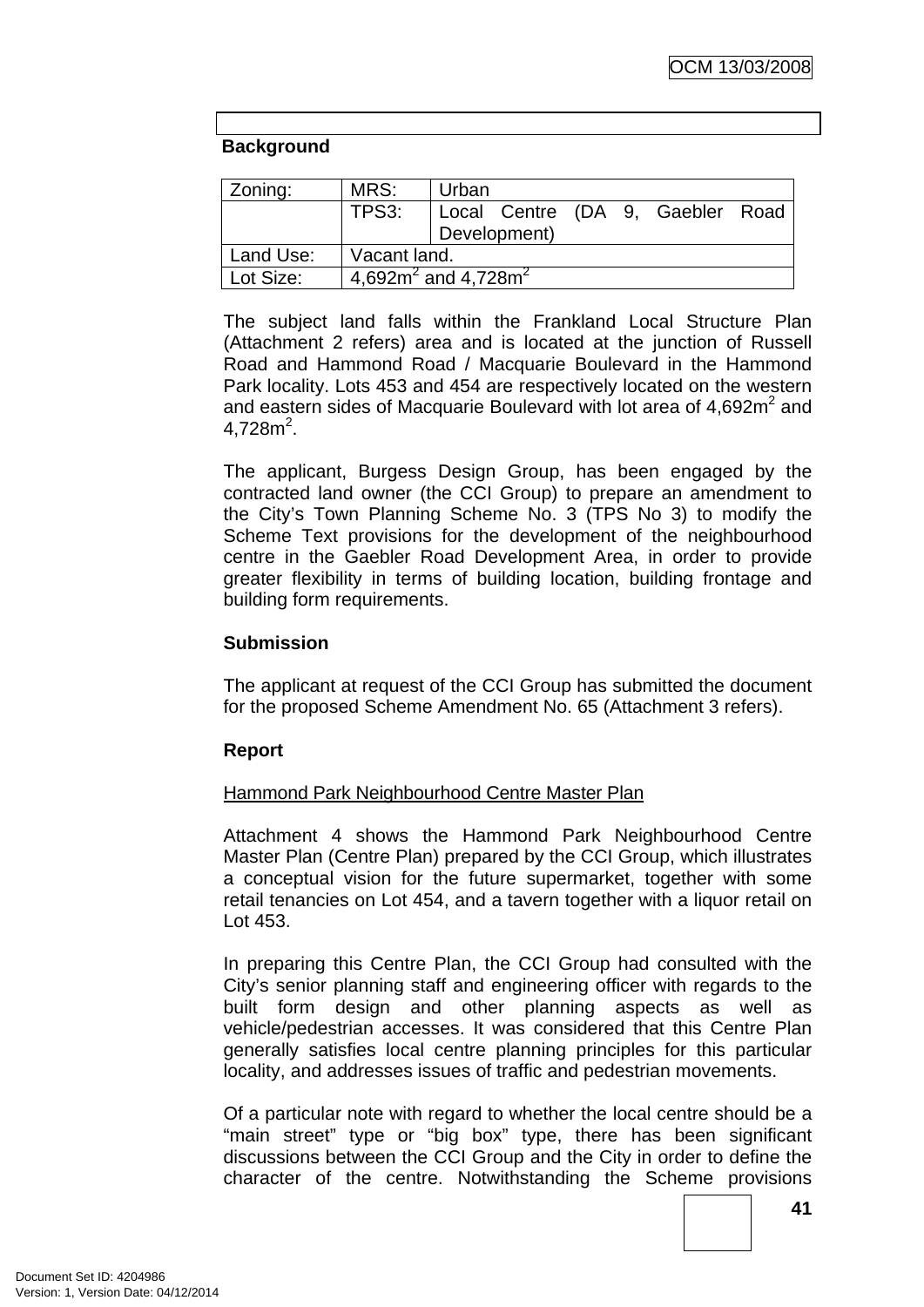emphasise the "main street" character to the centre by requiring a nil setback to Russell Road, Macquarie Boulevard and Yarra Promenade, the CCI Group believes that a pure "main street" type local centre may not work well in this particular locality from their marketing point of view. It believes that a hybrid type with the mixture of "main street" and "big box" types of local centre will work better for this locality. Furthermore, the City's Planning department considers that due to the physical nature of the subject lots which form a considerably short street in Macquarie Boulevard, pure "main street" type in such a short street is unlikely to generate a strong local focus and maintain the centre's vibrancy. Therefore, overly emphasise the existing scheme provisions (for "main street" characters) may undermine the centre's long term economic sustainability and the centre's vibrancy.

The Centre Plan shows that the proposed tavern and the liquor retail having a nil setback to Russell Road, and with an alfresco dining area fronting Macquarie Boulevard, which is likely to provide a "main street" character to the centre. Furthermore, the Centre Plan proposes some retail tenancies in front of the supermarket, which will lessen the feeling of "big box" type local centre. This hybrid type approach requires some minor modifications to the existing Scheme provisions relating this centre to allow for some flexibility in terms of building location (setbacks), building form and building frontage.

#### Scheme Amendment No. 65

Attachment 5 shows the existing Scheme provisions for DA 9 subclauses 7(a)(i), 7(b)(i) and 7(d)(i) in Schedule 11.

The proposed Scheme provisions in the Recommendation section of this report only seek minor modifications to the existing Scheme provisions:

The applicant seeks to insert the texts "… or is to be paved and landscaped…" after the wording "… is required to have a nil setback to the street front," in subclause  $7(a)$  (i). This modified subclause  $7(a)(i)$ will have the effect of permitting development where buildings can be set back from the street in instances where appropriate landscaping is implemented that provides a visual and pedestrian environment such that the setback area is integrated with the street environment.

With regard to subclause 7(b) (i), the applicant seeks to insert the texts"… and vehicular access and parking" after the wording "Buildings shall be generally contiguous, other than for pedestrian access, alfresco dining areas". This will have the effect of permitting vehicular access and parking between buildings. This acknowledges that neighbourhood centre development, particularly where anchored by a neighbourhood supermarket and tavern as proposed in the CCI Group Centre Plan, is expected to generate significant demand for vehicular access. Most of this vehicular access and related parking will need to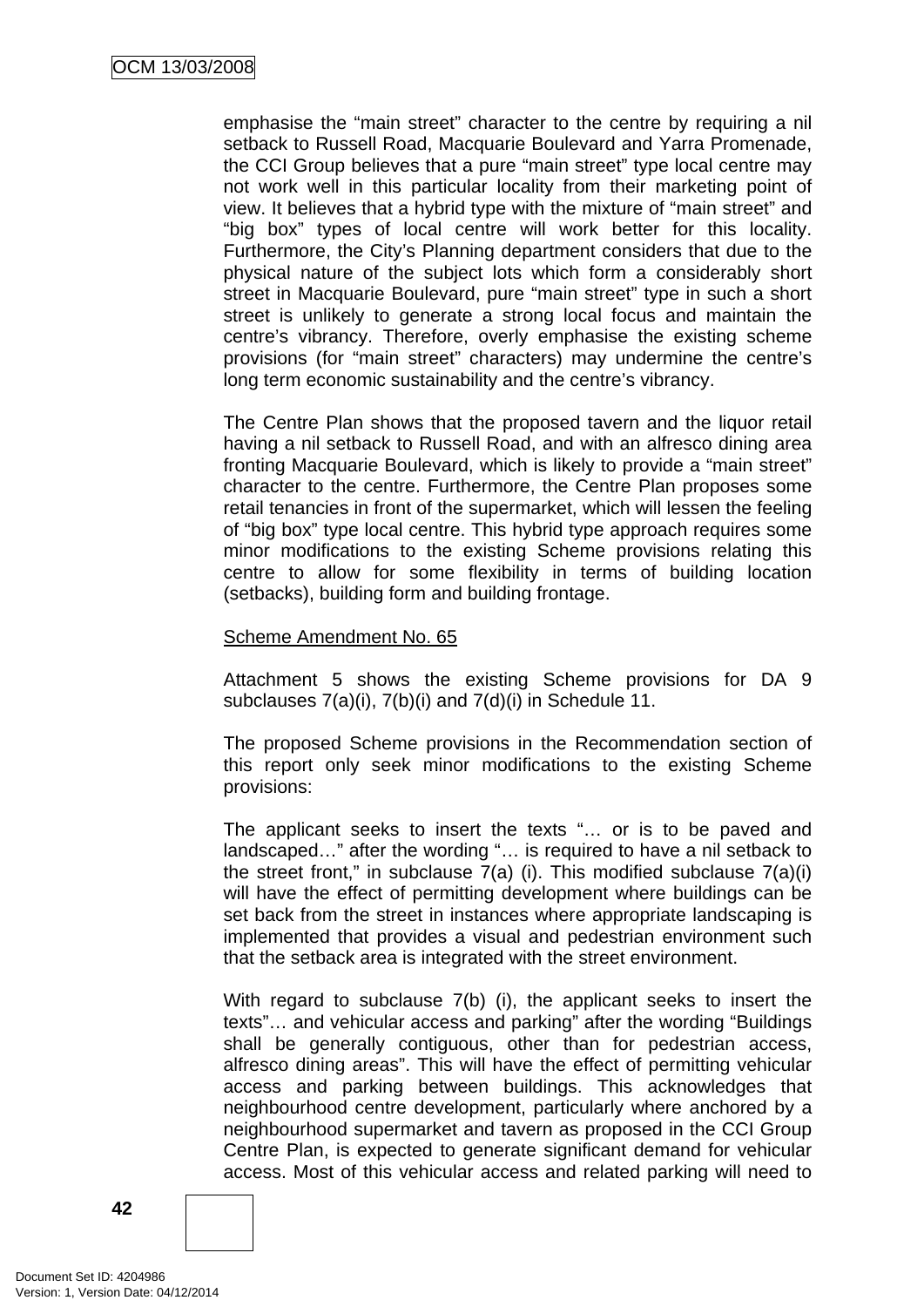be accommodated on site, given the limited opportunity for on-street parking to be provided on neighbourhood streets where street amenity for residents needs to be balanced with the demand for visitor car parking.

With regard to the wording in subclause 7(d) (i)"... shall comprise an aggregate of at least 60% of the facade area below the eave line as clear windows to provide a visual connection between uses inside the building and activity on the street", the modified text at 7(d)(i) seeks to replace the "60%" with "40%". This will have minimum effect on development outcomes in respect to current provisions, where slightly less than half of façade areas will still require clear window as opposed to slightly more than half. However, it will provide more flexible arrangements for storage and display in terms of floor layout, particularly for retail development.

# Internal Consultation

The proposed amendment has been referred to the City's internal technical departments for comment. No issues have been raised by the Environmental, Engineering and Building departments. Parks department raised issues relating to traffic management and landscaping treatment for the local centre. These issues; however, can be addressed at the Development Approval stage, and would unlikely have any impact on the proposed Scheme amendment.

# **Conclusion**

Proposed Scheme Amendment No. 65 is aimed to support the Hammond Park Neighbourhood Centre Master Plan and provide some flexibility in the Scheme provisions relating to the subject land. These amended Scheme provisions will facilitate the landowner/developer to create a more attractive local centre and would likely achieve a more sustainable planning outcome. It is therefore recommended that the Council initiate Scheme Amendment No. 65 for the purpose of advertising.

# **Strategic Plan/Policy Implications**

# **Demographic Planning**

• To ensure the planning of the City is based on an approach that has the potential to achieve high levels of convenience and prosperity for its citizens.

# **Lifestyle and Aspiration Achievement**

• To identify community needs, aspirations, expectations and priorities for services that is required to meet the changing demographics of the district.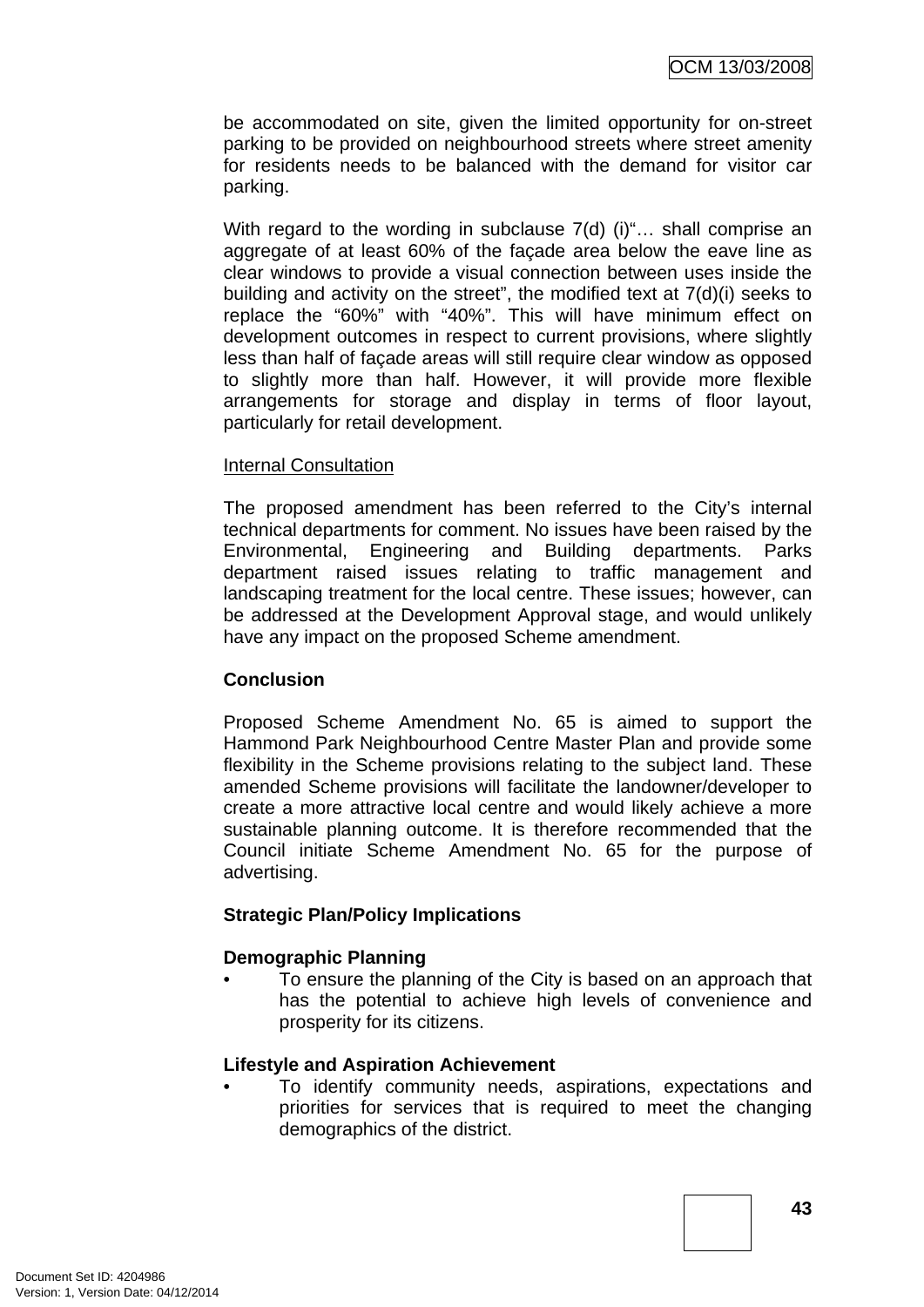#### **Employment and Economic Development**

- To plan and promote economic development that encourages business opportunities within the City.
- To pursue high value employment opportunities for our residents.

#### **Budget/Financial Implications**

Nil

#### **Legal Implications**

Town Planning Scheme No. 3 Planning and Development Act 2005 Town Planning Regulations 1967 (as amended)

#### **Community Consultation**

The proposed amendment is required to be referred to the EPA for comment; following receipt of advice from the EPA, the amendment is required to be advertised for a 42 day period in accordance with Town Planning Regulations 1967.

#### **Attachment(s)**

- (1) Locality Map
- (2) Frankland Local Structure Plan
- (3) Scheme Amendment document
- (4) Hammond Park Neighbourhood Centre Master Plan
- (5) Exiting Scheme provisions in Schedule 11 for DA 9 sub-clause 7

# **Advice to Proponent(s)/Submissioners**

The Proponent has been advised that this matter is to be considered at 13 March 2008 Council Meeting.

#### **Implications of Section 3.18(3) Local Government Act, 1995**

Nil

MAYOR LEE AND CLR OLIVER RETURNED TO THE MEETING AT THIS POINT THE TIME BEING 7:46 P.M.

THE PRESIDING MEMBER INFORMED MAYOR LEE AND CLR OLIVER OF THE COUNCIL DECISION WHILST THEY WERE ABSENT FROM THE MEETING.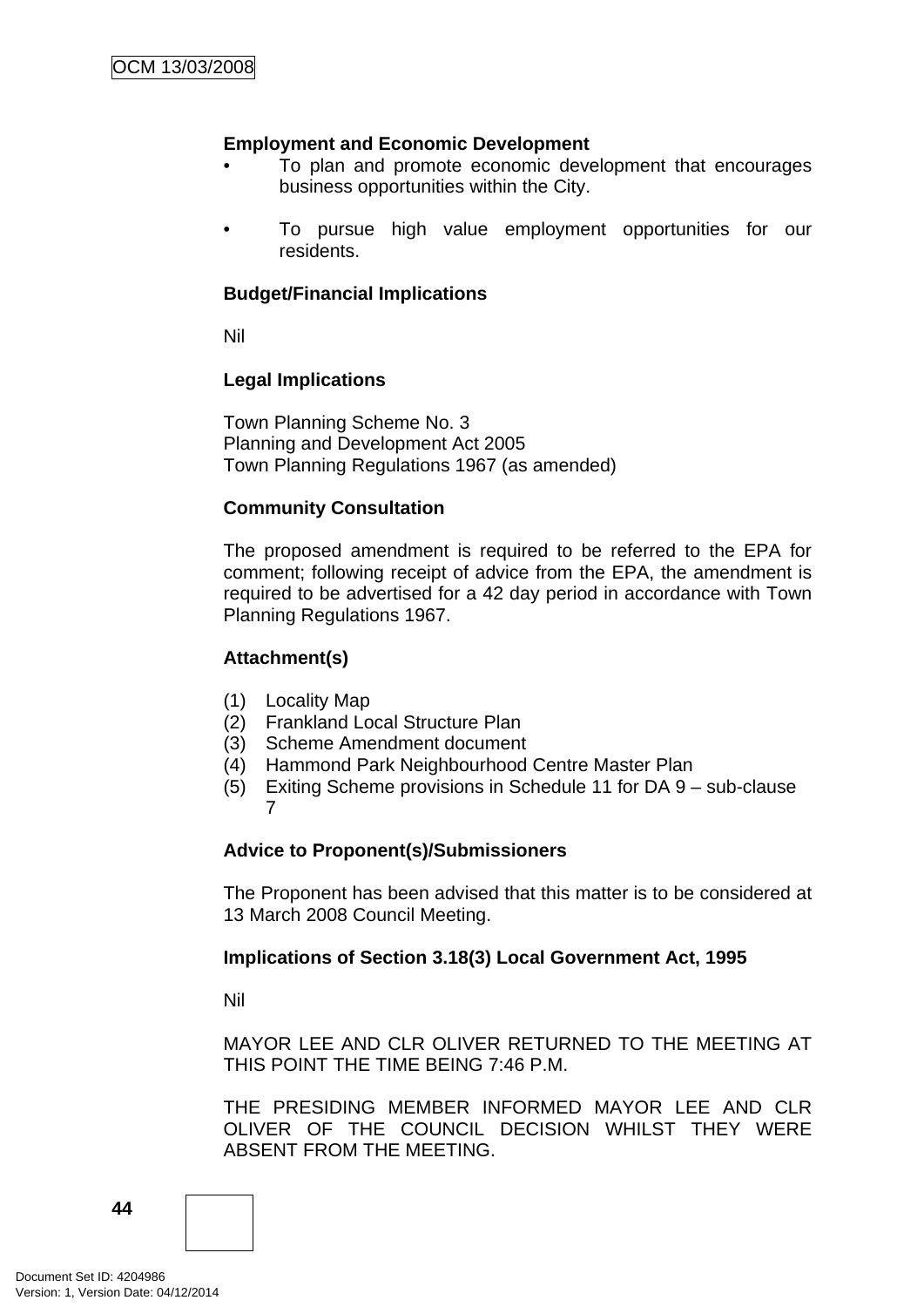# THE MAYOR RESUMED THE ROLE OF PRESIDING MEMBER.

# <span id="page-48-0"></span>**14.7 (MINUTE NO 3692) (OCM 13/3/2008) - MODIFIED STRUCTURE PLAN FOR LOTS 9501 AND 500 HAMMOND ROAD, SUCCESS - OWNER/APPLICANT: MATELJAN (9638G) (M CARBONE) (ATTACH)**

**RECOMMENDATION** That Council:

- (1) adopt the modified structure plan for lots 9501 and 500 Hammond Road, Success prepared by the City of Cockburn as shown within attachment 2;
- (2) adopt the officers recommendations on the Schedule of Submissions contained in the Agenda attachments and forward a copy of the modified Structure Plan and Schedule of Submissions to the Western Australian Planning Commission; and
- (3) advise the proponent and submissioners of Council's decision accordingly.

#### **COUNCIL DECISION**

MOVED Clr S Limbert SECONDED Clr T Romano that the recommendation be adopted.

**CARRIED 9/0**

# **Background**

A modified structure plan has been prepared for Lots 9501 and 500 Hammond Road, Success following a request from the landowners. Lot 9501 is 1762 $m^2$  and Lot 500 is 1000 $m^2$ .

The original structure plan for the area was approved by Council in April 2005 and endorsed by the Western Australian Planning Commission in December 2005.

# **Submission**

N/A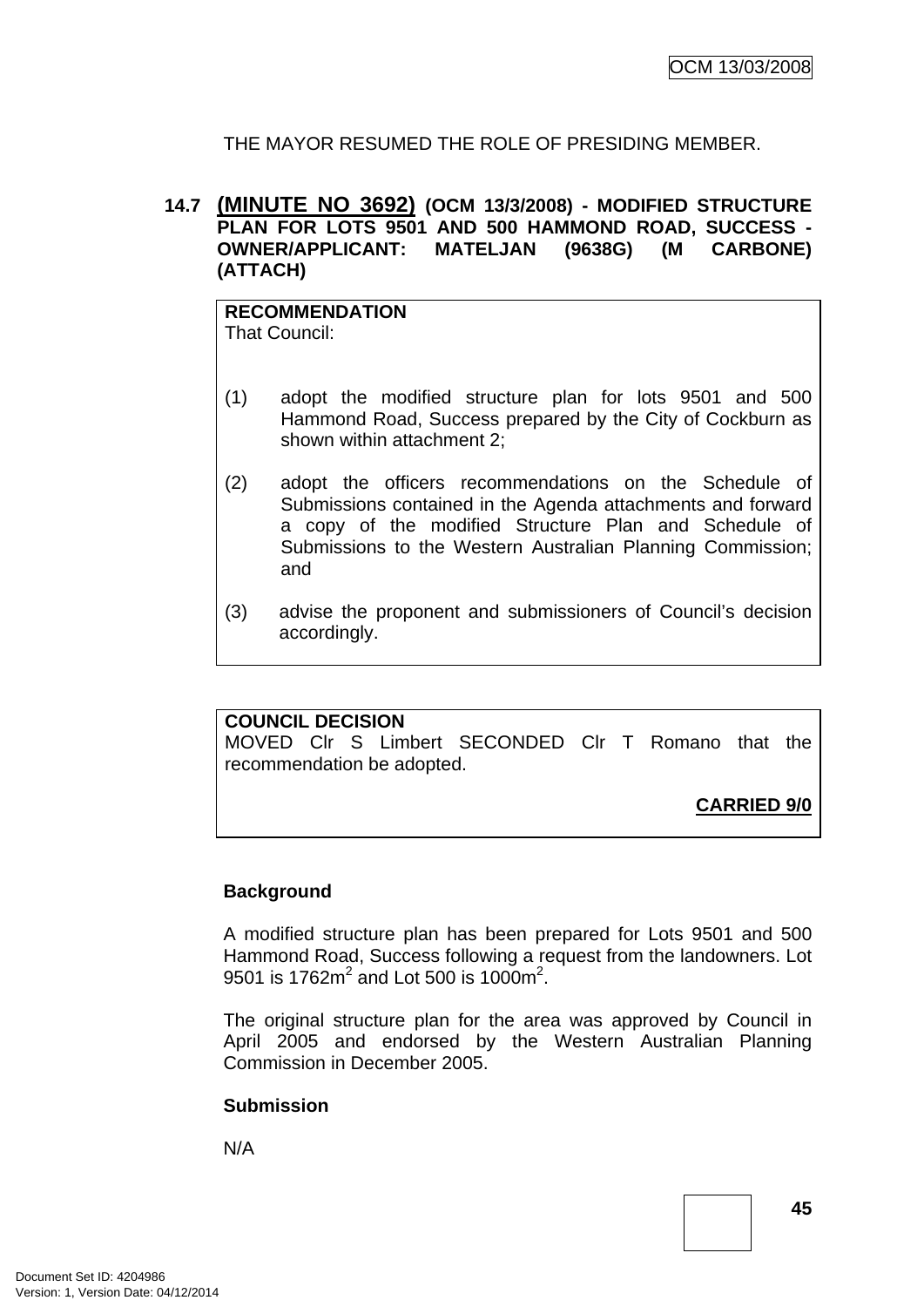#### **Report**

The proposal relates to lots 9501 and 500 Hammond Road, Success which are currently classified as Residential R20 and unzoned respectively under the endorsed Structure Plan. The modified Structure Plan involves changing the zoning of these lots to R40 which is consistent with the land to the north. No other changes are proposed.

Each of the affected lots contains two existing dwellings which have direct vehicular access to Hammond Road which is undesirable. The proposed modified Structure Plan will prohibit vehicle access from Hammond Road and ensure that the redevelopment of the site results in access from Pitta Corner only (note that access for existing dwellings to Hammond Road will continue until the land is redeveloped). Both lots are in the same ownership and will allow a coordinated medium density development to occur on the land.

The subject land is suitable for R40 development for the following reasons:

- 1. Logical extension of the R40 zoned land to the north.
- 2. The site is located on the bus route.
- 3. Can be redeveloped in a comprehensive manner fully utilising the R40 standards.
- 4. It will provide further diversity in housing product to the single residential lots and apartments to be constructed on the lot adjoining the site.
- 5. Upon redevelopment, it will achieve the City's objective of having no direct lot frontage to Hammond Road.
- 6. Will create a better streetscape to Pitta Corner than the current rear of the lots and blank fence/sheds.
- 7. Will not have any adverse impacts.

It is not suitable to extend the R40 zone further south than as proposed for the following reasons:

- 1. Liveable Neighbourhoods encourages zoning changes to occur at the rear of properties which ensures a more consistent streetscape. The proposal achieves this requirement.
- 2. The property to the south (Lot 499) is a corner property with street frontage to Pitta Corner, Frankenia Turn and Hammond Road. This lot is zoned R25 which is consistent with the other lots within this section of Frankenia Turn. Frankenia Turn is the main entry into the estate and increasing the zoning on this lot would create additional traffic conflict.
- 3. Rezoning Lot 499 to R40 would result in an unacceptable streetscape dominated by garages.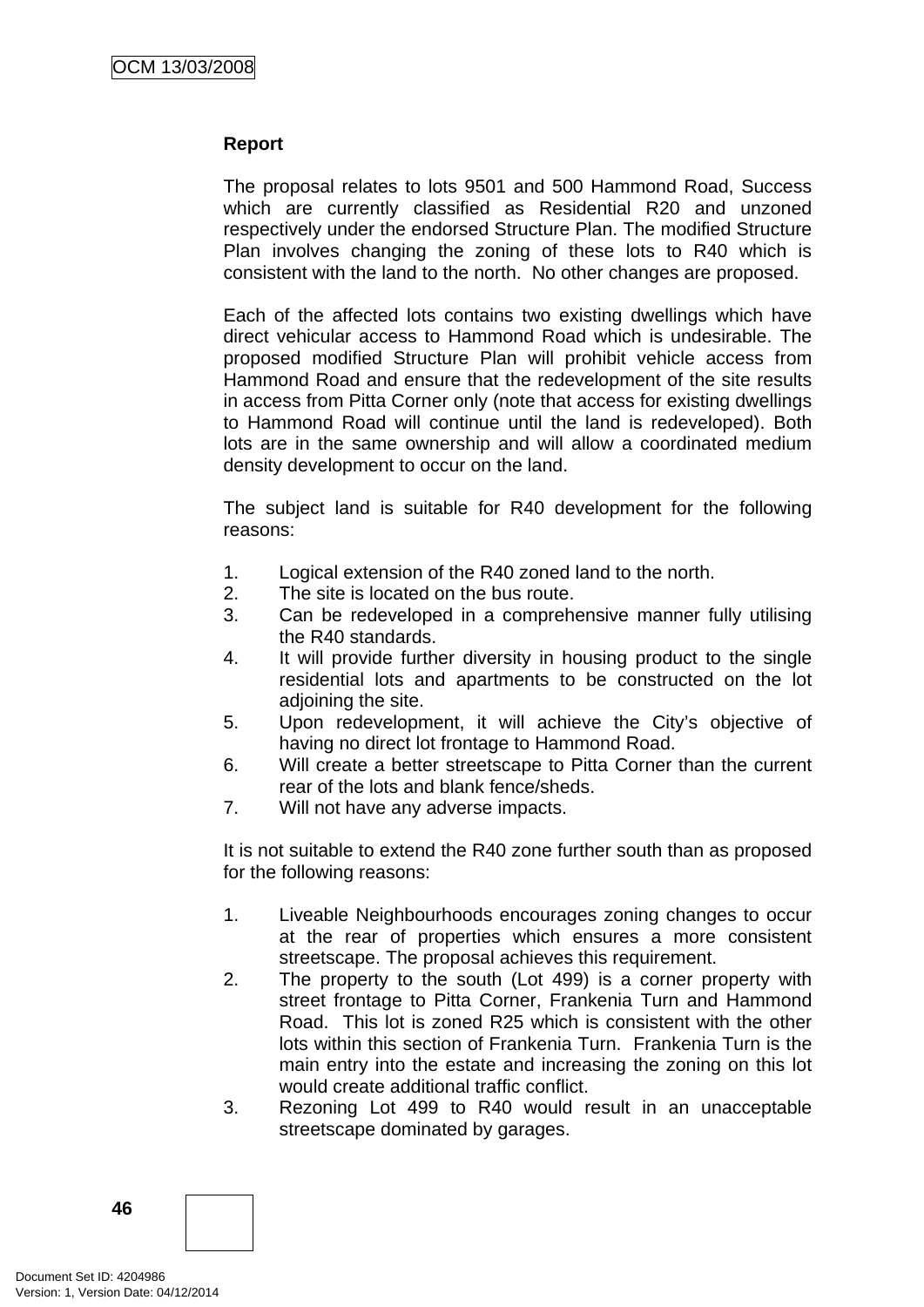The proposed modification better utilises the land and resolves undesirable access issues to Hammond Road.

The modified Structure Plan was advertised for public comment from 22 January 2008 to 13 February 2008. Five submissions were received all from services authorities providing no objections and/or advice on the proposal. The submissions are summarised in the Schedule of Submissions included in the Agenda attachments and do not require explanation over and above that outlined in the Schedule of **Submissions.** 

It is recommended that Council adopt the modified structure plan and advise the Western Australian Planning Commission accordingly.

# **Strategic Plan/Policy Implications**

#### **Demographic Planning**

- To ensure the planning of the City is based on an approach that has the potential to achieve high levels of convenience and prosperity for its citizens.
- To ensure development will enhance the levels of amenity currently enjoyed by the community.

The Planning Policies which apply to this item are: SPD4 - 'Liveable Neighbourhoods'

# **Budget/Financial Implications**

N/A

# **Legal Implications**

Nil

# **Community Consultation**

The structure plan was advertised in the local paper and letters were sent to the affected landowners and the servicing authorities.

# **Attachment(s)**

- 1. Location Plan
- 2. Existing and advertised modified structure plan
- 3. Schedule of submissions

# **Advice to Proponent(s)/Submissioners**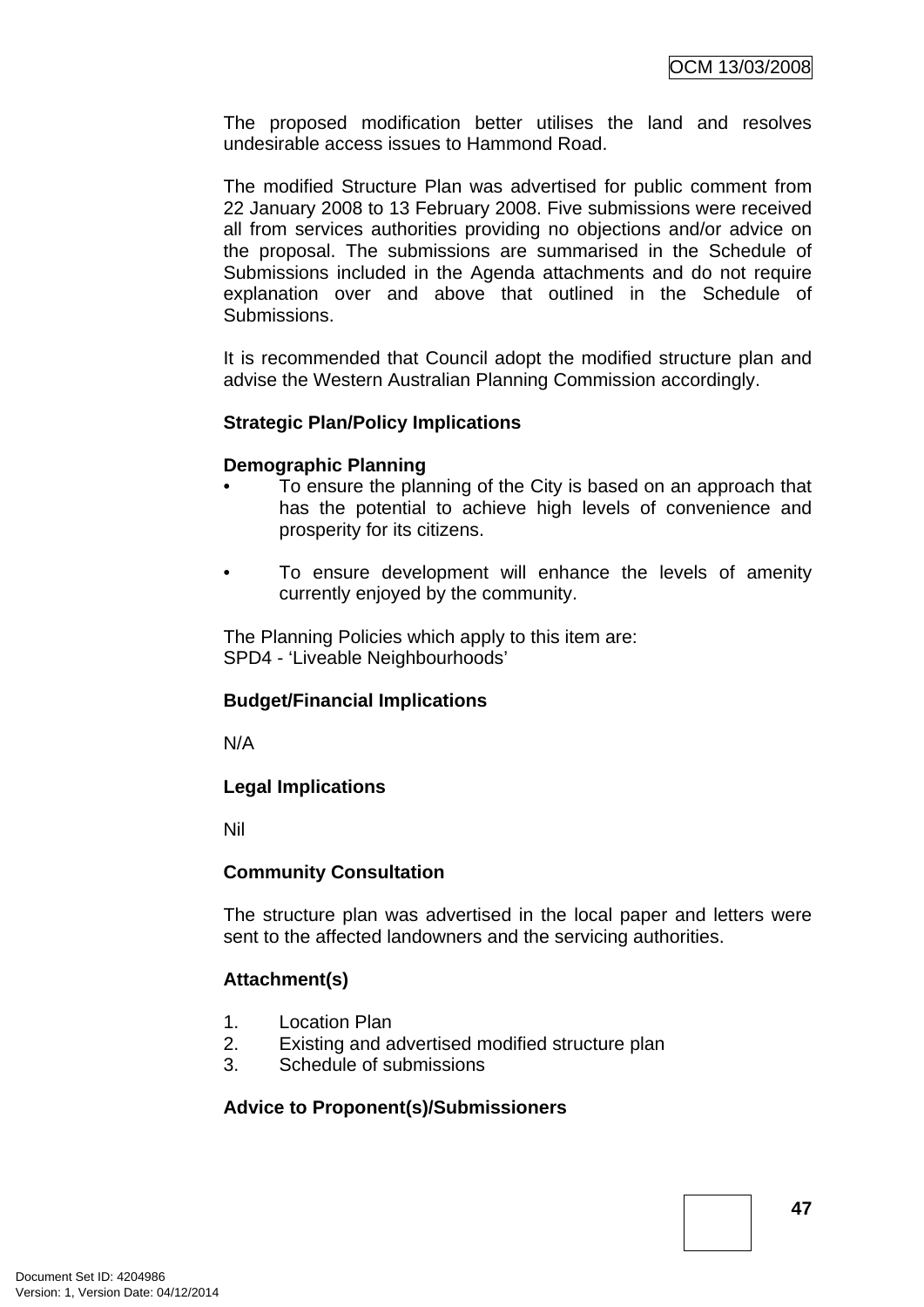<span id="page-51-0"></span>The Proponent(s) and those who lodged a submission on the proposal have been advised that this matter is to be considered at the 13 March 2008 Council Meeting.

#### **Implications of Section 3.18(3) Local Government Act, 1995**

Nil.

CLR REEVE-FOWKES LEFT THE MEETING AT THIS POINT THE TIME BEING 7:47 P.M.

#### **DECLARATION OF INTEREST**

The Presiding Member advised the meeting that he had received a Declaration of Financial Interest from Clr Reeve-Fowkes, pursuant to Section 5.62(1)(b) of the Local Government Act, 1995, in Item 15.1 - List of Creditors Paid – January 2008. The nature of the interest being that she is an employee of the Yangebup Family Centre which she is a recipient of funds paid by Council during this period.

# **15. FINANCE AND CORPORATE SERVICES DIVISION ISSUES**

# **15.1 (MINUTE NO 3693) (OCM 13/3/2008) - LIST OF CREDITORS PAID - JANUARY 2008 (5605) (K LAPHAM) (ATTACH)**

# **RECOMMENDATION**

That Council receive the List of Creditors Paid for January 2008, as attached to the Agenda.

#### **COUNCIL DECISION**

MOVED Clr T Romano SECONDED Clr S Limbert that the recommendation be adopted.

# **CARRIED 8/0**

#### **Background**

It is a requirement of the Local Government (Financial Management) Regulations 1996, that a List of Creditors be compiled each month and provided to Council.

#### **Submission**



Document Set ID: 4204986<br>Version: 1, Version Date: 04/12/2014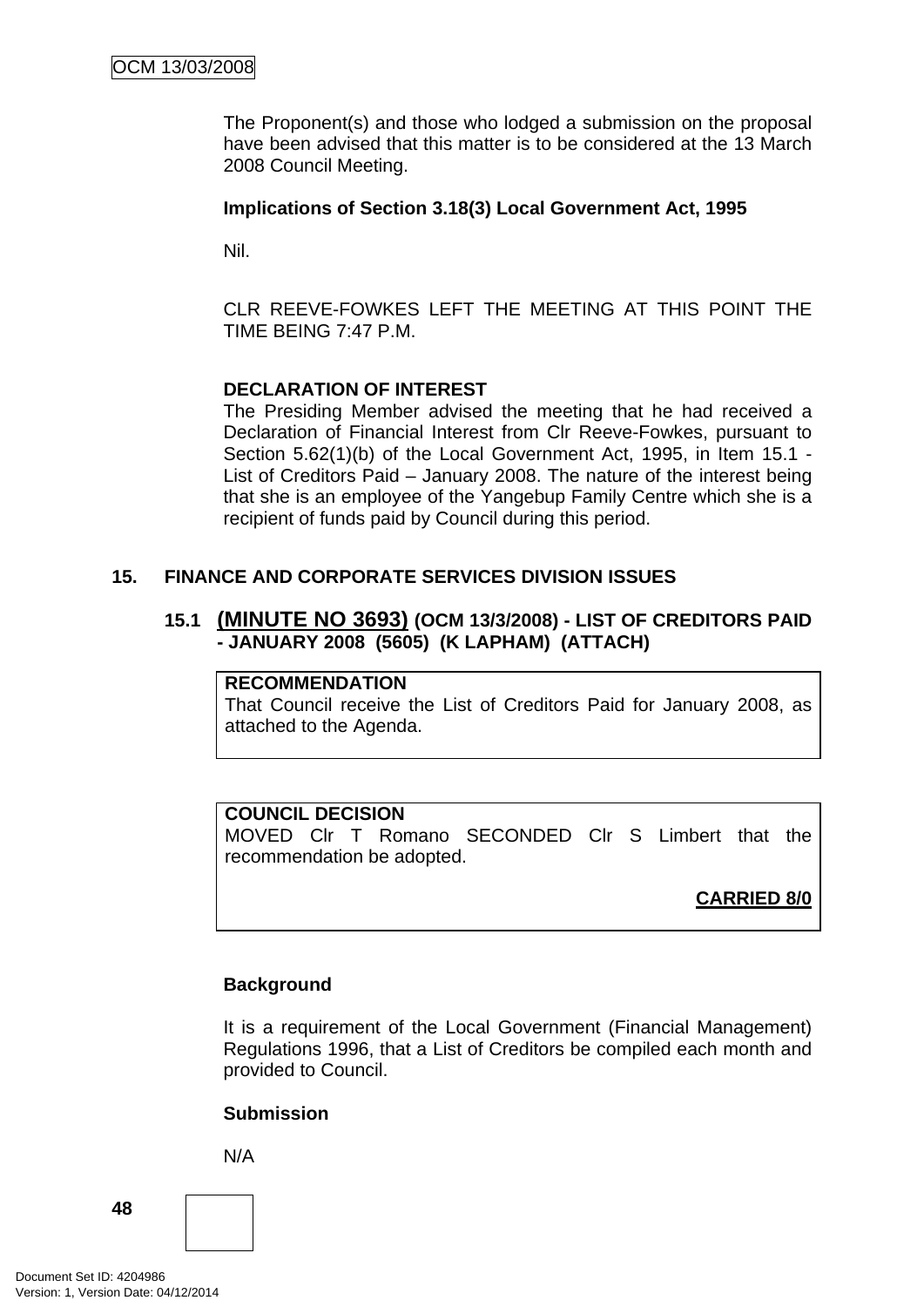# <span id="page-52-0"></span>**Report**

The list of accounts for January 2008 is attached to the Agenda for consideration. The list contains details of payments made by the City in relation to goods and services received by the City.

# **Strategic Plan/Policy Implications**

# **Governance Excellence**

• To conduct Council business in open public forums and to manage Council affairs by employing publicly accountable practices.

# **Budget/Financial Implications**

N/A

**Legal Implications** 

N/A

# **Community Consultation**

N/A

# **Attachment(s)**

List of Creditors Paid - January 2008.

# **Advice to Proponent(s)/Submissioners**

N/A

# **Implications of Section 3.18(3) Local Government Act, 1995**

Nil.

CLR REEVE-FOWKES RETURNED TO THE MEETING AT THIS POINT THE TIME BEING 7:48 P.M.

THE PRESIDING MEMBER ADVISED CLR REEVE-FOWKES OF THE COUNCIL DECISION WHILST SHE WAS ABSENT FROM THE MEETING.

# **15.2 (MINUTE NO 3694) (OCM 13/3/2008) - STATEMENT OF FINANCIAL ACTIVITY - JANUARY 2008 (5505) (N MAURICIO) (ATTACH)**

**RECOMMENDATION** That Council receive the Statement of Financial Activity and associated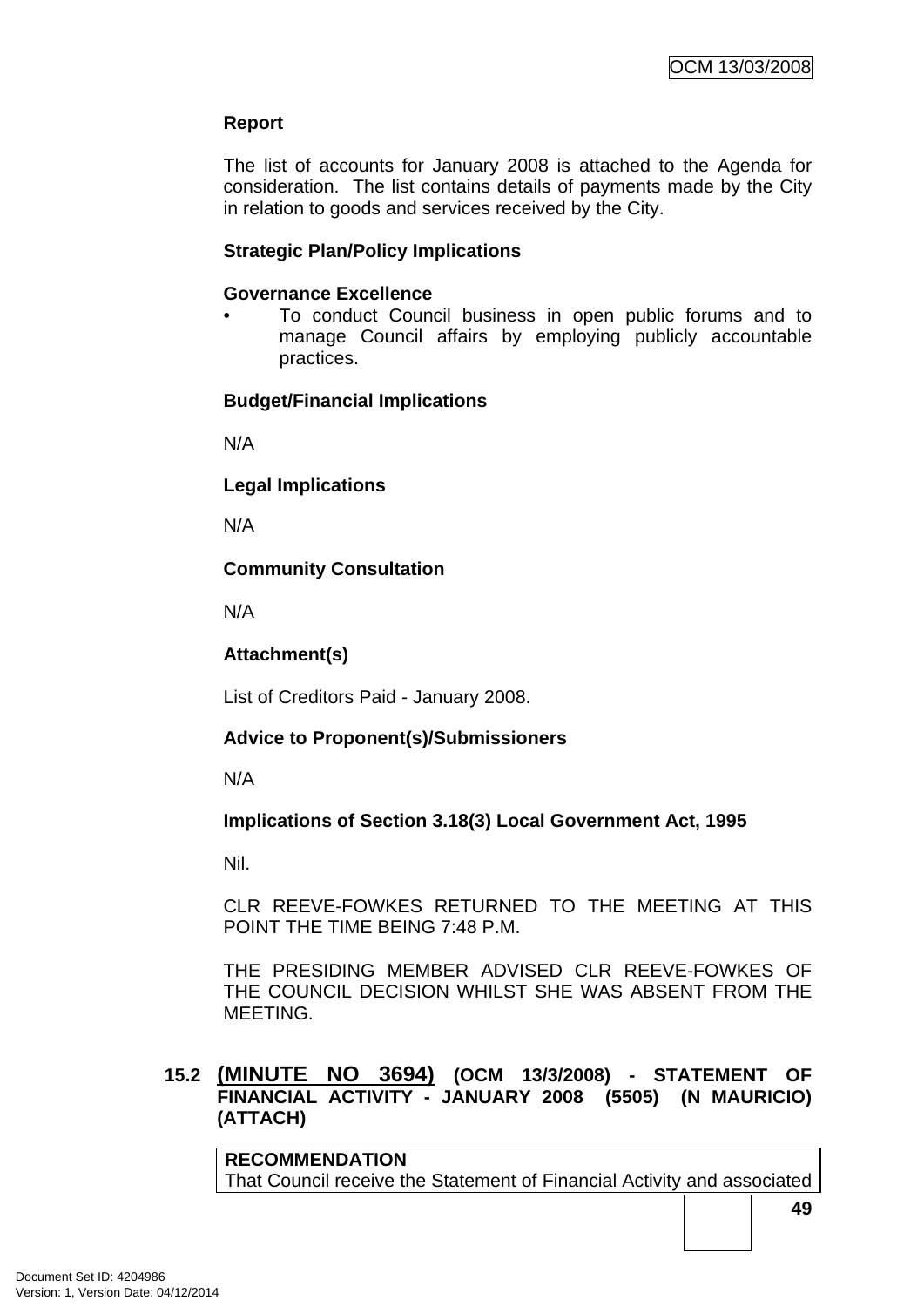reports for January 2008, as attached to the Agenda.

# **COUNCIL DECISION**

MOVED Clr S Limbert SECONDED Clr T Romano that the recommendation be adopted.

**CARRIED 9/0**

# **Background**

Regulation 34(1) of the Local Government (Financial Management) Regulations 1996 prescribes that a local government is to prepare each month a Statement of Financial Activity.

Regulation 34(2) requires the Statement of Financial Activity to be accompanied by documents containing:–

- (a) details of the composition of the closing net current assets (less restricted and committed assets),
- (b) explanations for each material variance identified between YTD budgets and actuals; and
- (c) any other supporting information considered relevant by the local government.

Regulation 34(4)(a) prescribes that the Statement of Financial Activity and accompanying documents are to be presented to the Council.

# **Submission**

N/A

# **Report**

Attached to the Agenda is the Statement of Financial Activity for January 2008.

The financial statements for January 2008 do not reflect the Mid Year Budget Review accepted by Council in February 2008. The February 2008 Financial Statements will have all the budget adjustments posted to the general ledger. The January 2008 Financial Statements were produced before the Council considered the Mid Year Budget Review.

Note 1 shows how much capital grants and contributions are contained within the reported operating revenue.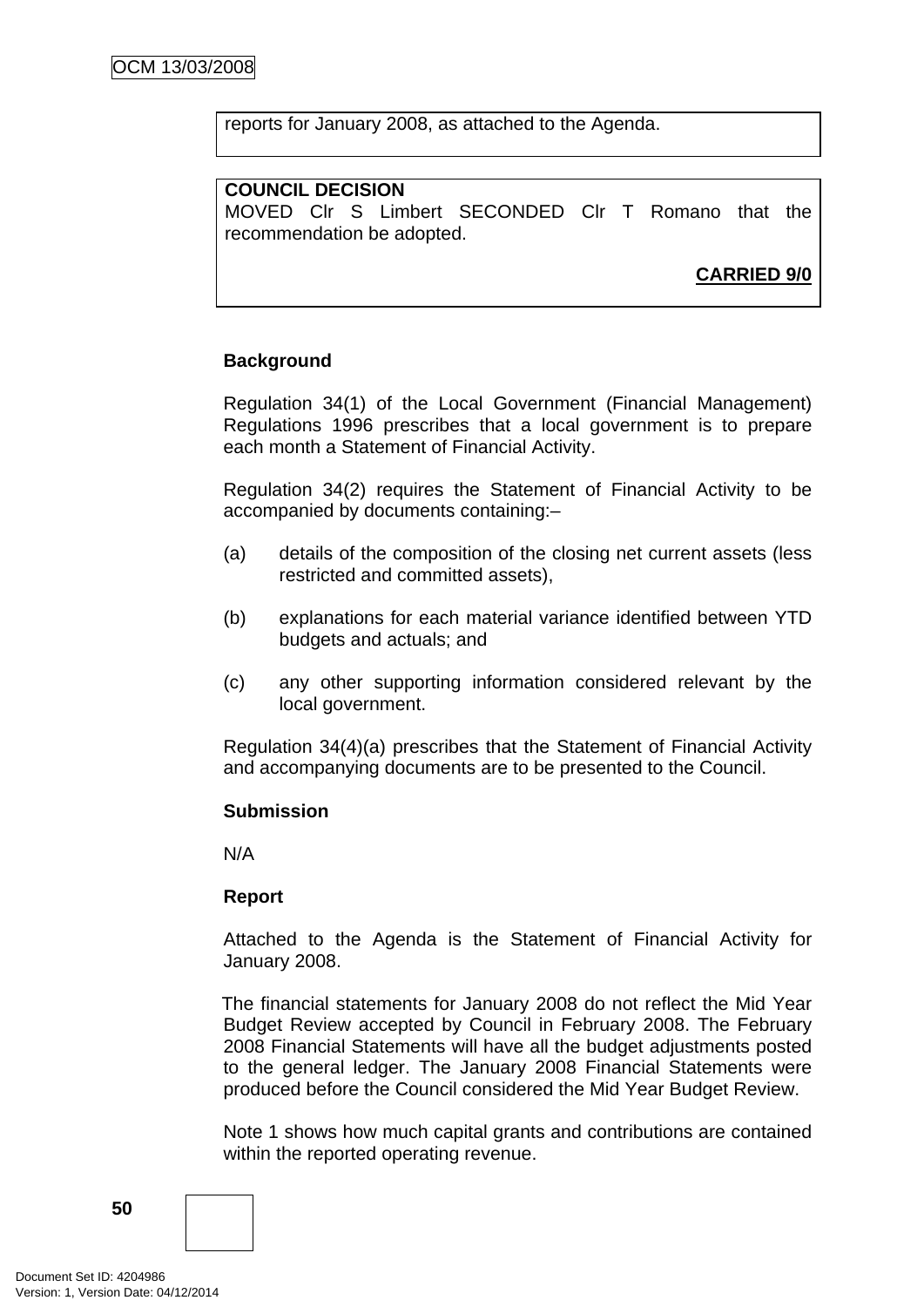Note 2 provides a reconciliation of Council's net current assets (adjusted for restricted assets and cash backed leave provisions). This provides a financial measure of Council's working capital and an indication of its liquid financial health.

Also provided are Reserve Fund and Restricted Funds Analysis Statements. These assist to substantiate the calculation of Council's net current assets position.

The Reserve Fund Statement reports the budget and actual balances for Council's cash backed reserves, whilst the Restricted Funds Analysis summarises bonds, deposits and infrastructure contributions held by Council. The funds reported in these statements are deemed restricted in accordance with Australian Accounting Standard AAS27.

#### Material Variance Threshold

For the purpose of identifying material variances in Statements of Financial Activity, Financial Management Regulation 34(5) requires Council to adopt each financial year, a percentage or value calculated in accordance with Australian Accounting Standard AAS5 - Materiality. This standard defines materiality in financial reporting and states that materiality is a matter for professional judgement. Information is material where its exclusion may impair the usefulness of the information provided. AAS5 does offer some guidance in this regard by stating that an amount that is equal to or greater than 10% of the appropriate base amount may be presumed to be material.

The materiality threshold set by Council for the 2007/08 financial year \$50,000 or 10% (whichever is the greater). This was increased from \$10,000 from previous years to better focus reporting and management's attention to variances considered more material in view of Council's budget size.

# **Strategic Plan/Policy Implications**

#### **Governance Excellence**

• To conduct Council business in open public forums and to manage Council affairs by employing publicly accountable practices.

# **Budget/Financial Implications**

Where variances reported are of a permanent nature, they will impact upon Council's end of year surplus/deficit position. Variances that were identified at the end of December were addressed in the mid-year Budget Review presented to the February 2008 Council Meeting. These will be reflected in the February 2008 Statement of Financial Activity.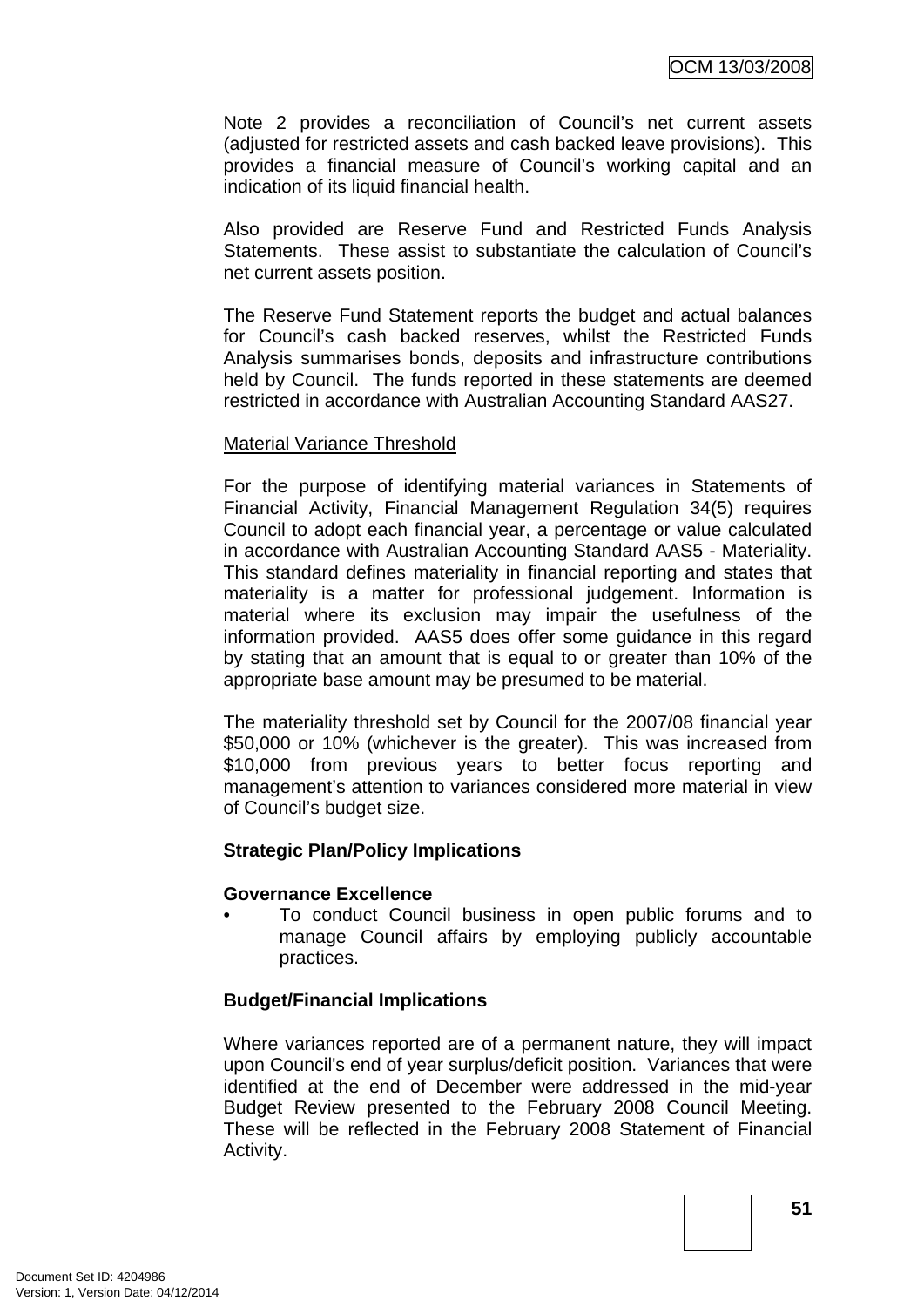#### **Legal Implications**

Section 6.4 of the Local Government Act, 1995 and Regulation 34 of the Local Government (Financial management) Regulations 1996, refer.

#### **Community Consultation**

N/A

# **Attachment(s)**

Statement of Financial Activity and associated reports - January 2008.

# **Advice to Proponent(s)/Submissioners**

N/A

**Implications of Section 3.18(3) Local Government Act, 1995**

Nil.

MAYOR LEE AND CLR OLIVER LEFT THE MEETING AT THIS POINT THE TIME BEING 7:50 P.M.

DEPUTY MAYOR KEVIN ALLEN ASSUMED THE ROLE OF PRESIDING MEMBER.

# **DECLARATION OF INTEREST**

The Presiding Member advised the meeting that he had received Declarations of Interest from:

# **MAYOR STEPHEN LEE**

Declared a financial interest pursuant to Section 5.62(1)(ea) of the Local Government Act, 1995, in Item 16.1 "Temporary Closure of Buffer Lane in Cockburn Central to the Passage of Vehicles" & Item 16.2 "Tender RFT05/2008 – Road Construction Services – Russell Road Realignment (East)". The nature of his interest is that as it appears that he was the recipient of a notifiable gift from the developer (Australand) in relation to the 2005 election at which he was elected, he is therefore deemed to be a closely associated person.

# **CLR VAL OLIVER**

Declared a financial interest pursuant to Section 5.61 of the Local Government Act, 1995, in Item 16.1 "Temporary Closure of Buffer Lane in Cockburn Central to the Passage of Vehicles" & Item 16.2 "Tender RFT05/2008 – Road Construction Services – Russell Road Realignment (East)". The nature of the interest is that she received a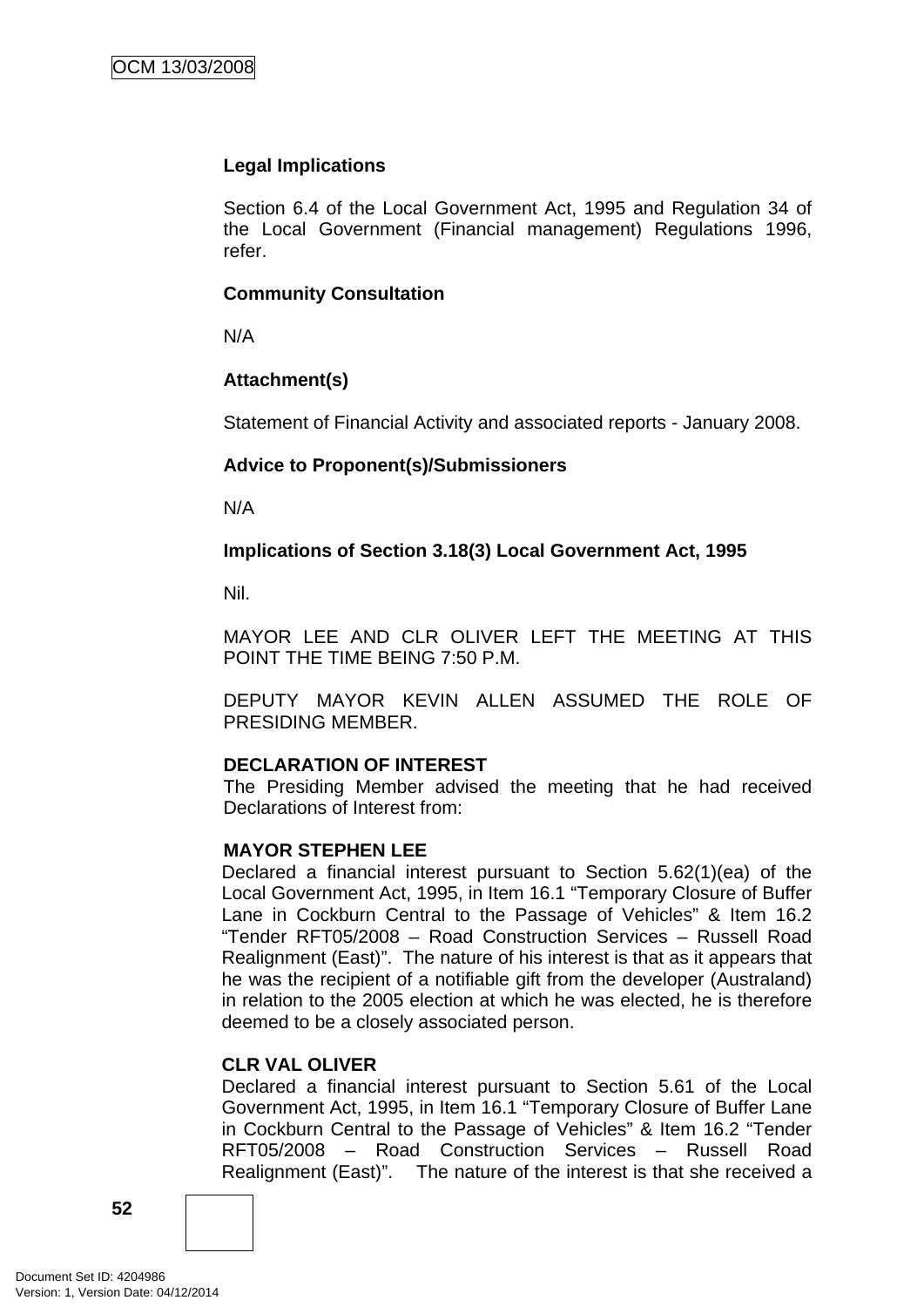notifiable gift, relative to the 2005 election at which she was elected, from Mayor Lee, who is deemed to be closely associated with a person in relation to this matter.

# <span id="page-56-0"></span>**16. ENGINEERING AND WORKS DIVISION ISSUES**

**16.1 (MINUTE NO 3695) (OCM 13/3/2008) - TEMPORARY CLOSURE OF BUFFER LANE IN COCKBURN CENTRAL TO THE PASSAGE OF VEHICLES (3) (6007096; 4206) (S HUSSAIN) (ATTACH)** 

# **RECOMMENDATION**

That Council in accordance with section 3.50 of the Local Government Act 1995, institutes a temporary closure of Buffer Lane**,** Cockburn Central for a period of up to 8 months commencing 7 April 2008 during the construction of the development on Lot 12 Cockburn Central subject to:-

- (1) there being no substantial objection received as a result of advertising in a local newspaper;
- (2) there being no substantial objection from service authorities, emergency services or adjoining owners;
- (3) the developer to engage a traffic management contractor to submit a certified traffic management plan to monitor and control traffic movements due to the closure; and
- (4) all works on / or damaged to existing City infrastructure (roads, footpaths, drainage, parks or verges) are to be completed and / or reinstated in accordance with the "Public Utilities Code of Practice 2000", "Restoration and Reinstatement Specification for Local Government 2002" and the City of Cockburn "Excavation Reinstatement Standards 2002" as a minimum. The proponent is fully responsible for public liability and damages arising from the works.

#### **COUNCIL DECISION**

MOVED Clr C Reeve-Fowkes SECONDED Clr H Attrill that the recommendation be adopted.

**CARRIED 7/0**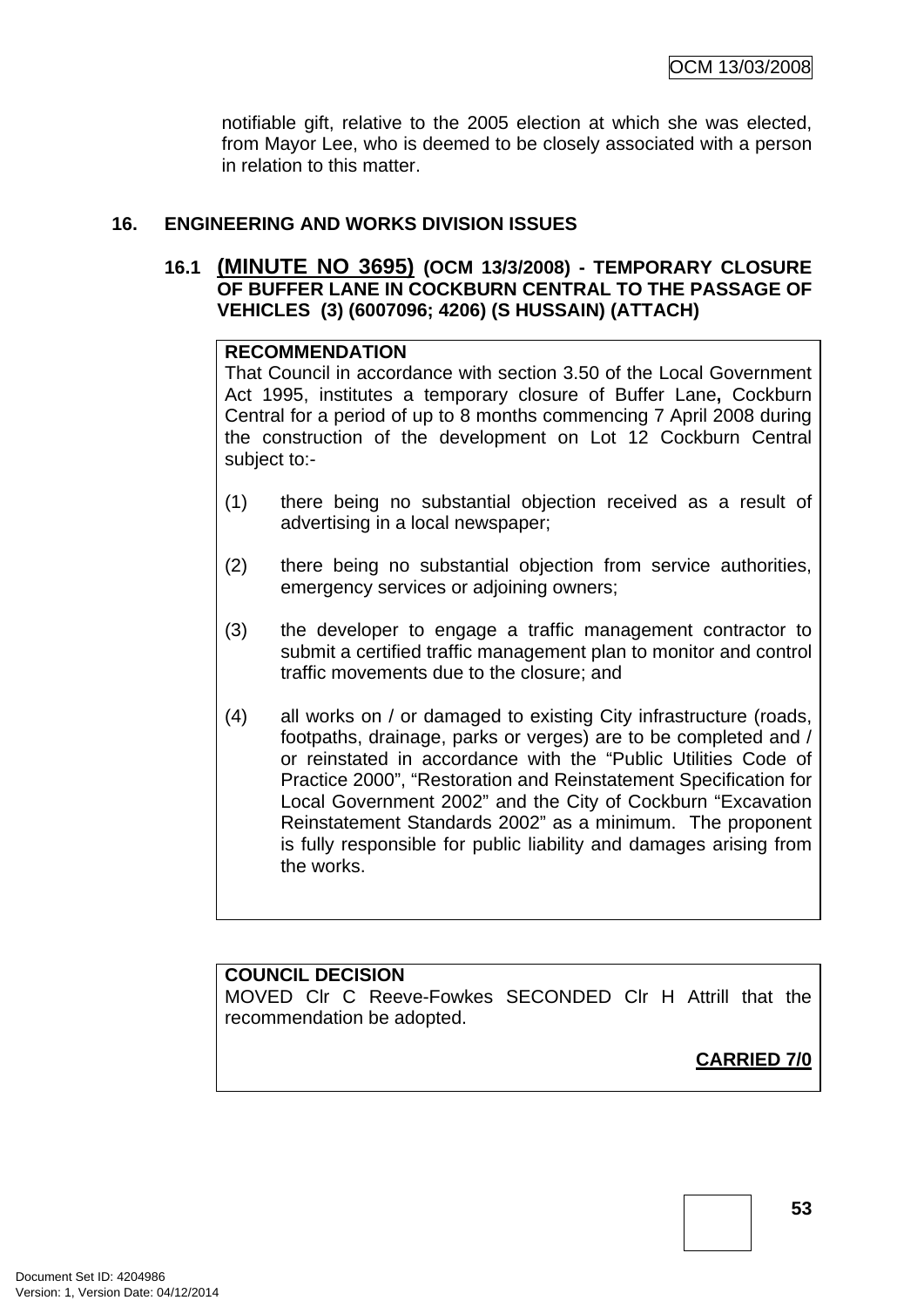# **Background**

Cockburn Central Town Square area is now completed and the other infrastructures like roads, car parking and street lightings are also fully operational. Building activities on the vacant lots can commence any time.

#### **Submission**

Australand Holdings Limited has requested that the City of Cockburn implements procedures to close Buffer Lane for a period of 8 months during the construction of the development on Lot 12 Cockburn Central.

#### **Report**

During the building activities of Lot 12 Cockburn Central which is abutting Buffer Lane; the lane closure will be required for the below reasons:

- 1. The perimeter scaffold to the gable walls will encroach onto Buffer Lane by approximately 2-2.5m (laneways only have 6m road reserve width). This will reduce the road to a single lane of traffic.
- 2. The safest solution would be to close the road which would reduce the risk of potential accidents due to cars turning into single lane traffic.
- 3. Buffer lane is a minor road within the development without any car parking bays; therefore closure of the road will not reduce the number of available parking bays.
- 4. The lane is not used by any vehicle and closure will not have a detrimental affect on the flow of traffic within the development.
- 4. The temporary site fencing could be extended around the scaffolding to further reduce any potential risk and that requires full road closure.
- 6. Australand will appoint a certified traffic management contractor to monitor the impact of the road closure on Cockburn Central area, if it appears to the City's representative that the closure is creating undue congestion, the City will instruct the contractor to submit a traffic management plan for its approval and engage traffic management personnel to implement that.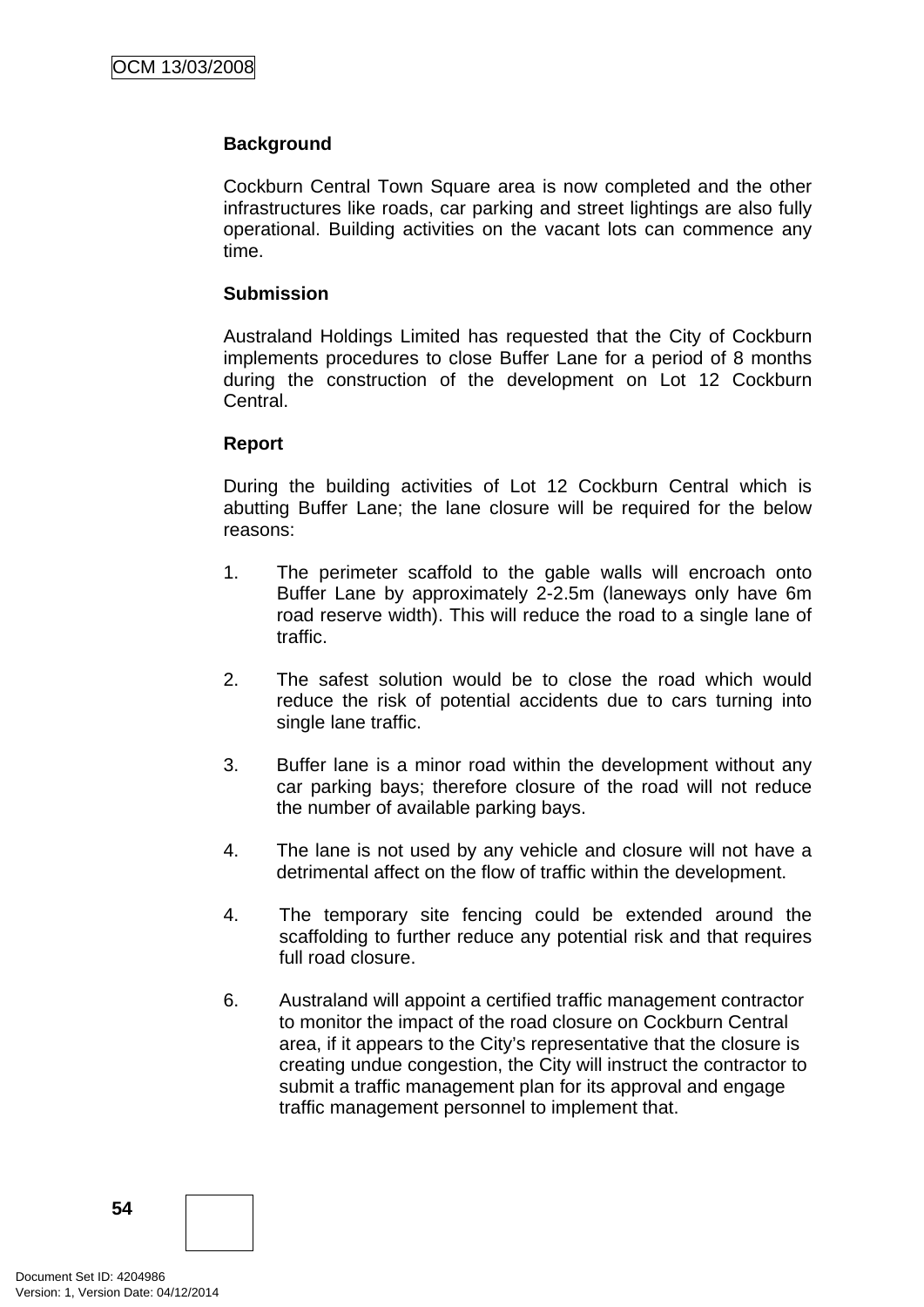# <span id="page-58-0"></span>**Strategic Plan/Policy Implications**

# **Demographic Planning**

To ensure development will enhance the levels of amenity currently enjoyed by the community.

#### **Employment and Economic Development**

• To plan and promote economic development that encourages business opportunities within the City.

#### **Transport Optimisation**

• To construct and maintain roads which are convenient and safe for vehicles, cyclists and pedestrians.

#### **Budget/Financial Implications**

All costs to the closure will be covered by the Developer.

#### **Legal Implications**

Section 3.50 of the Local Government Act.

#### **Community Consultation**

To be advertised in a local newspaper and service authorities, emergency services and adjoining owners advised.

# **Attachment(s)**

Plan of the closure.

#### **Advice to Proponent(s)/Submissioners**

N/A

#### **Implications of Section 3.18(3) Local Government Act, 1995**

Nil

# **16.2 (MINUTE NO 3696) (OCM 13/3/2008) - TENDER RFT 05/2008 - ROAD CONSTRUCTION SERVICES - RUSSELL ROAD REALIGNMENT (EAST) (RFT05/2008) (450011) (4286) (J RADAICH) (ATTACH)**

# **RECOMMENDATION**

That Council accept the tender submitted by VDM Earthmoving Contractors Pty Ltd, for Tender No: RFT05/2008 – Road Construction Services – Russel Road realignment, for the lump sum price of \$2,832,110 (GST inclusive).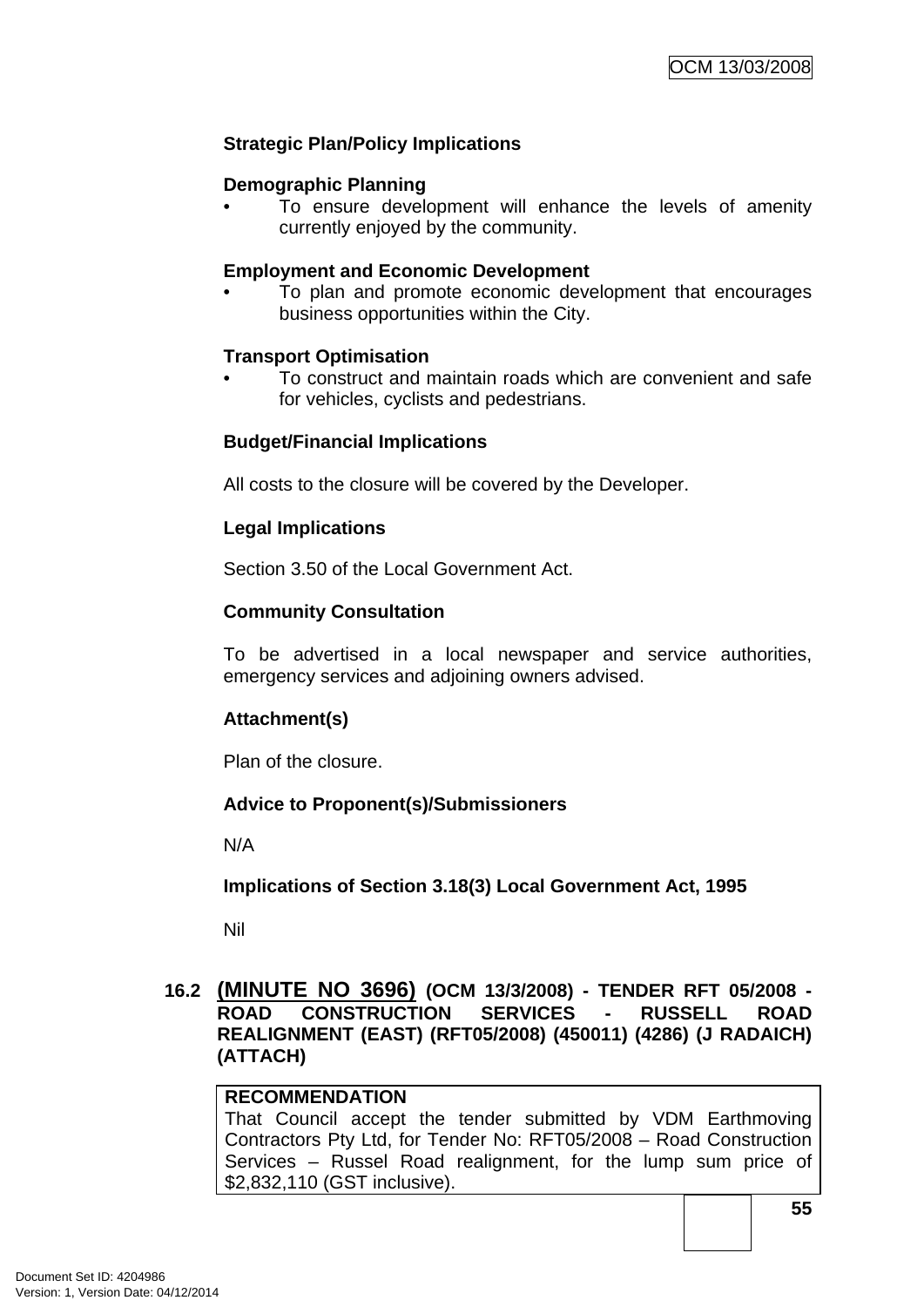**COUNCIL DECISION** MOVED Clr S Limbert SECONDED Clr I Whitfield that the recommendation be adopted.

**CARRIED 7/0**

# **Background**

There is a total allocation in the current budget of \$2,600,000 that has been collected from land developers to realign Russell Road between Ashendon Boulevard and Hammond Road as a dual carriageway. The major developer, Australand Holdings, engaged an engineering consultancy to prepare the necessary plans and specifications for the civil works to re-align Russell Road as the land reserved for the realigned road was originally theirs and the project involved completing and tying in their outstanding subdivision works. Because of the complexities of the project in terms of the number of entities and interests involved, and as the City's road works crews are fully occupied until the end of the budget year, the construction works are to be undertaken by tendered contract. Consequently, tenders were called for the road works, with the cost sharing responsibilities of the City and Australand Holdings able to be identified.

# **Submission**

Tenders closed at 2.00 p.m. (AWST) on Tuesday 26 February 2008 and tender submissions were received from:

- 1. Croker Construction (WA) P/L
- 2. Riverlea Corporation
- 3. VDM Earthmoving Contractors T/A Malavoca
- 4. Georgiou Group P/L
- 5. Griffin Civil
- 6. Downer EDI Works P/L
- 7. Outlook Contracting
- 8. Marsh Civil Engineering Contractors P/L

# **Report**

# Compliant Tenderers

There were eight (8) tenders submitted and four (4) were all deemed non compliant with the conditions of the tendering and compliance criteria.

1. Crocker Construction (22) weeks), Georgiou Group (22 weeks) and Outlook Contracting (30 weeks) all nominated a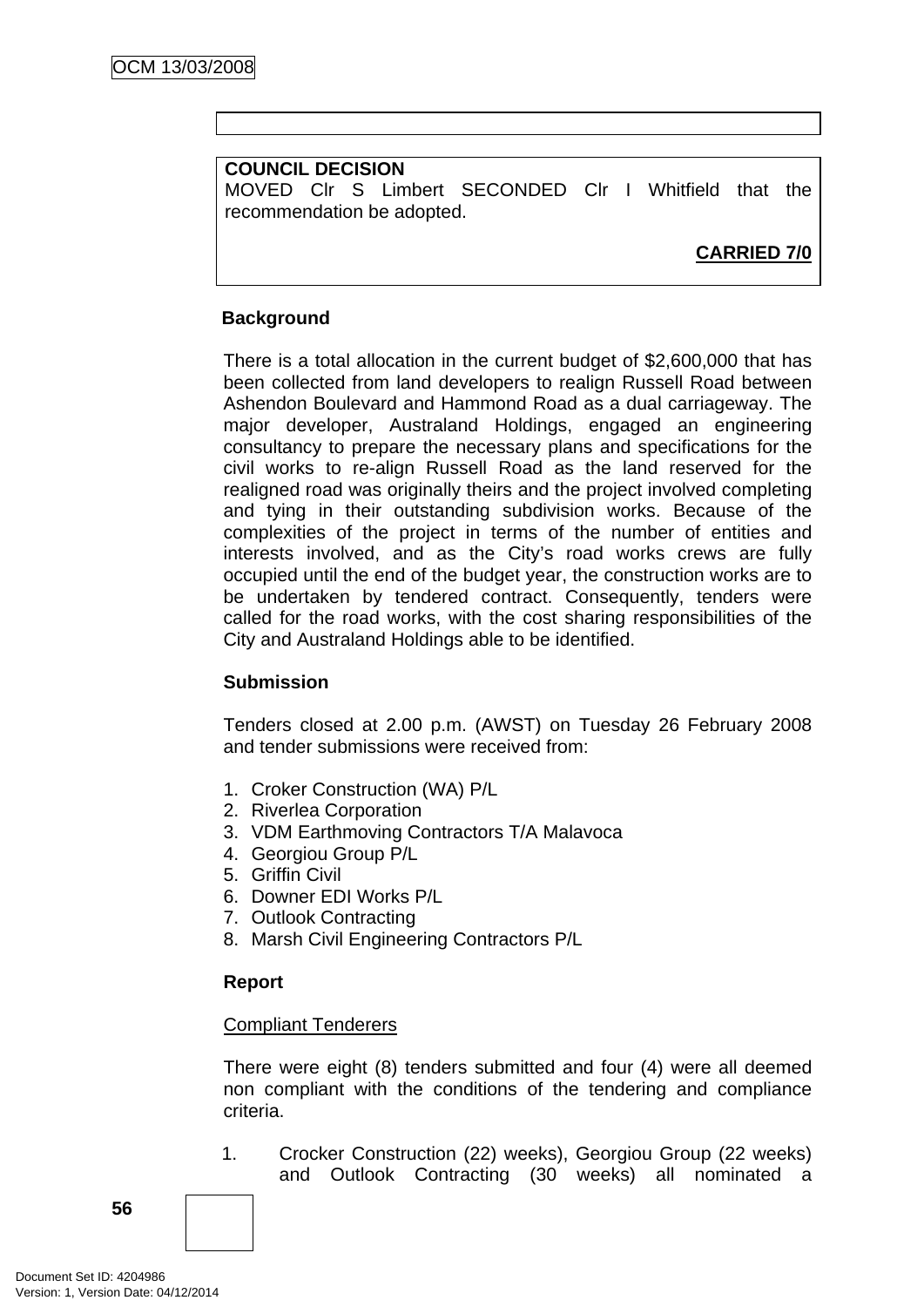construction period well in excess of that required by the Special Conditions of Contract (18 weeks), which is read in conjunction with the Specification; and

2. Marsh Civil did not specify a construction period and also failed to provide a Schedule of Rates – Plant Hire.

Consequently, only Riverlea Corporation, Malavoca, Griffin Civil and Downer EDI Works were further evaluated**.** 

# Elevation Criteria

| <b>Evaluation Criteria</b>        | Weighted   |  |  |
|-----------------------------------|------------|--|--|
|                                   | Percentage |  |  |
| <b>Relevant Experience</b>        | 40%        |  |  |
| Key Personnel Skills & Experience | 10%        |  |  |
| <b>Tenderer's Resources</b>       | 10%        |  |  |
| Lump Sum                          | 40%        |  |  |
| Γotal                             | 100%       |  |  |

# Tender Intent/Requirements

The City is seeking the services of a suitably qualified and experienced Road Construction Contractor for the construction of a dual carriageway realignment of Russell Road; between Ashendon Boulevard and Hammond Road; Hammond Park WA.

The road realignment is approximately six hundred (600) metres in length and the works include:

- Clearing and Earthworks.
- Road Construction, including kerbing, linemarking and signage
- Drainage Works and Structures Construction.
- Service Trenching and Ducting, for street lighting, traffic signals and service relocations.
- Power supply and installation for street lighting and service relocations.
- Footpath and Dual Use Path Construction.
- Any other works as detailed in the Specification or on the Drawings.

The expectation is that the works will be completed within eighteen (18) weeks from the date of possession of the Site.

The tender submissions were evaluated by:

John Radaich – Manager Engineering Steven Morrison – Roads Operations Manager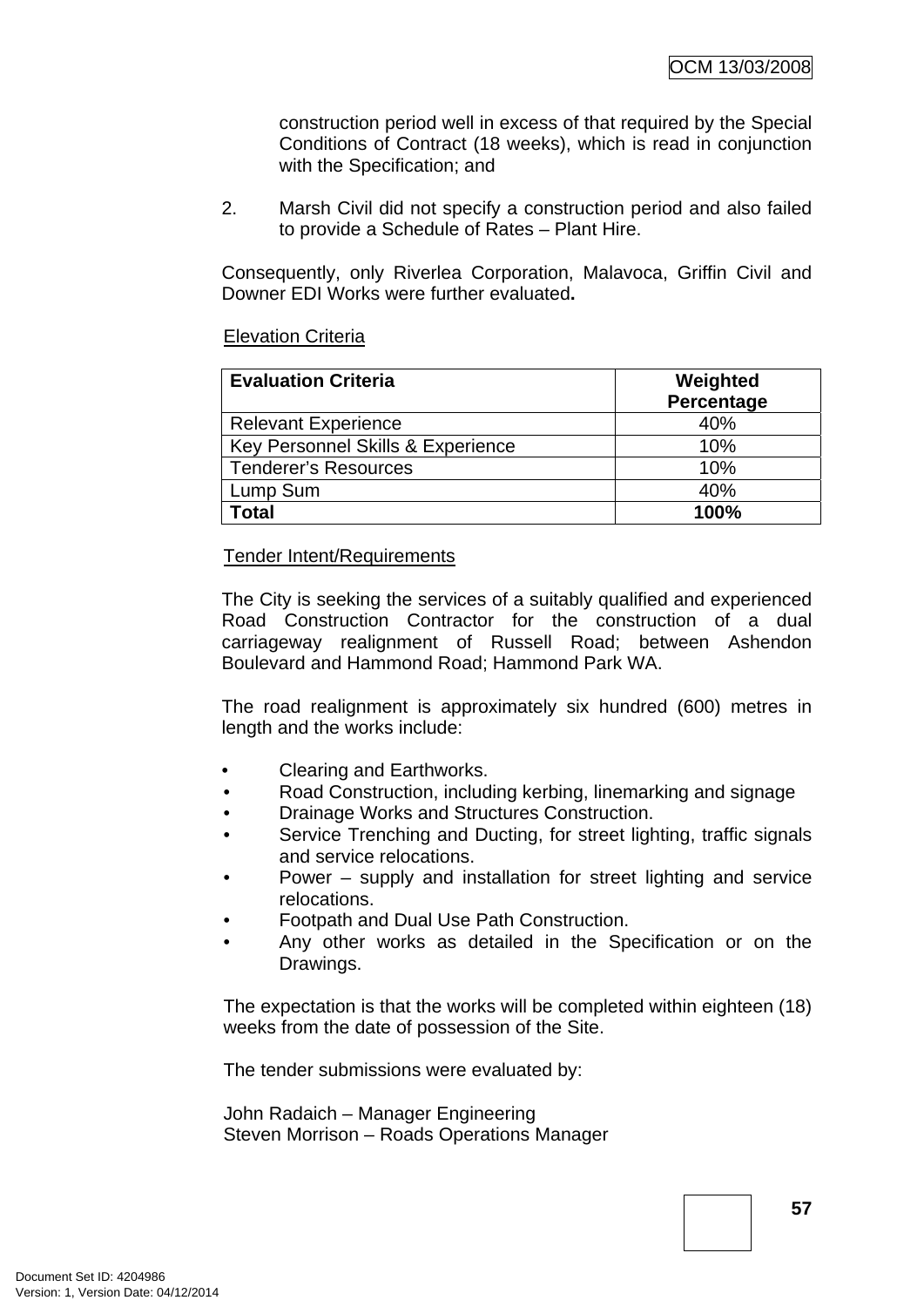The consultant, Steve Allen from Development Engineering Consultants, was also evaluating the submissions, but had not provided his findings in time for inclusion in this report.

# Scoring Table

| <b>Tenderer's Name</b>      | <b>Non-Cost</b><br><b>Evaluation</b><br>Score 60% | Cost<br><b>Criteria</b><br><b>Evaluation</b><br>Score 40% | <b>Total Score</b><br>100% |
|-----------------------------|---------------------------------------------------|-----------------------------------------------------------|----------------------------|
| <b>Riverlea Corporation</b> | 48.0                                              | 38.8                                                      | 78.8                       |
| Malavoca                    | 59.4                                              | 40.0                                                      | 99.4                       |
| <b>Griffin Civil</b>        | 52.8                                              | 33.3                                                      | 86.1                       |
| Downer EDI Works            | 58.9                                              | 34.1                                                      | 93.0                       |

# Evaluation Criteria Assessment

Tenders were required to provide adequate information in their tender submissions to allow for the scoring of each evaluation criteria. Where information was not supplied, the particular criterion was not scored.

#### Summary

Evaluation was undertaken by two internal staff members independently and a third assessment was undertaken by the City's engineering consultant, Development Engineering Consultants (a copy of this assessment will be provided, once available, under confidential cover). The combined officer's assessment supports awarding the tender to VDM Earthmoving Contractors T/A Malavoca and consequently officers recommend that Council accept their tender submission for the lump sum price of \$2,832,110 (GST inclusive).

# **Strategic Plan/Policy Implications**

The strategic Plan 2006-2016 has a commitment to:

# *Infrastructure Development*

*•* To construct and maintain community facilities that meet community needs.

# *Transport Optimisation*

*•* To construct and maintain roads which are convenient and safe for vehicle, cyclists and pedestrians*.* 

# **Budget/Financial Implications**

Funds are available under account number CW2247 in the 2007/08 budget. The splitting of costs between the developer and the City's collected developer contributions (DCA funds) using the recommended tenderer is estimated as follows: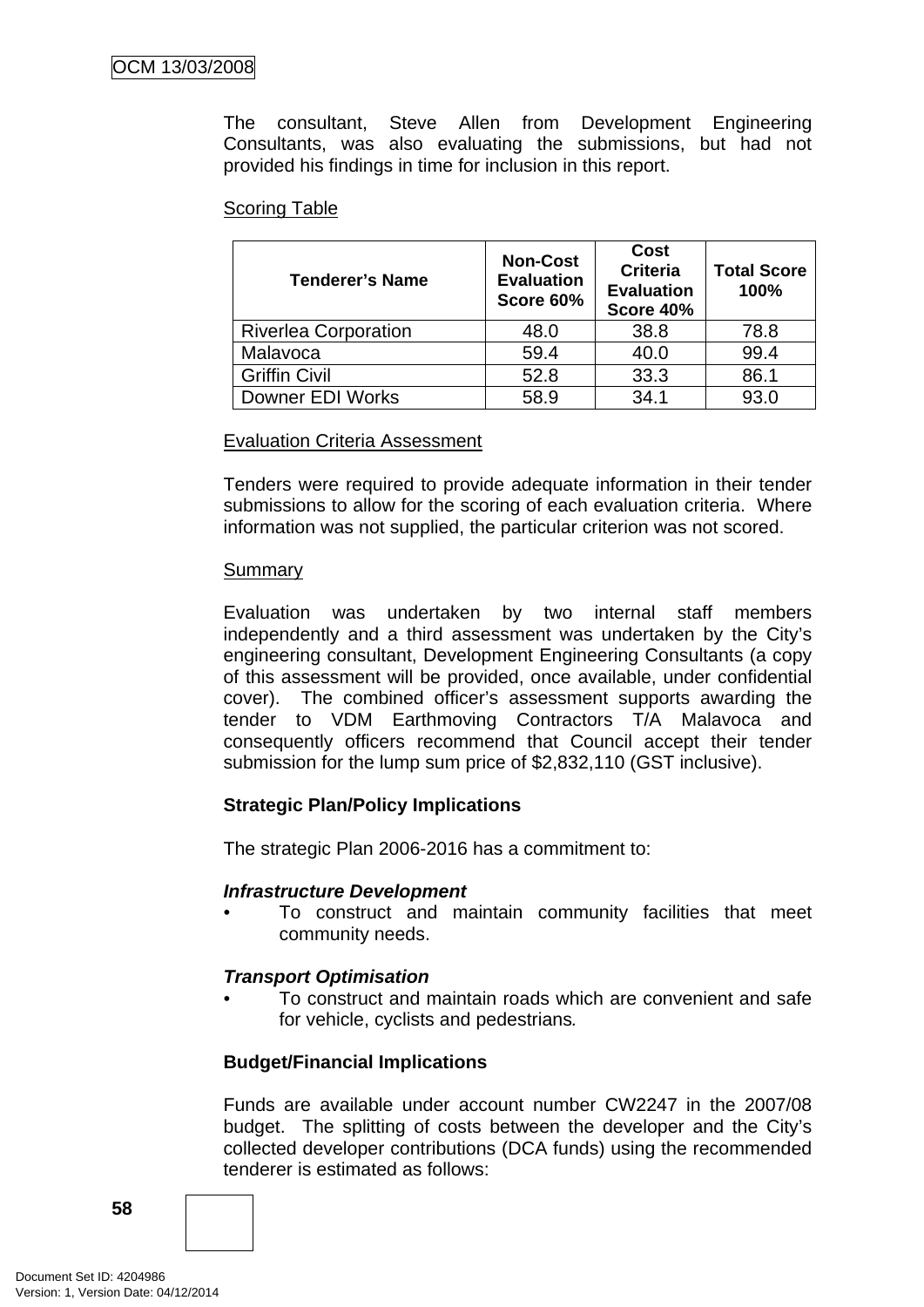| City of Cockburn           | $$2,400,000 + gst$ |
|----------------------------|--------------------|
| <b>Australand Holdings</b> | $$175,000 + gst$   |
|                            | $$2,575,000 + gst$ |

It should be noted that Australand had previously completed all the necessary bulk earthworks for the re-alignment of Russell Road, and that all costs are being covered by contributed developer funds.

#### **Legal Implications**

Section 3.57 of the Local Government Act 1995 and part 4 of the Local Government (Functions and General) Regulations 1996 refers.

#### **Community Consultation**

Tender No. RFT 05/2008 – Road Construction Services - Russell Road Realignment was advertised in the West Australian Saturday 9 February 2008 under the Local Government Tenders Section. It was also displayed on the City's website between 9 February 2008 and 26 February 2008.

#### **Attachment(s)**

- 1. Tendered Prices –"Confidential"
- 2. Tender Evaluation Sheet "Confidential"
- 3. Compliance Criteria Checklist

#### **Advice to Proponent(s)/Submissioners**

Those companies which submitted a tender have been advised that this matter is to be considered at the 13 March 2008 Council Meeting.

#### **Implications of Section 3.18(3) Local Government Act, 1995**

N/A

MAYOR LEE AND CLR OLIVER RETURNED TO THE MEETING AT THIS POINT, THE TIME BEING 7:52 P.M.

THE PRESIDING MEMBER INFORMED MAYOR LEE AND CLR OLIVER OF THE COUNCIL DECISIONS WHILST THEY WERE ABSENT FROM THE MEETING.

THE MAYOR RESUMED THE ROLE OF PRESIDING MEMBER.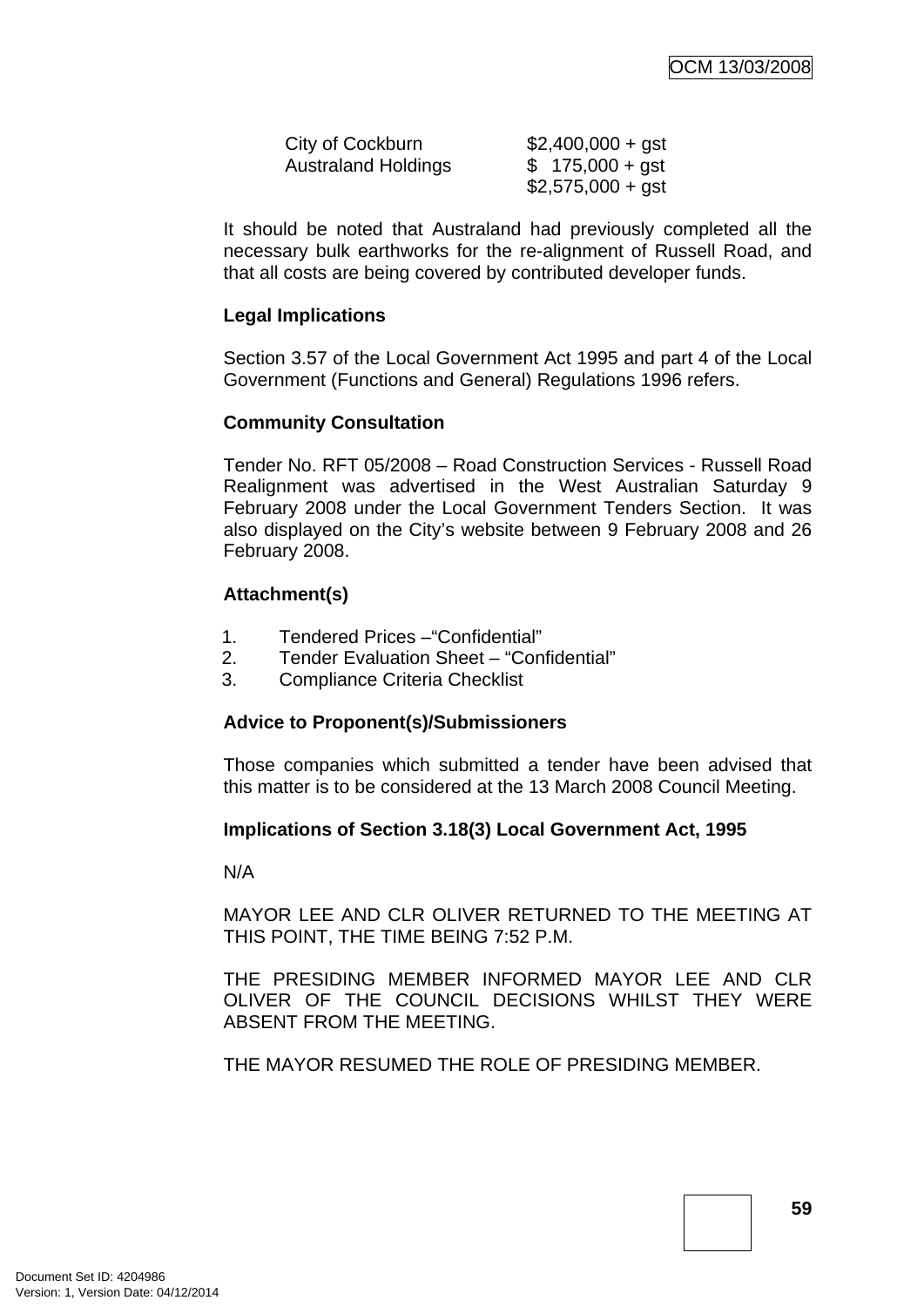# <span id="page-63-0"></span>**17. COMMUNITY SERVICES DIVISION ISSUES**

# **17.1 (MINUTE NO 3697) (OCM 13/3/2008) - DEVELOPMENT MASTER PLAN - POORE GROVE, COOGEE (8004) (R AVARD) (ATTACH)**

# **RECOMMENDATION**

That Council:

- (1) approve the Development Master Plan and Building Design for the Regional Surf Life Saving and Multi-Purpose Community Facility and new Regional Beach Access Node at Poore Grove, Coogee, as attached to the Agenda; and
- (2) consider any further allocation of funds to the new Regional Beach Access Node at Poore Grove, Coogee in the context of the Plan for the Future of the District.

# **COUNCIL DECISION**

MOVED Clr S Limbert SECONDED Clr T Romano that the recommendation be adopted.

**CARRIED 9/0**

# **Background**

There has been a long term commitment by Council for the development of facilities to meet the needs of the Coogee Beach Surf Club and provide another beach access node at Poore Grove.

The most recent relevant decision of Council on this matter was at its meeting of 12 July 2007 which resolved as follows:

- 1. approve the Memorandum of Understanding between the City of Cockburn and the Coogee Beach Surf Life Saving Club (Inc.) as attached to the Agenda for the Regional Surf Life Saving and Multi-purpose Community Facility at Poore Grove, Coogee; and
- 2. approve a budget allocation of \$360,000 toward Architectural and Consultancy Services for the Regional Surf Life Saving and Multipurpose Community Facilities Project with the funds being allocated from account CW4239 Surf Life Saving Club.

A Memorandum of Understanding (MOU) has been executed between the City of Cockburn and the Club. A condition within the MOU was for

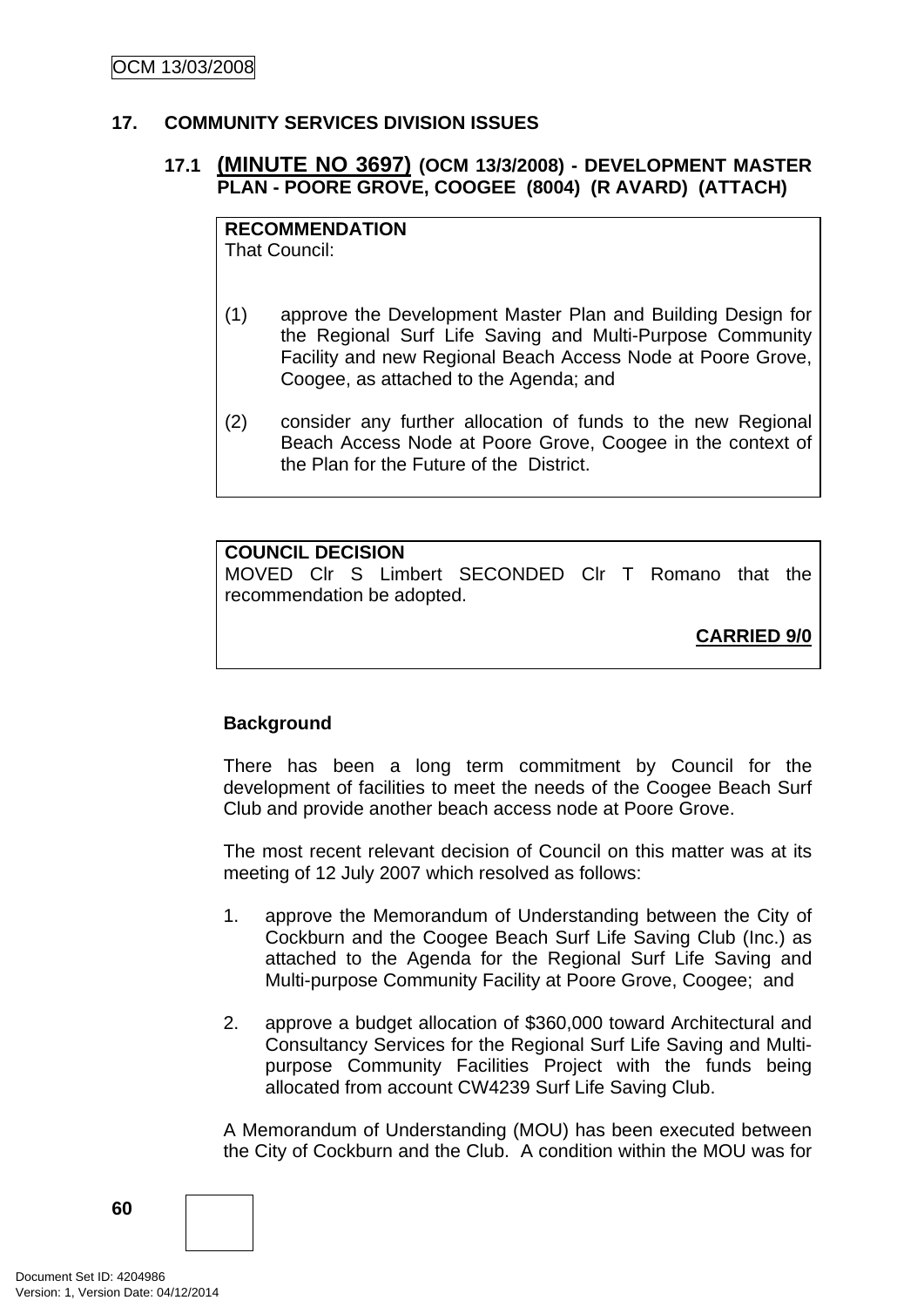the Council to approve the concept design for the facilities prior to the development proceeding.

# **Submission**

In accordance with the Council decision and the MOU, the Club has presented a draft development master plan and building design for the long term phased development of the facility at Poore Grove. It is to be noted that due to funding constraints the Club is only proposing to proceed with Stage 1 of the building development in 2008 subject to finalisation of funding and relevant building development approvals.

# **Report**

The Coogee Beach Surf Life Saving Club Inc, has consistent with the Memorandum of Understanding appointed a Project Architect, Quantity Surveyor, and other relevant consultants to develop a site master plan and building design for the phased development of the Regional Surf Life Saving and Multi-purpose Community Facility and new regional beach access node.

Stage 1 of the facility will provide for lifesaving equipment storage, beach patrol operations, toilets/change rooms, gymnasium and multipurpose training and meeting areas, for the Coogee Beach Surf Life Saving Club and other community groups proposing to share the facility, including YMCA Perth, and the Spearwood AUSSI Masters Swimming Club. In addition to the specific requirements of the club Stage 1 of the building development proposes to include public facilities (change rooms/toilets and disabled beach wheelchair storage) which have been included at the City's request.

Stage 2 of the development will include a kiosk with alfresco outdoor area with ocean and park views to serve the general community and the surf club members.

Stages 3 & 4 will provide for future common use administrative areas and training rooms as well as a caretaker's bed sit.

Stage 5 of the plan identifies future long term areas for expansion of equipment storage and multifunction community uses if required.

The overall building design incorporates significant building sustainability design initiatives including; natural lighting and ventilation, passive heating and cooling, rainwater harvesting and grey water recycling, advanced solar water heating and grid connected solar energy production.

A public interpretation area has been incorporated into the facility plan for sustainability initiatives, indigenous heritage and culture, and Woodman Point flora and fauna.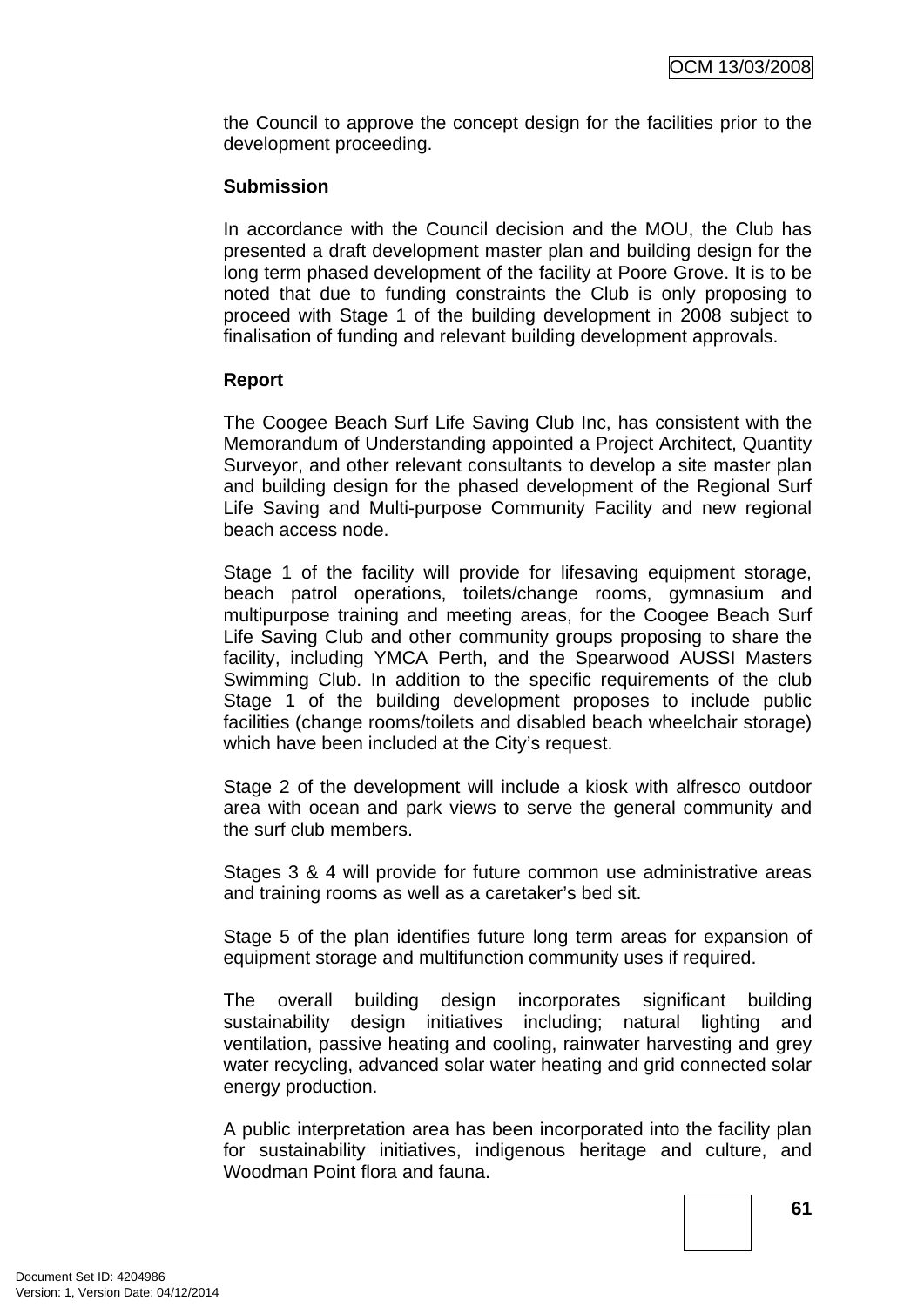The building specifications for the facility have been developed using best practice building principles. Incorporating reduced embodied energy materials which provide an economical, efficient, low maintenance building with an appropriate aesthetic, combined with a functional, economical and modern design.

The initial design principles have been driven by an appreciation of this unique site and have incorporated the strong desire to portray a responsible outcome which reflects the existing environmental site conditions addressing topography, climatic issues and the desire to harness the spectacular ocean and park views.

A peer review of the design was undertaken by a recognised local solar design expert, Mr Garry Baverstock, and the suggestions for improvement have been incorporated with the development of the building design.

The structure will consist of concrete footings, reinforced concrete floor slab and precast concrete wall framing. The upper ground floor will include a reinforced concrete floor slab, recycled timber columns, precast concrete wall framing and laminated timber roof beams. The roof will be of stainless steel custom orb profile roof sheeting on R2.5 aircell thermal insulation.

The windows and doors will be natural anodised aluminium commercial 100x40 profile frames with high performance solar laminated glass. Pavements will be insitu exposed aggregate concrete.

Plans for a public car park and public beach access at Poore Grove have also been developed for the proposed new regional beach access node. The car park can also be developed in two phases as required by Council.

The cost of developing the first stage of the car park, including lighting and beach access as shown on the attachment is estimated at \$1 million.

Rehabilitation and revegetation of some four hectares of Woodman Point Regional Park adjacent to Poore Grove is an integral part of this development. Phase 1 of this program is fully funded with support from the Australian Government Envirofund, WA Department of Environment and Conservation, the City of Cockburn/ Alcoa Community projects Fund, and Coastwest.

In accordance with the decision of Council of July 2007 the City has completed all reports and documentation related to the conditions imposed by the Western Australian Planning Commission relative to the Development Approval, including an Environmental Management Plan, Ethnographic and Heritage Reports.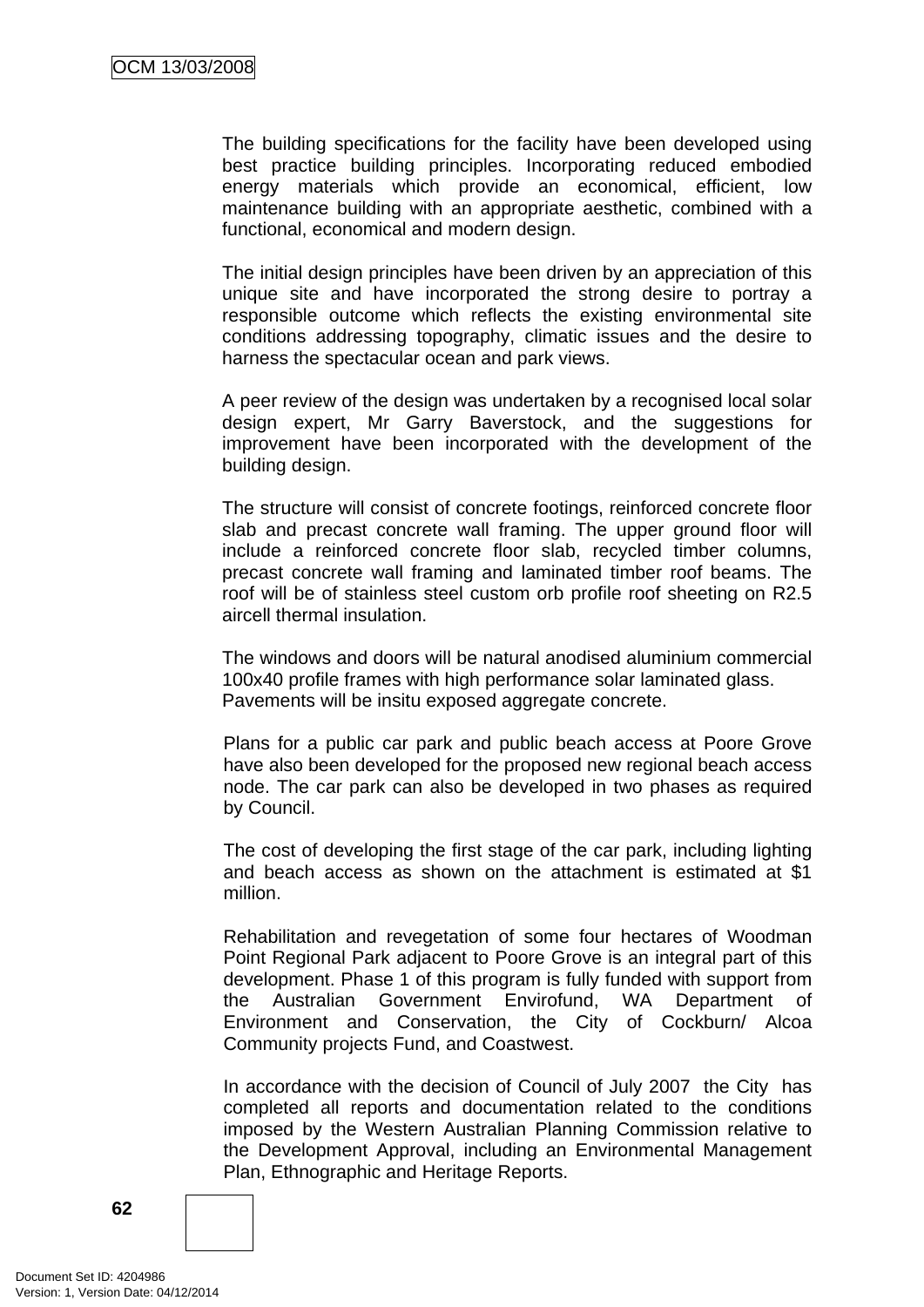Reports prepared for services have identified disposal of waste through the sewage system as a requirement. There is a Council owned sewage line in close proximity to the site which could be used, however, further investigation is required to ascertain whether the system has the capacity to handle the additional load created by the proposed facilities. In accordance with the MOU the costs for the car parking, beach access, power and scheme water provided to the site are to be borne by the City. The areas of responsibility between the two parties are designated in the attachment.

There is an area shown on the master plan, currently on Department of Conservation land, that could be developed in the future as a grassed area with barbecues and the like or alternatively revegetated with native plants. Whilst there is no immediate decision required on this matter acknowledgment of this possible development ought to be noted.

Council's agreement to the concept plans for the Coogee Beach Surf Life Saving Club facilities and beach access will allow for the development of the Bill of Quantities for the club facilities to be developed which are required to gain corporate sponsorship and gives credibility to the clubs grant applications.

# **Strategic Plan/Policy Implications**

# **Infrastructure Development**

- To construct and maintain community facilities that meet community needs.
- To provide an appropriate range of recreation areas that meets the needs of all age groups within the community.

# **Lifestyle and Aspiration Achievement**

- To facilitate and provide an optimum range of community services and events.
- To deliver our services and to manage resources in a way that is cost effective without compromising quality.
- To identify community needs, aspirations, expectations and priorities for services that is required to meet the changing demographics of the district.

# **Budget/Financial Implications**

Estimated costs of Stage 1 car parking, lighting and beach access estimated at \$1 million. A further \$1 million has previously been committed to the project by Council for preliminary works and professional fees.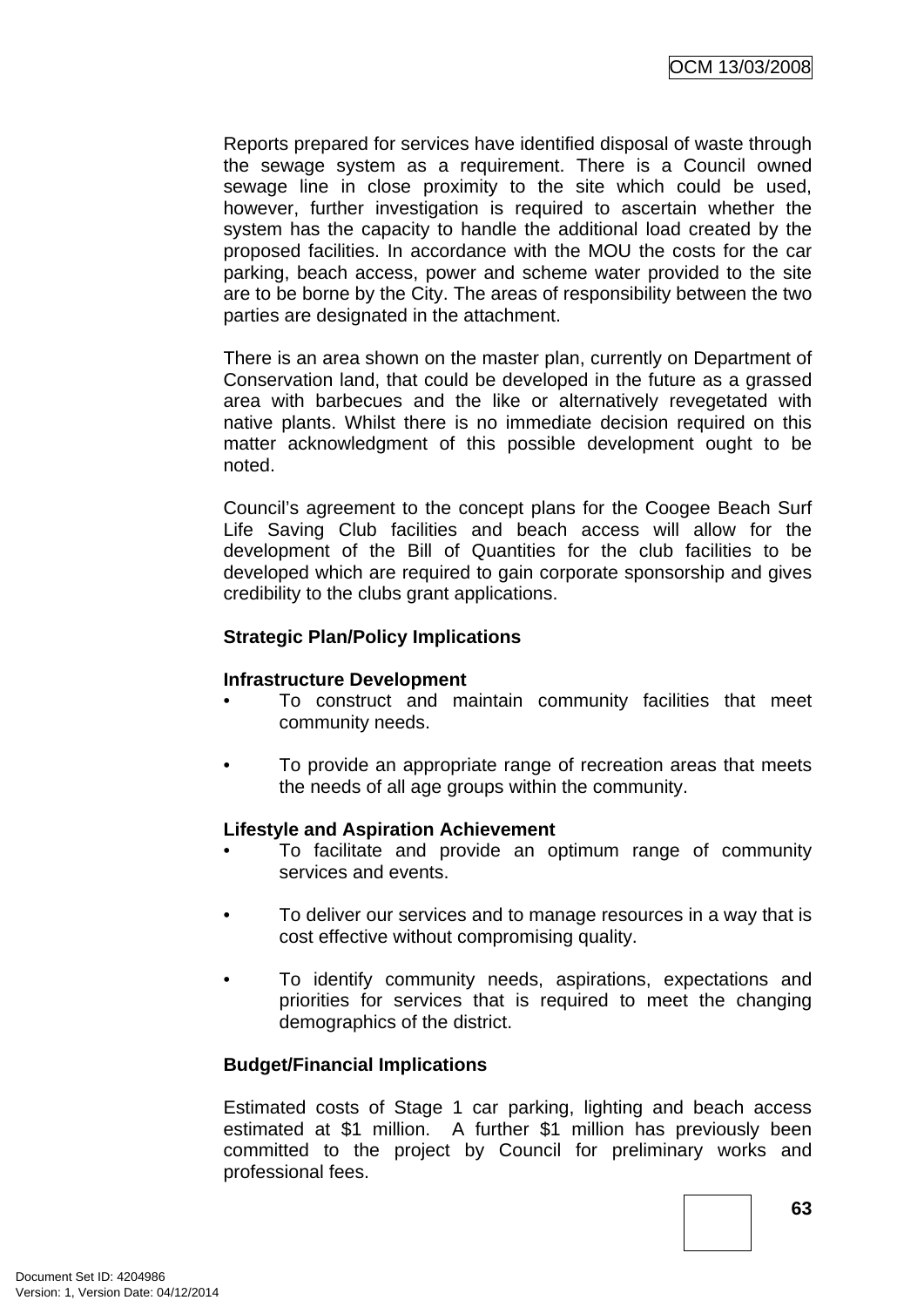# <span id="page-67-0"></span>**Legal Implications**

N/A

# **Community Consultation**

N/A

# **Attachment(s)**

- 1. Master Site Plan for Poore Grove development and revegetation
- 2. 3D artist impression.
- 3. Lower ground floor schematic master plan.
- 4. Upper ground floor schematic master plan.
- 5. Master building development south and west elevation plans.
- 6. Master building development north and east elevation plans.
- 7. Designated areas of responsibility club and City.

# **Advice to Proponent(s)/Submissioners**

The Coogee Beach Surf Life Saving Club has been advised that the concept plans will be considered at 13 March 2008 Council Meeting.

#### **Implications of Section 3.18(3) Local Government Act, 1995**

Nil.

# **18. EXECUTIVE DIVISION ISSUES**

Nil

# **19. MOTIONS OF WHICH PREVIOUS NOTICE HAS BEEN GIVEN**

Nil

# **20. NOTICES OF MOTION GIVEN AT THE MEETING FOR CONSIDERATION AT NEXT MEETING**

Nil

# **21. NEW BUSINESS OF AN URGENT NATURE INTRODUCED BY COUNCILLORS OR OFFICERS**

Nil